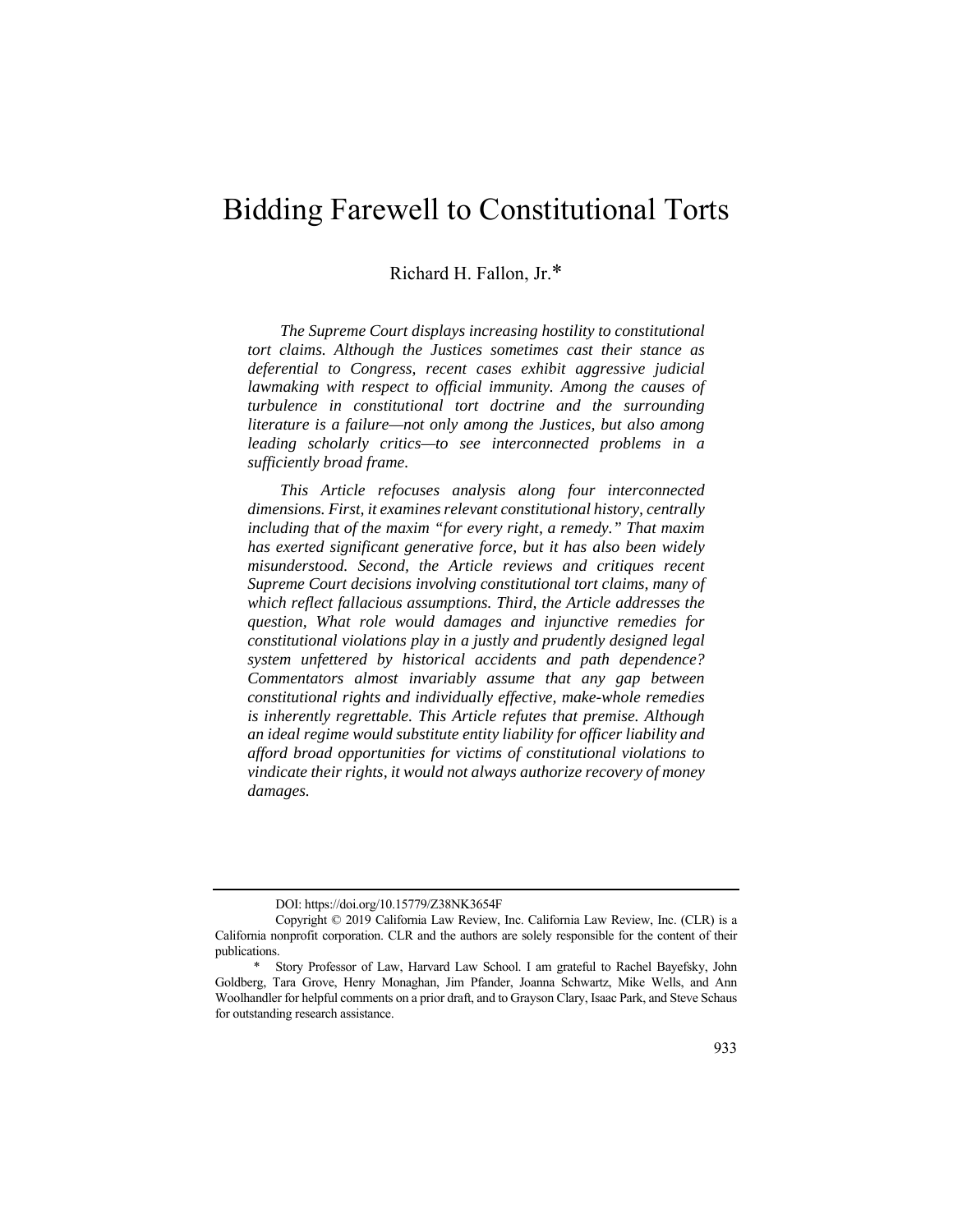*Finally, the Article considers reforms that the Supreme Court could effectuate in the absence of action by Congress. Among other proposals, it calls for expansion of municipal liability in suits under 42 U.S.C. § 1983 and for reinvigoration of Bivens actions, but it defends the main outlines of qualified immunity doctrine against a spate of recent critics.* 

|                                                         |                  | I. Historical Background: Constitutional Rights and Tort Remedies  941 |  |
|---------------------------------------------------------|------------------|------------------------------------------------------------------------|--|
|                                                         | A.               |                                                                        |  |
|                                                         | $\mathbf{B}$ .   | Common Law Tort Actions Against Government Officers.942                |  |
|                                                         | $\overline{C}$ . |                                                                        |  |
|                                                         | D.               | Constitutional Tort Actions against Federal Officials 947              |  |
|                                                         |                  | 1.                                                                     |  |
|                                                         |                  | 2.                                                                     |  |
|                                                         | Е.               |                                                                        |  |
|                                                         |                  | II. Recent Supreme Court Hostility to Constitutional Tort Actions951   |  |
|                                                         | $\mathsf{A}$ .   |                                                                        |  |
|                                                         | <b>B.</b>        |                                                                        |  |
|                                                         | C.               | Hostility to Constitutional Remedies: Substantive Rights and           |  |
|                                                         |                  |                                                                        |  |
|                                                         | D.               |                                                                        |  |
|                                                         | Е.               |                                                                        |  |
| III. Constitutional Tort Actions: A Normative Vision961 |                  |                                                                        |  |
|                                                         | А.               |                                                                        |  |
|                                                         | $\mathbf{B}$ .   | The Diverse Functions of Constitutional Remedies 969                   |  |
|                                                         | $C_{\cdot}$      | Causes of Action to Seek Redress for Constitutional                    |  |
|                                                         |                  |                                                                        |  |
|                                                         |                  | 1. Causes of Action to Sue for Injunctive Relief 972                   |  |
|                                                         |                  |                                                                        |  |
|                                                         | D.               | Sovereign Immunity and Entity Liability 978                            |  |
|                                                         | Е.               |                                                                        |  |
|                                                         |                  | IV. Issues of Institutional Authority and the Judicial Role983         |  |
|                                                         | $\mathbf{A}$     |                                                                        |  |
|                                                         |                  | Framing Assumptions and Principles. 983<br>1.                          |  |
|                                                         |                  | 2.                                                                     |  |
|                                                         | В.               | Proposed Revisions of Current Doctrine 985                             |  |
|                                                         |                  | 1. Causes of Action to Seek Redress for Constitutional                 |  |
|                                                         |                  |                                                                        |  |
|                                                         |                  | Injunctive Remedies: Ex parte Young and<br>a.                          |  |
|                                                         |                  |                                                                        |  |
|                                                         |                  | b.                                                                     |  |
|                                                         |                  | Bivens and Related Questions987<br>i.                                  |  |
|                                                         |                  | ii.                                                                    |  |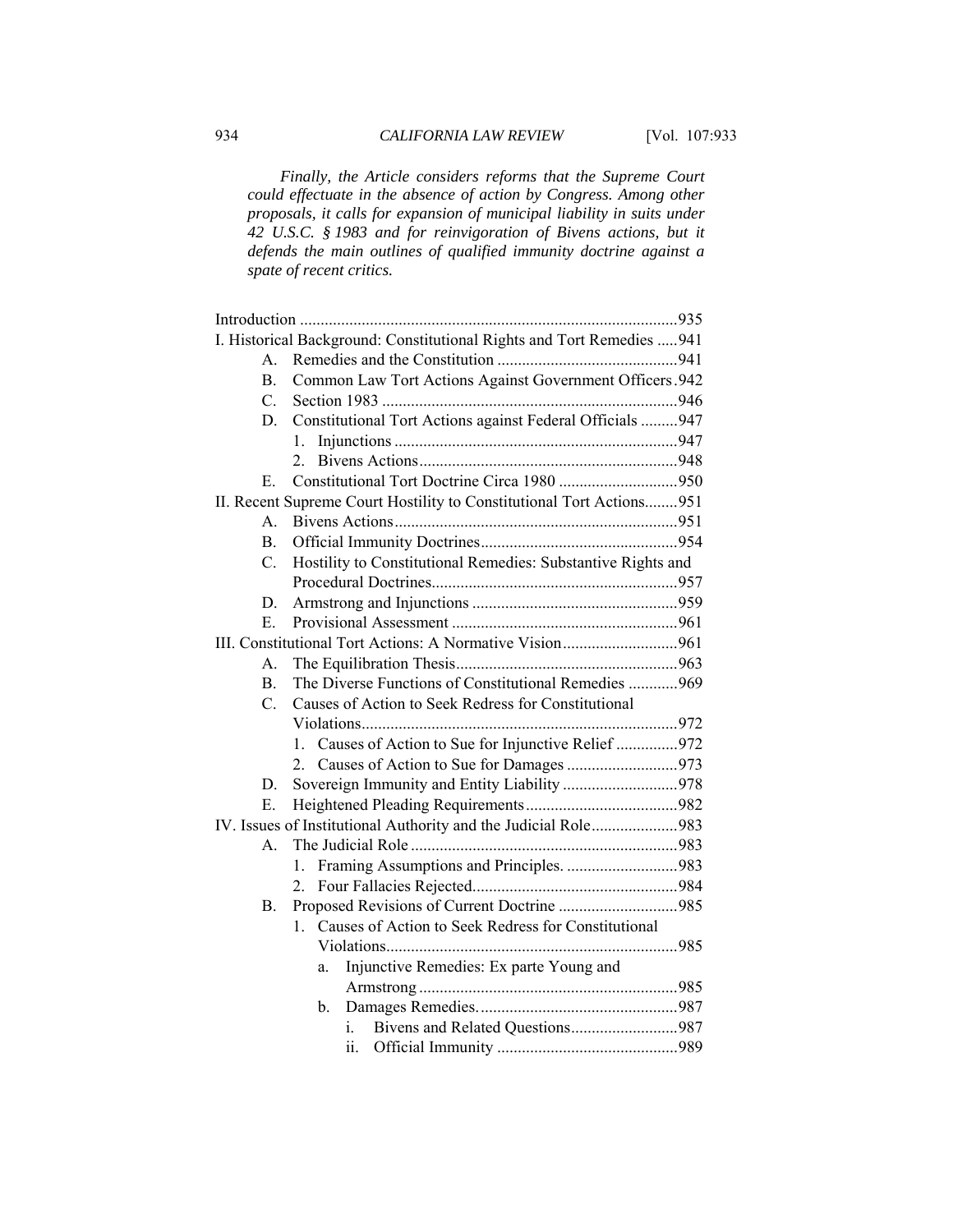| 3. Heightened Pleading Requirements under the Federal |  |
|-------------------------------------------------------|--|
|                                                       |  |
|                                                       |  |

## **INTRODUCTION**

Judge-made tort law that furnishes remedies for official wrongdoing, including constitutional violations, is as old as the Constitution itself. The Supreme Court's most famous pronouncement came in *Marbury v. Madison*: 1 for every violation of a vested legal right, the laws must supply a remedy.<sup>2</sup> Otherwise, the Court continued, the United States would forfeit the "high appellation" of "a government of laws, and not of men."<sup>3</sup> Over the past two hundred years, multitudinous commentators have cited *Marbury*'s dictum as instantiating the ideal of the rule of law in American constitutional jurisprudence. By nearly all accounts, the rule of law requires judicial remedies for official wrongdoing so that officials neither are nor appear to be above the law.<sup>4</sup>

Truth to tell, *Marbury*'s purported restatement of the law of remedies is frequently, perhaps typically, misunderstood. Not every victim of a constitutional rights violation has always had an individually effective remedy, $5$ providing compensation for or otherwise redressing the victim's resulting losses, especially when the only effective remedy would be damages.<sup>6</sup> Doctrines of sovereign immunity and official immunity have often precluded damages relief. Nevertheless, the promise of the *Marbury* dictum has meaningful content. Apart from the political question doctrine, within the American constitutional tradition, nearly every constitutional right has been enforceable by at least some rightholders under at least some circumstances. As a historical matter, the law has also authorized damages actions, typically against governmental officials rather than the government itself, in some cases. Overall, *Marbury*'s dictum has

 <sup>1. 5</sup> U.S. (1 Cranch) 137 (1803).

<sup>2</sup>*. See id.* at 163. The principle traces to the Latin maxim *ubi jus, ibi remedium*, and it received perhaps its classic statement in the Anglo-American tradition in 3 WILLIAM BLACKSTONE, COMMENTARIES \* 23: "where there is a legal right, there is also a legal remedy, by suit or action at law, whenever that right is invaded." For reasons that appear to have had more to do with rhetorical structure than with substance, however, Chief Justice Marshall used different language: "The very essence of civil liberty certainly consists in the right of every individual to claim the protection of the laws, whenever he receives an injury. . . . The government of the United States has been emphatically termed a government of laws, and not of men. It will certainly cease to deserve this high appellation, if the laws furnish no remedy for the violation of a vested legal right." *Marbury*, 5 U.S. (1 Cranch) at 163.

 <sup>3. 5</sup> U.S. (1 Cranch) at 163.

<sup>4</sup>*. See*, *e.g*., LOUIS L. JAFFE, JUDICIAL CONTROL OF ADMINISTRATIVE ACTION 349 (1965); Richard H. Fallon, Jr., *"The Rule of Law" as a Concept in Constitutional Discourse*, 97 COLUM. L. REV. 1 (1997) [hereinafter Fallon, *The Rule of Law*].

<sup>5</sup>*. See* Richard H. Fallon, Jr. & Daniel J. Meltzer, *New Law, Non-Retroactivity, and Constitutional Remedies*, 104 HARV. L.REV. 1731, 1779–86 (1991).

<sup>6</sup>**.** JAFFE**,** *supra* note 4, at 239.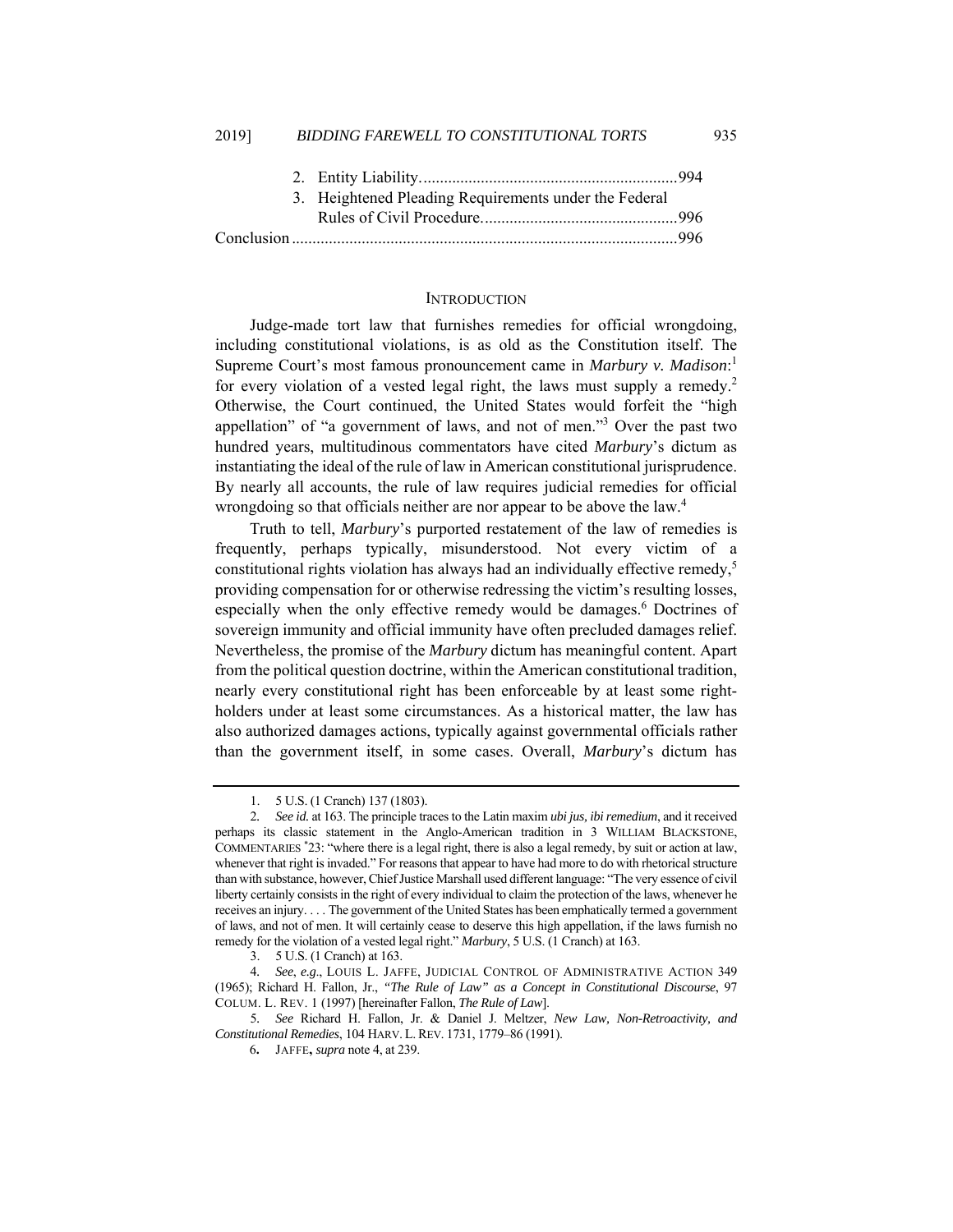constituted a narrower guarantee of remedies than many have grasped, but it has also symbolized an aspiration—albeit one subject to compromise in light of competing values—to redress legal wrongs on an individual basis.

*Marbury*'s core promise and its broader aspiration have played an important role in shaping the regime of remedies for constitutional violations that has evolved over U.S. history. In part because the Constitution makes almost no reference to judicial remedies, the contours of that regime have varied over time. One could organize the relevant history in myriad ways, but any competent recitation would emphasize change as well as continuity and would demarcate three overlapping yet discernibly distinctive eras. In the first, the Founding and immediately subsequent generations relied on a preexisting background system of common law rights and remedies to ensure that public officials, as much as ordinary citizens, remained subject to law. Though not without exceptions, the disarmingly simple strategy was "to apply the same body of law to government officials as was applied to private individuals."7 Within the original regime, a federal official who effected an unconstitutional seizure of private property—to take just one example—would be subject to an ordinary tort action, likely for trespass. In defense, an official could plead official authorization, but that plea would fail if the official's action violated the Constitution. The Constitution would thus enter the lawsuit as a reply to a defense of official authority, not as the foundation for a right to redress.

Second, gradually and over time, Congress and the Supreme Court jointly developed a scheme of official liability that put constitutional violations, and remedies for them, into a class apart from the system of liability for private wrongs. A signal development came in 1871, when Congress enacted 42 U.S.C. § 1983, which creates a cause of action for damages or injunctive relief against state officials who violate federal constitutional rights. On the judicial front, the Supreme Court moved toward a distinctive scheme of remedies for constitutional violations with decisions that made injunctions widely available to stop breaches of federal rights by either state or federal officials, even when the challenged unconstitutional action would not have been tortious at common law.<sup>8</sup> Then, in 1971, *Bivens v. Six Unknown Named Agents of Federal Bureau of Narcotics*<sup>9</sup> held that victims of constitutional misconduct by federal officials had a federal cause of action to sue for damages, wholly independent of "ordinary" tort law that, in the post-*Erie* legal universe, was mostly state (rather than federal) law. As a scheme of federal remedies for violations of the federal Constitution

 <sup>7.</sup> James E. Pfander, *Dicey's Nightmare: An Essay on the Rule of Law*, 107 CALIF. L. REV**.** 737, 744 (2019) [hereinafter Pfander, *Dicey's Nightmare*] (describing the approach favored by the nineteenth-century British rule-of-law theorist A.V. Dicey); *see* A.V. DICEY, INTRODUCTION TO THE STUDY OF THE LAW OF THE CONSTITUTION 189 (8th ed. 1915) ("With us every official . . . is under the same responsibility for every act done without legal justification as any other citizen."). For critical assessment of how well the Diceyan model fits U.S. practice, see JAFFE**,** *supra* note 4, at 237.

<sup>8</sup>*. See, e.g*., *Ex parte* Young, 209 U.S. 123 (1908).

 <sup>9. 403</sup> U.S. 388, 394 (1971).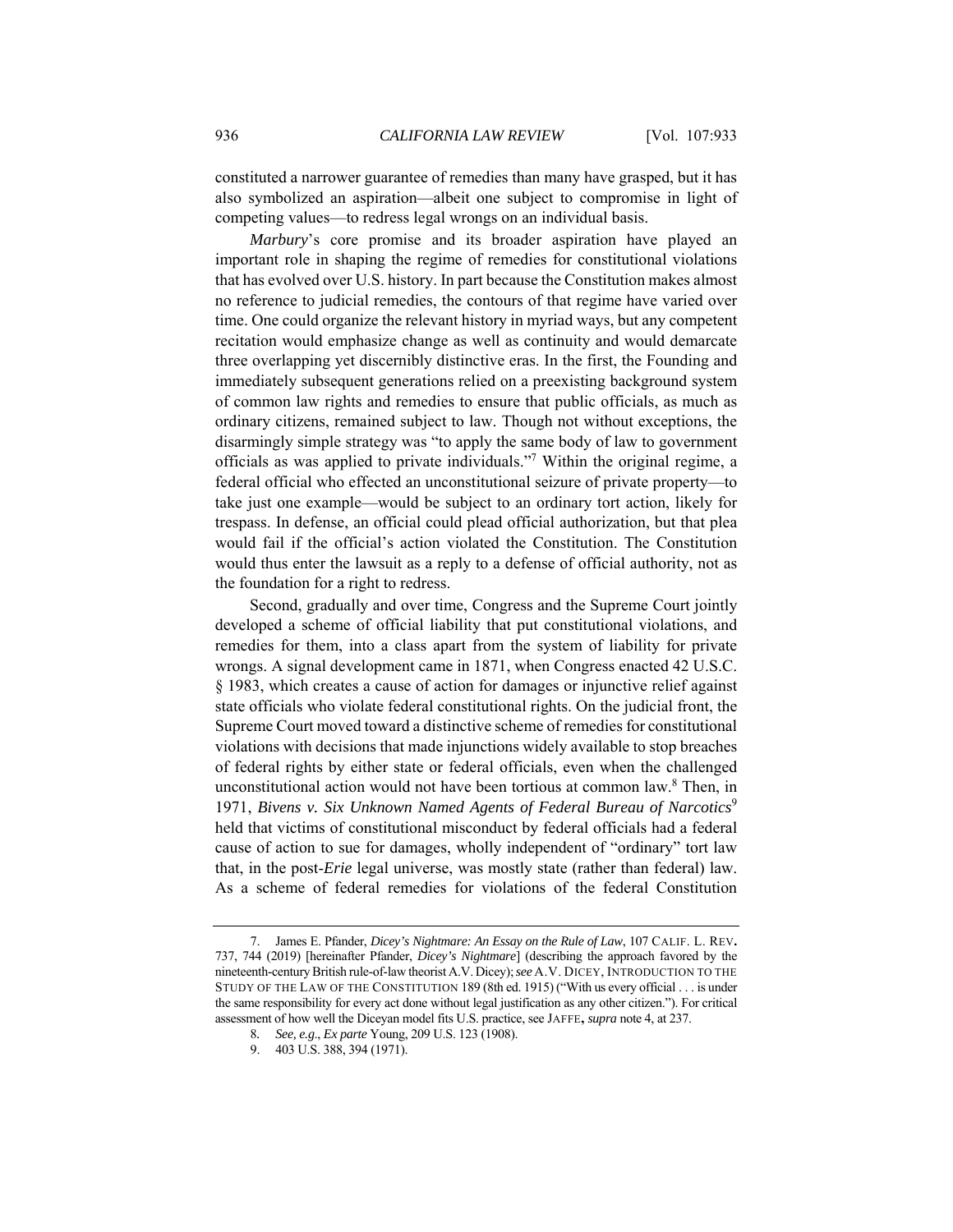emerged, focused on the distinctive powers and responsibilities of governmental officials, the Supreme Court also developed doctrines of official immunity lacking precise parallels in private litigation—that it thought necessary or appropriate in light of a balancing of private and public interests. Characteristically, the Supreme Court, in *Bivens*, cited *Marbury* for the proposition that "[t]he very essence of civil liberty certainly consists in the right of every individual to claim the protection of the laws, whenever he receives an injury."10 With no sense of inconsistency, however, it did so just a few paragraphs before it remanded the case to a lower court to rule on the defendants' claim of official immunity.<sup>11</sup>

More recently, the historical evolution of the system of remedies for constitutional violations by public officials has entered a third phase, marked by assaults on and threats to the modern network of distinctively constitutional remedies for constitutional violations that came to fullest flowering in the *Bivens* case. Assaults on that modern scheme of constitutional remedies for constitutional violations—which was largely disconnected from the "ordinary" tort law that the Founding generation relied on to subject officials to control by law—provide the occasion for this Article. My concern is with remedies for violations of individual rights. It does not include infringements of structural or other norms that do not generate individual rights, but it does encompass some rights violations that would not have been tortious at common law (including, for example, deprivations of rights to freedom from invidious discrimination and to procedural fairness both in criminal trials and in the distribution of constitutionally gratuitous benefits). My ambition is to rethink the availability of damages and injunctive remedies for rights violations within this category by taking simultaneous account of historical, separation-of-powers, policy-based, and rule-of-law considerations.

In my view, the recent developments involving constitutional tort actions in the somewhat specialized sense in which I just defined them, to include suits for redress of some constitutional violations that would not have constituted common law torts—are troubling. Much of what the Supreme Court has done bespeaks misunderstanding about the role of judicially crafted remedies in our constitutional tradition. Taken as a whole, the Court's pattern does not reflect a principled conception of the judicial role as much as hostility to awards of monetary relief against the government and its officials.<sup>12</sup>

That said, a number of the Court's critics have also missed the mark. Critics too readily assume that the maxim "for every right, a remedy" has historically implied, and ought to imply, a promise of an individually effective tort remedy

<sup>10</sup>*. Id.* at 397 (quoting Marbury v. Madison, 5 U.S. (1 Cranch) 137, 163 (1803)).

<sup>11</sup>*. Id.* at 397–98. On one possible interpretation, the quoted language from *Marbury* might refer to a right to seek judicial relief, not necessarily to a right to receive any particular remedy, or possibly any remedy at all, if applicable law made no remedy available.

<sup>12</sup>*. See* William Baude, *Is Qualified Immunity Unlawful?*, 106 CALIF. L.REV. 45 (2018).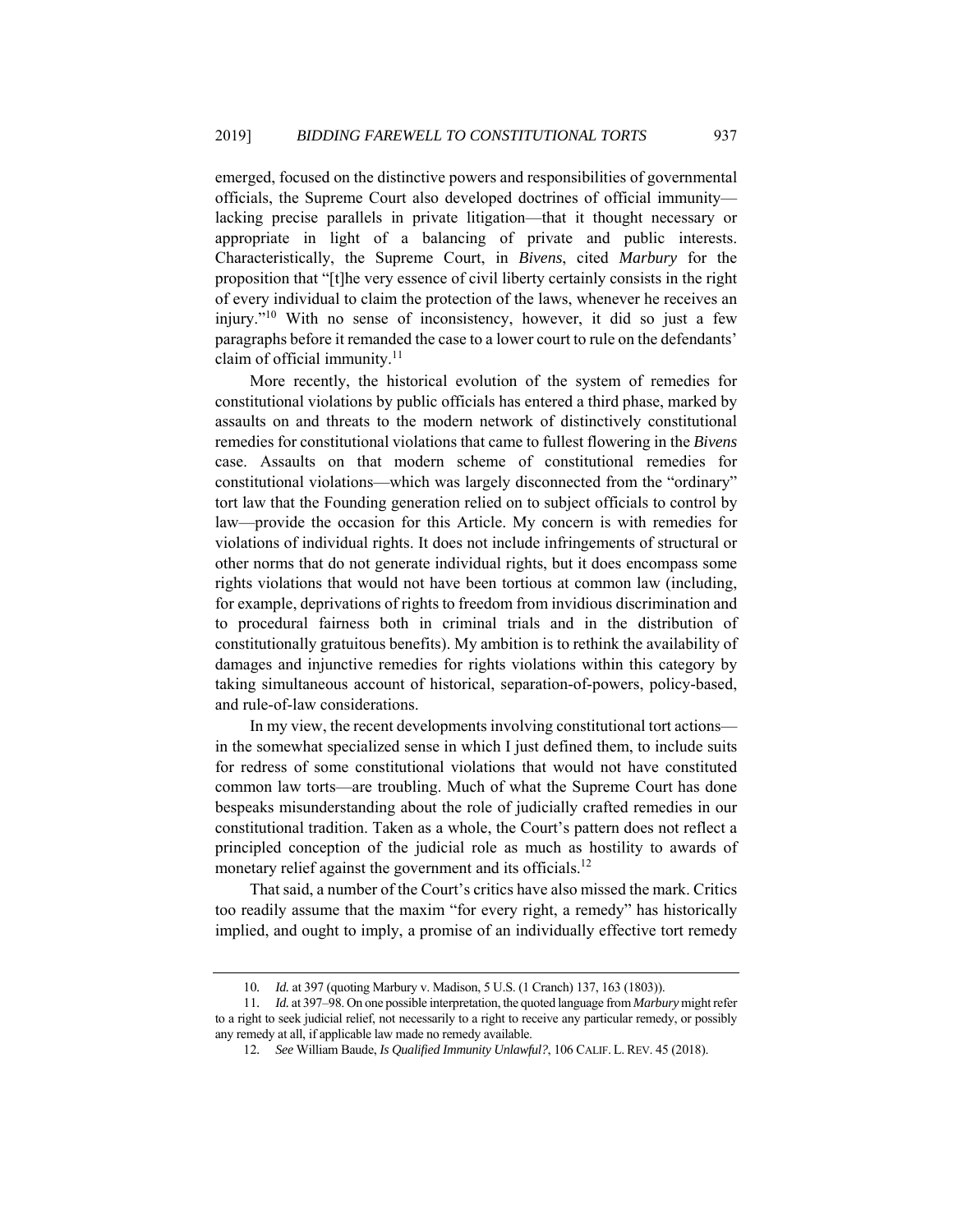for every violation of a constitutional right.<sup>13</sup> Sensibly, our tradition has never held out such a promise. Among other things, the availability of damages remedies for all constitutional violations would likely result in a shrinking of constitutional rights. For example, if damages were automatically available for every search and seizure that a court deemed "unreasonable" under the Fourth Amendment—regardless of any legally plausible or good faith belief of the police officer who conducted it that it was lawful under the circumstances—then we could expect a narrowing of operative standards of constitutional "reasonableness."<sup>14</sup> Otherwise the social costs of Fourth Amendment rights would grow intolerably high.

In examining the necessary and proper role of tort remedies in vindicating constitutional rights, this Article addresses three large questions. The first is historical and doctrinal: What role have tort remedies for constitutional violations and the maxim "for every right, a remedy" played in our constitutional tradition? Historically, I argue, tort remedies have performed three functions. First, they provide compensation to those whose rights have been violated and protection to those who face future or ongoing deprivations. Second, even in the absence of full compensation or protection, remedies such as dismissal of criminal prosecutions, declarations of constitutional rights, and nominal damages furnish a mode of redress by which victims can hold wrongdoers accountable both to them and to the law.15 Third, remedies perform a systemic function. Again, even in the absence of full compensation to every victim of every constitutional violation, the scheme of constitutional remedies historically has been, and ought to be, adequate to maintain a rule-of-law regime in which officials are widely accountable to law and generally remain within constitutional bounds. As my historical discussion also emphasizes, however, the scheme of constitutional remedies has evolved, and justifiably so, from one

<sup>13</sup>*. See, e.g.*, Susan Bandes, *Reinventing* Bivens*: The Self-Executing Constitution*, 68 S.CALIF. L.REV. 289, 293–94, 305–11 (1995) ("Where Congress has failed to provide adequate remedies, or any remedies at all, against unconstitutional actions by the political branches, the courts must step in and ensure that such remedies exist."); *see also* Akhil Reed Amar, *Of Sovereignty and Federalism*, 96 YALE L.J. 1425, 1427, 1484–91 (1987) (describing the *Marbury* principle as a constitutional "postulate" and "structural principle" that ensures that, "[w]henever [governments] do act unconstitutionally, they must in some way undo the violation by ensuring that victims are made whole"); Donald H. Zeigler, *Rights Require Remedies: A New Approach to the Enforcement of Rights in the Federal Courts*, 38 HASTINGS L.J. 665, 665–66, 678–81 (1987).

<sup>14</sup>*. See* Richard H. Fallon, Jr., *Asking the Right Questions About Officer Immunity*, 80 FORDHAM L.REV. 479, 489 (2011) [hereinafter Fallon, *Asking the Right Questions*]; Daryl J. Levinson, *Rights Essentialism and Remedial Equilibration*, 99 COLUM. L. REV**.** 857, 915 (1999).

<sup>15</sup>*. See* Michael L. Wells, *Civil Recourse, Damages-as-Redress, and Constitutional Torts*, 46 GA. L. REV**.** 1003 (2012) (distinguishing between the goals of providing full compensation for harms occasioned by constitutional torts and furnishing a mode of civil recourse to victims of tortious wrongdoing that may result in less-than-full financial compensation). Professor Wells builds on the "civil recourse" theory of general tort law developed by Professors John Goldberg and Benjamin Zipursky. *See* John C.P. Goldberg & Benjamin C. Zipursky, *Torts as Wrongs*, 88 TEX. L. REV**.** 917 (2010).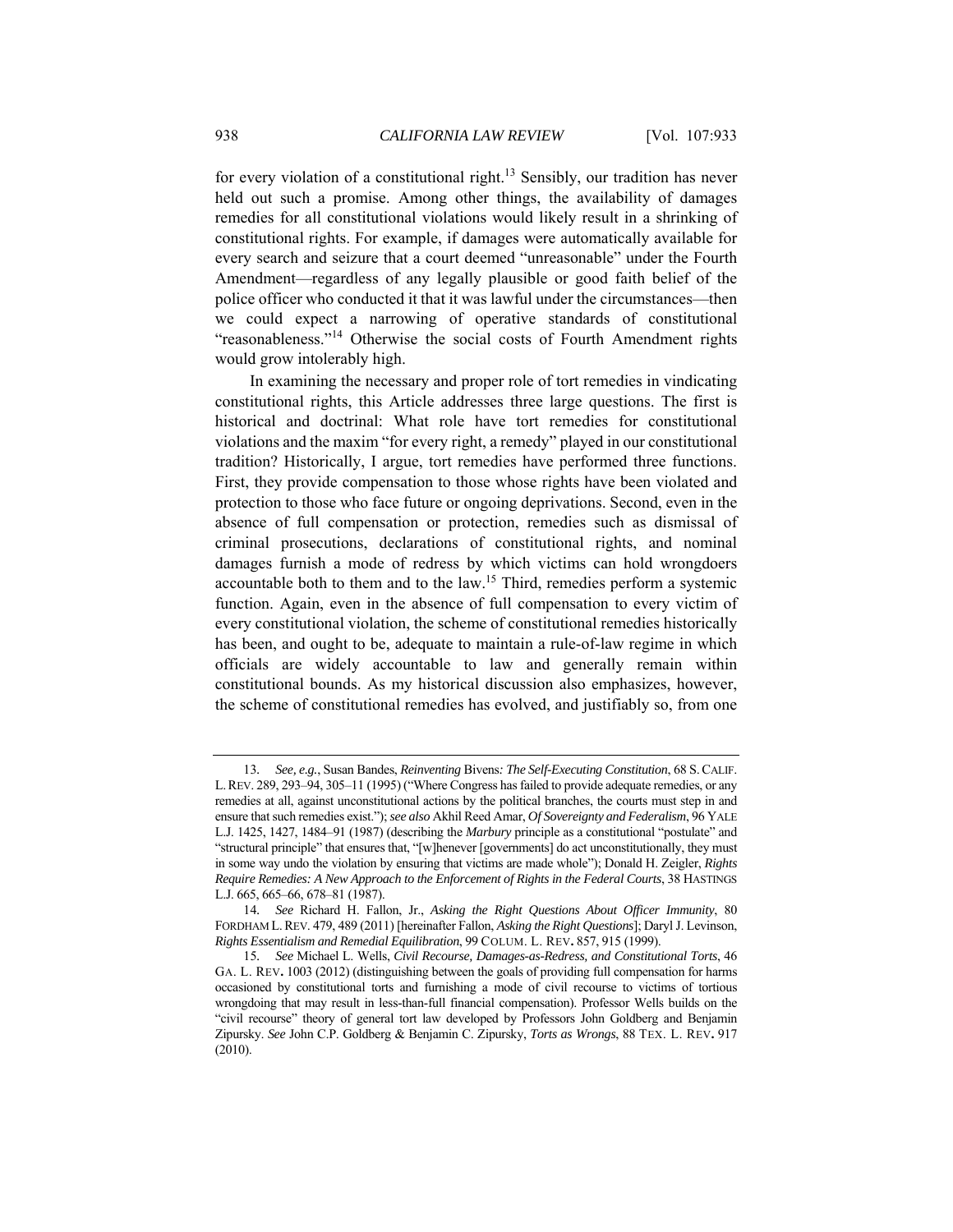rooted in "ordinary" common law tort doctrine to one specifically tailored to officials' violations of distinctively constitutional norms.

With a distinction between common law tort doctrine and a separate scheme of constitutional remedies laid out, my second question is normative: What remedies for constitutional violations should a legal system that is committed to rule-of-law ideals provide? In particular, when and on what terms should it furnish the traditional tort remedies of injunctions and damages to victims of constitutional rights violations? In asking this question, I initially put aside concerns about judicial role and focus on issues of institutional design, involving justice and policy. Establishing ideals will not only help to identify issues concerning which Congress ought to act, but also clarify the target that more constrained judicial lawmaking should strive to approximate.

My normative analysis begins with a fundamental premise: it is a mistake, when thinking about constitutional remedies from the perspective of institutional design, to conceive of rights as constants, fixed in advance, and then to treat causes of action to enforce those rights, $16$  along with immunity doctrines, as the only potential variables. Decisions involving how to define constitutional rights, which causes of action to authorize, and which immunity doctrines to create should all reflect a kind of interest-balancing, aimed at yielding the best overall package. Sometimes we may be best off, on balance, with relatively expansive definitions of rights but with limitations on damages remedies that would make those rights' social costs inordinately large.

My more specific normative conclusions are sharp. First, we should substantially jettison the ordinary, private-law tort system as an anchor for thinking about constitutional remedies, including damages and injunctions. Even if we could return to a common law regime in which governmental officials were subject to the same liability rules as ordinary citizens, we should not.<sup>17</sup> On the one hand, officials cloaked with governmental authority pose distinctive threats to individual rights and the rule of law. On the other, remedies for official lawbreaking should be shaped with an awareness of their potential impact on distinctive public interests.

 <sup>16.</sup> By "cause of action," here and throughout this Article, I mean what Henry Hart and Albert Sacks termed "a right of action": "A right of action is a species of power—of remedial power. It is a capacity to invoke the judgment of a tribunal of authoritative application upon a disputed question about the application of preexisting arrangements and to secure, if the claim proves to be well-founded, an appropriate official remedy." HENRY M. HART, JR. & ALBERT M. SACKS, THE LEGAL PROCESS: BASIC PROBLEMS IN THE MAKING AND APPLICATION OF LAW 137 (William N. Eskridge, Jr. & Philip P. Frickey eds., 1994).

<sup>17</sup>*. But cf.* John C.P. Goldberg, *The Constitutional Status of Tort Law: Due Process and the Right to a Law for the Redress of Wron*gs, 115 YALE L.J**.** 524, 609–10 (2005) (praising a conception of tort law in which the "obligations owed by individual government actors to citizens and entities (e.g., a police officer's duty to refrain from unjustifiably arresting or beating a person) . . . are for the most part obligations owed by nongovernment actors to other nongovernment actors"); Pfander, *Dicey's Nightmare*, *supra* note 7 (criticizing the Court for adopting an interest-balancing approach and abandoning "the common law model of the nineteenth century").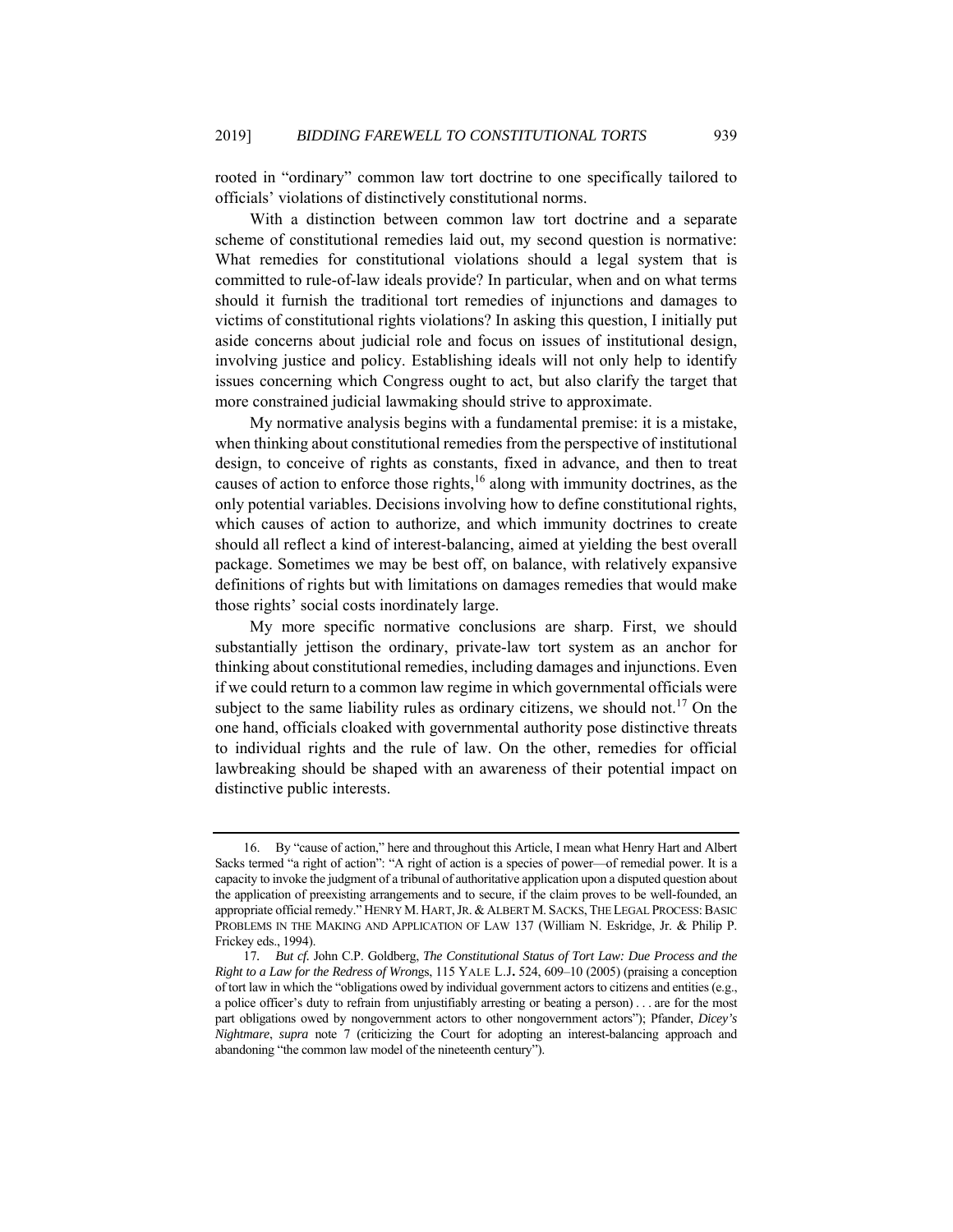I also argue that when damages liability properly attaches, an ideal scheme of constitutional remedies would make governmental entities responsible for the wrongs of their officials. This proposal would effect a dramatic change in the structure of suits seeking redress for constitutional violations. For the most part, our constitutional tradition has accorded both the federal government and state governments sovereign immunity from suit. Accommodating the hoary doctrine of sovereign immunity, we have relied on suits against individual officials to keep the government adequately within the bounds of law. But the historical accident of sovereign immunity—extended to governments on a categorical basis, without regard to the interests or exigencies at stake in particular cases lacks a defensible normative rationale. Considerations of both justice and policy support making the government assume financial responsibility for constitutional violations that its officials could not commit without a cloak of governmentally conferred authority.

My final normative conclusion is that not every constitutional-rights violation should always elicit, or authorize a plaintiff to demand, an individually effective remedy, especially if the only effective remedy would be damages. Those who maintain otherwise characteristically do so within a frame that omits the multitude of constitutional violations committed by legislatures and judges and the real costs that those violations impose. It would be colossally imprudent to furnish damages remedies to everyone in whose case a judicial ruling wrongly rejects a constitutional claim or to everyone inconvenienced by a law that is found to be constitutionally invalid. Nonetheless, an optimal regime of constitutional remedies would afford more damages remedies than current law affords, especially after cutbacks on *Bivens* and expansion of qualified immunity doctrine.

My third large question in this Article is institutional, involving the judicial role: In the absence of action by Congress in authorizing tort remedies for constitutional violations and defining relevant immunities, what lawmaking responsibilities should courts assume? In addressing this question, I accept sovereign immunity as a fixed point, capable of waiver or abrogation by Congress and the state legislatures but not eliminable by courts in the doctrine's central range of operation. Apart from sovereign immunity, I argue that a relatively robust judicial role in designing constitutional tort law is both consistent with our traditions and normatively desirable. The Supreme Court ought to restore the approach to authorizing suits for damages to redress constitutional violations that characterized the *Bivens* regime. It should continue to craft official immunity doctrine, both in *Bivens* actions and under § 1983, but it should trim back its most recently articulated standard, which goes too far in denying remedies for constitutional lawbreaking.

The Article comprises five Parts. Part I sketches relevant historical background to current debates. Part II describes and critically assesses the Supreme Court's recent cutbacks on available tort remedies for constitutional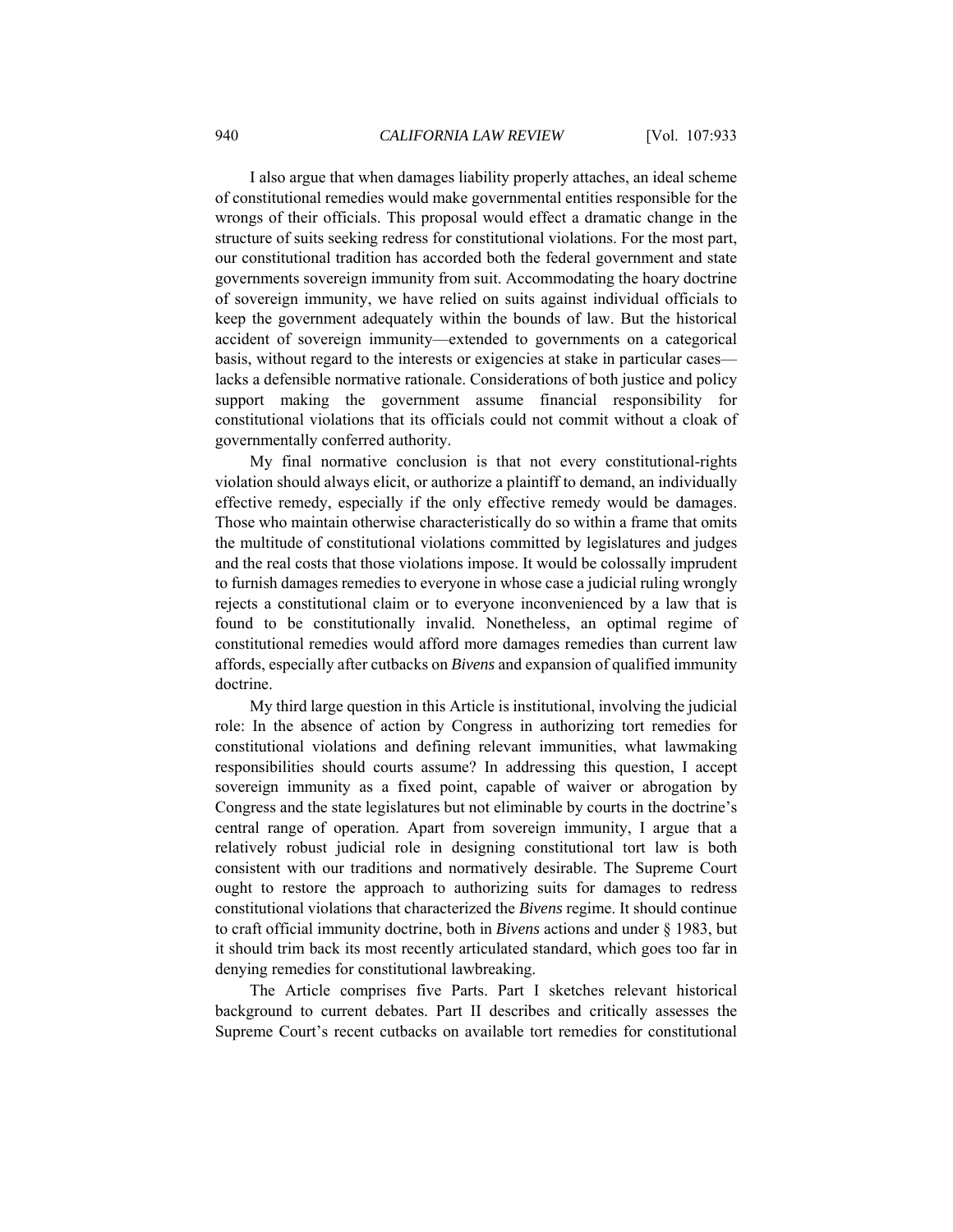violations. Part III outlines the considerations that system-designers should consider in structuring a just yet practical scheme of remedies for constitutional violations. Part III defends an Equilibration Thesis, under which institutional designers, including courts if assigned that role, should think simultaneously about constitutional rights, causes of action to enforce rights, and official immunity doctrine and should seek the best overall packages. Among its specific recommendations, Part III argues for waivers or abrogation of sovereign immunity that would allow direct suits against the government to redress all actionable constitutional torts. It stops short, however, of arguing that the government should furnish damages remedies for all constitutional violations.

Part IV addresses issues of judicial role that arise when nonjudicial decisionmakers have failed to adopt an optimal scheme. It argues for restoring *Bivens* actions and for retrenching from recent expansions of qualified immunity. But Part IV calls for leaving larger changes to Congress. It specifically rejects arguments that the main elements of qualified immunity doctrine in § 1983 actions lack any principled justification.

# I.

# HISTORICAL BACKGROUND: CONSTITUTIONAL RIGHTS AND TORT REMEDIES

Although or perhaps because the Constitution makes almost no express provision for judicial remedies for constitutional violations, courts, from the beginning, have played an active role in crafting such remedies. That the courts would do so could fairly be described as a constitutional presupposition.<sup>18</sup> Without judicial remedies, the Constitution could not establish the rule-of-law regime that the Founding generation understood it as creating.

## *A. Remedies and the Constitution*

The Constitution says almost nothing about remedies for constitutional violations. Article I, Section 9, clause 2 contemplates the availability of habeas corpus relief for unlawful detentions. It says that "[t]he Privilege of the Writ of Habeas Corpus shall not be suspended, unless when in Cases of Rebellion or Invasion the Public safety may require it."19 The Fifth Amendment provides that private property shall not "be taken for public use, without just compensation."<sup>20</sup> Even now, however, debate persists about whether this provision mandates judicial remedies for takings or leaves decisions about compensation to the political branches.<sup>21</sup>

<sup>18</sup>*. See* Fallon & Meltzer, *supra* note 5, at 1779.

 <sup>19.</sup> U.S.CONST. art. I, § 9, cl. 2.

<sup>20</sup>*. Id*. amend. V.

<sup>21</sup>*. Compare* First English Evangelical Lutheran Church of Glendale v. County of Los Angeles, 482 U.S. 304, 316 n.9 (1987) (asserting that the Just Compensation Clause "dictates the remedy for interference with property rights amounting to a taking"), *with* City of Monterey v. Del Monte Dunes, Ltd., 526 U.S. 687, 714 (1999) (suggesting that the defense of sovereign immunity might preclude Just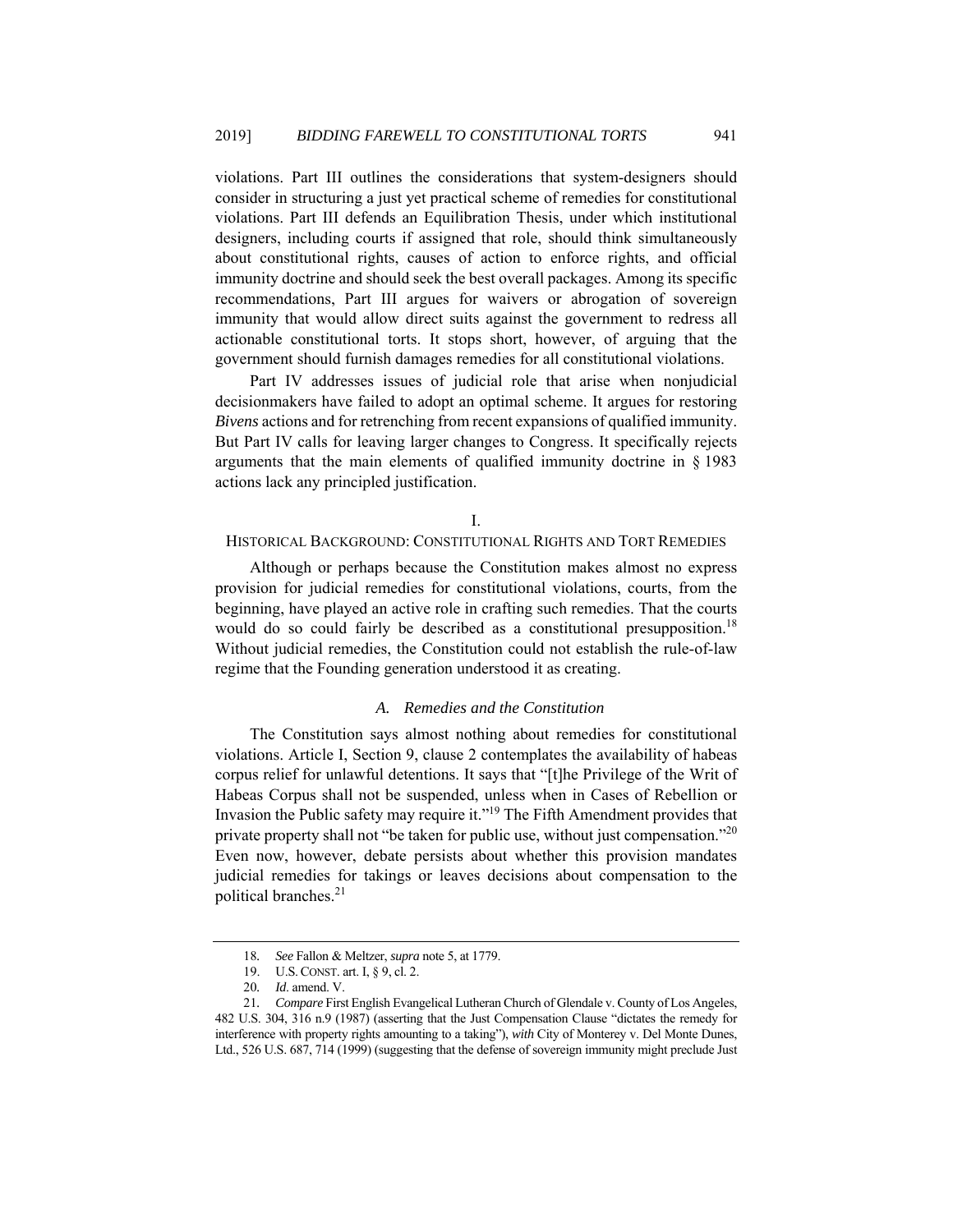Apart from habeas corpus, probably the least historically controversial, constitutionally mandated remedy for constitutional violations is nullification.<sup>22</sup> When a court is called upon to impose a criminal or civil penalty for the violation of a purported law, and a party puts the law's constitutionality in question, *Marbury v. Madison* holds that a court must address the challenge.<sup>23</sup> Under *Marbury*, a court must deny effect to any purported law that violates the Constitution and thereby nullify any constitutionally impermissible threat that the law otherwise would pose. $24$ 

As will be readily apparent, neither habeas corpus nor nullification will avail all victims of constitutional rights violations. The *Bivens* case exemplified the shortfall. Federal officials had subjected Bivens to an unconstitutional search and seizure. But the officials did not detain Bivens long enough for him to benefit from habeas. Nor did the offending officials' actions result in a prosecution in which Bivens might have invoked the exclusionary rule to bar the introduction of wrongfully seized evidence or challenged the validity of any statute. As Justice Harlan wrote in a concurring opinion, "For people in Bivens' shoes, it is damages or nothing."25 And if Bivens had sought damages from the federal government, sovereign immunity would have barred his claim.

As a historical if not a logical matter, the reason for the Constitution's inattention to causes of action to enforce the Constitution and judicial remedies for unconstitutional official action is plain. The Framers assumed the existence of a going regime of common law and equitable remedies through which government officials could be held accountable for unlawful conduct, including constitutional violations.<sup>26</sup> Strikingly, however, the common law system took relatively little account of the special powers and responsibilities of governmental officials. Nor, for the most part, did it afford officials special immunities (though there were exceptions for judges and legislators). Rather, the common law system pursued the strategy of holding government officers to the same standards of lawful conduct as ordinary citizens.

# *B. Common Law Tort Actions Against Government Officers*

When harmed by official misconduct at the dawn of constitutional history, aggrieved parties could normally seek redress by invoking forms of action

Compensation claims against a state or state entity). For the view that sovereign immunity bars Takings claims unless waived, see Robert Brauneis, *The First Constitutional Tort: The Remedial Revolution in Nineteenth-Century State Just Compensation Law*, 52 VAND. L.REV. 57 (1999).

 <sup>22.</sup> John Harrison, *Jurisdiction, Congressional Power, and Constitutional Remedies*, 86 GEO. L.J. 2513 (1998), offers the provocative thesis that nullification of void enactments is the sole constitutionally necessary remedy for constitutional violations. For a powerful critique, see Daniel J. Meltzer, *Congress, Courts, and Constitutional Remedies*, 86 GEO. L.J. 2537, 2549–65 (1998).

<sup>23</sup>*. See* 5 U.S. (1 Cranch) 137, 178 (1803).

<sup>24</sup>*. See id*.

 <sup>25.</sup> Bivens v. Six Unknown Agents of Fed. Bureau of Narcotics, 403 U.S. 388, 410 (1971) (Harlan, J., concurring in the judgment).

<sup>26</sup>*. See* Fallon & Meltzer, *supra* note 5, at 1779.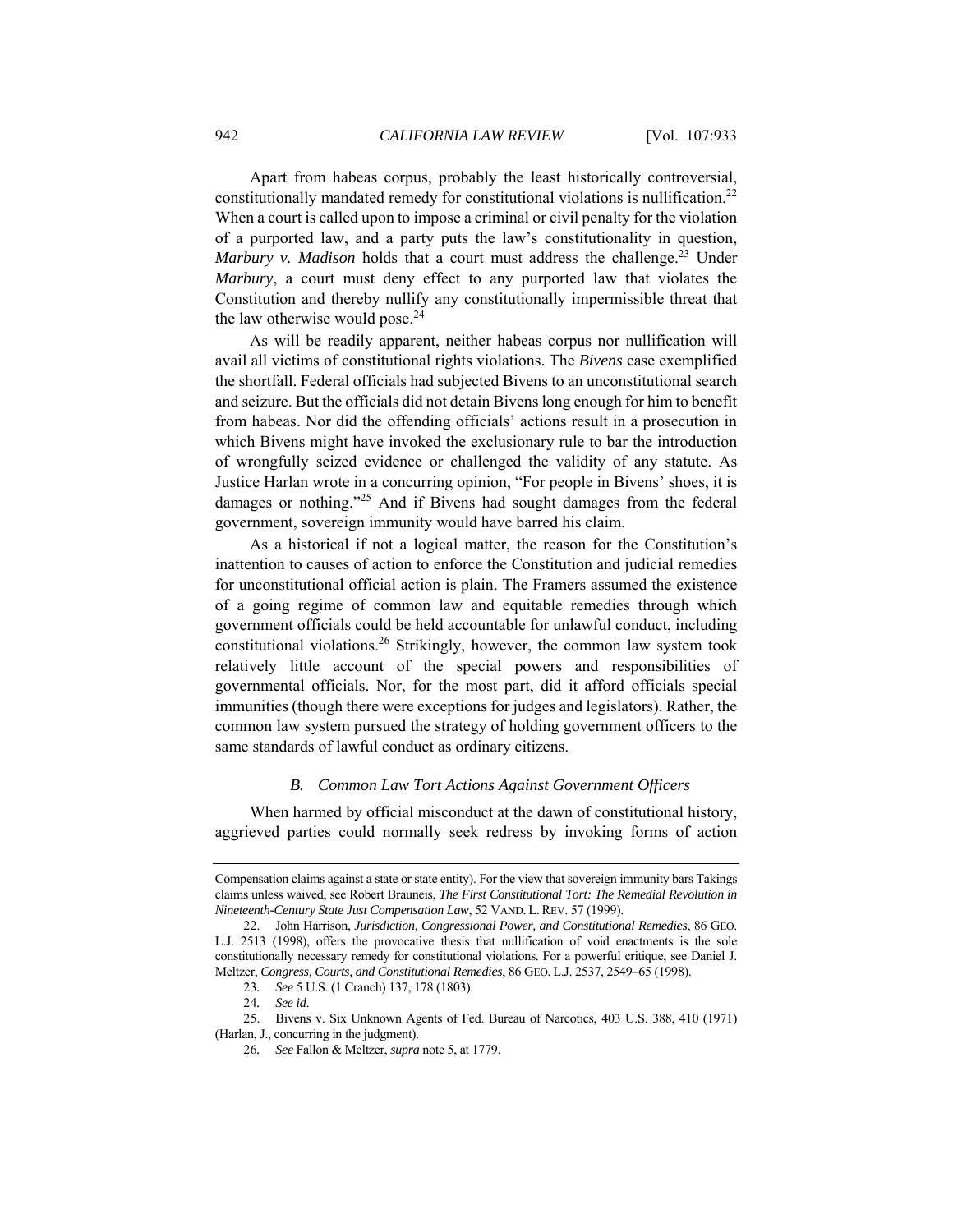available at common law and in equity that included suits against governmental officials under ordinary tort law.<sup>27</sup> Tort law, to a rough approximation, is the body of law that provides redress for civil wrongs such as assault, battery, libel, and trespass. Classic remedies are damages and injunctions. Ordinary tort law does not carve out constitutional violations as a category of wrongs that distinctively call for civil remediation. But many constitutional violations also represent ordinary torts. For example, a search and seizure of the kind involved in *Bivens* may also constitute a trespass, battery, or false imprisonment. 28

An example comes from *Little v. Barreme*. 29 After his ship was seized by Captain Little, who had acted pursuant to presidential orders, Barreme sought to recover by bringing a common law trespass action. Little invoked his obedience to presidential orders as a defense. But the Supreme Court, in an opinion by Chief Justice Marshall, ruled that the president's seizure order was unlawful and therefore supplied no adequate authorization. Accordingly, Little was liable for his trespass.<sup>30</sup>

The structure of Barreme's tort claim and of Captain Little's defense precisely paralleled those that would have appeared in a suit alleging a constitutional violation. The plaintiff would have brought an ordinary common law tort action (if one were available). The defendant official would have claimed federal authorization as a defense. And the plaintiff, at that point, would have countered that the defense must fail due to the official's violation of the Constitution. Where an official acted unconstitutionally, a common law damages action could therefore succeed.

According to a study by Professor Ann Woolhandler,  $31$  the Supreme Court did not take a wholly consistent approach to claims against government officials

<sup>27</sup>*. See generally* Louis L. Jaffe, *Suits Against Governments and Officers: Sovereign Immunity,*  77 HARV. L. REV. 1 (1963) (outlining mechanisms by which English officials could be held liable at common law and in equity and tracing how suits against officers continued to be available under post-Revolutionary American law); FINAL REP. OF THE ATT'Y GEN.'S COMM. ON ADMIN. PROCEDURE, S. DOC. NO. 77-8, at 81 (1st Sess. 1941):

<sup>[</sup>T]he basic judicial remedy for the protection of the individual against illegal official action [was historically] a private action for damages against the official in which the court determine[d], in the usual common-law manner and with the aid of a jury, whether or not the officer was legally authorized to do what he did in the particular case. . . . To maintain the suit the plaintiff [had to] allege conduct by the officer which, if not justified by his official authority, [was] a private wrong to the plaintiff, entitling the latter to recover damages.

<sup>28</sup>*. See, e.g.*, Cornelia T.L. Pillard, *Taking Fiction Seriously: The Strange Results of Public Officials' Individual Liability Under* Bivens, 88 GEO. L.J. 65, 71, 73 n.39 (1999).

 <sup>29. 6</sup> U.S. (2 Cranch) 170 (1804).

<sup>30</sup>*. Id.* at 178–79. As Marshall had apparently contemplated, Congress came to Captain Little's rescue by voting an appropriation to cover the damages judgment against him. More generally, early Congresses set up a system to process the claims to indemnification of officials who violated ordinary tort law in the course of their official duties. *See* James E. Pfander & Jonathan L. Hunt, *Public Wrongs and Private Bills: Indemnification and Government Accountability in the Early Republic*, 85 N.Y.U. L. REV. 1862, 1863–64 (2010).

 <sup>31.</sup> Ann Woolhandler, *Patterns of Official Immunity and Accountability*, 37 CASE W. RES. L. REV. 396 (1987) [hereinafter Woolhandler, *Patterns of Official Immunity and Accountability*]; *see also*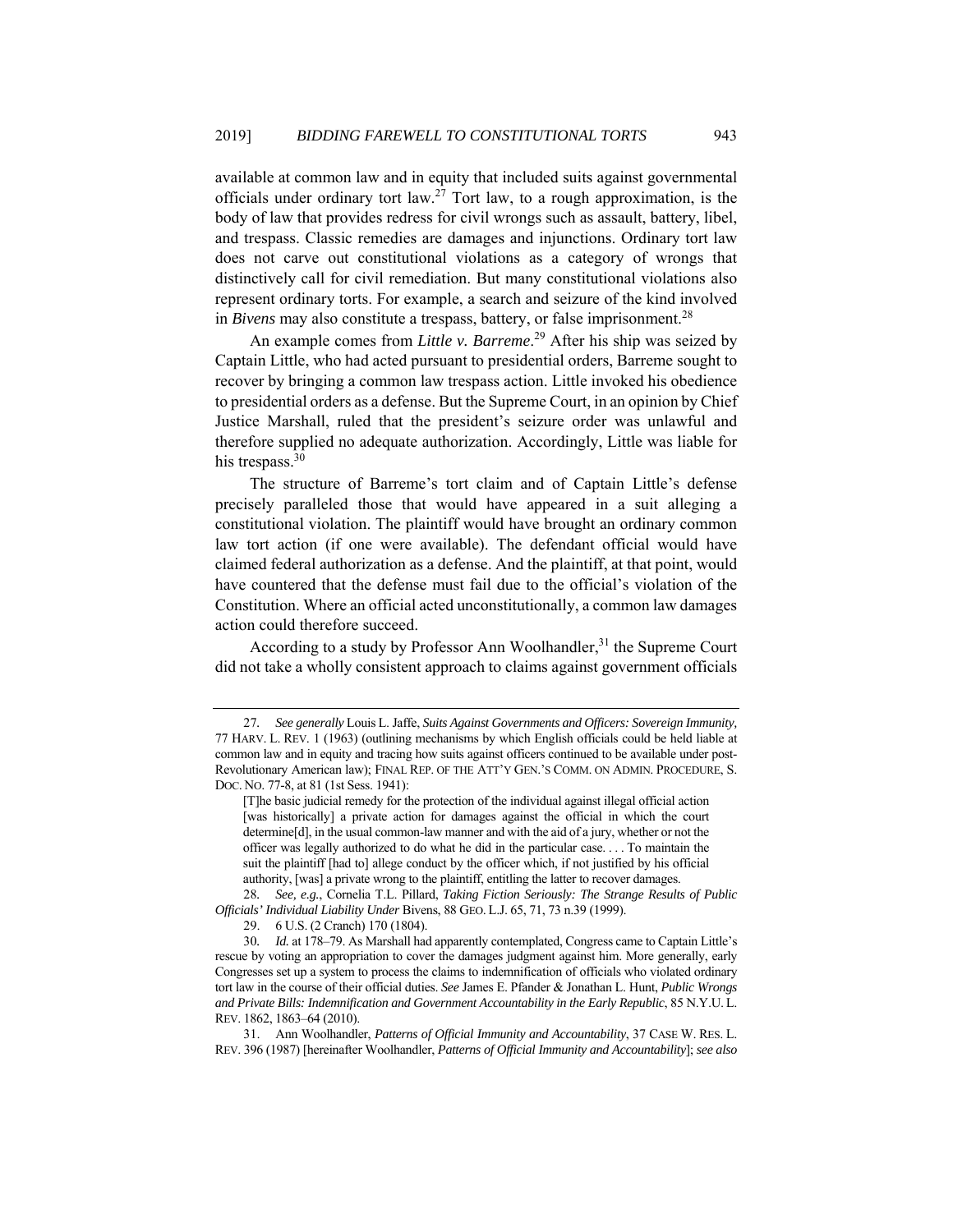under ordinary tort law during the first half of the nineteenth century. She identifies two competing modes of response: a "legality" model, which awarded relief for unauthorized violations of ordinary tort law, and a "discretion" model, which excused some officials who confronted an apparent conflict of duties.<sup>32</sup> In Woolhandler's account, the Supreme Court generally favored the former approach during the tenure of John Marshall as Chief Justice but increasingly adopted the latter under Roger Taney.<sup>33</sup> By contrast, Professor James Pfander portrays nineteenth-century practice as more consistent: "[T]he courts of the nineteenth century took the view that the judicial duty was to focus quite specifically on the invasion of the legal right and ask only it if was justified by  $law.$ <sup>34</sup>

Disagreement and possible inconsistency notwithstanding, the early practice in adapting ordinary tort law and associated remedies into a mechanism for enforcing constitutional norms reflects an insight about the Constitution as a rule-of-law regime. The Constitution embodies rule-of-law ideals that, in turn, contribute importantly to the moral legitimacy of constitutional government. The rule of law requires that governments and their officials be accountable to law.<sup>35</sup>

Even so, early practice was imperfectly structured for its rule-of-law function of ensuring official compliance with constitutional norms. "Ordinary" tort law is not designed with government officials' conduct centrally in mind. On the one hand, officials, by virtue of their office, can pose special threats. On the other hand, the nature of officials' responsibilities might sometimes justify endowing them with distinctive immunities against liability for alleged misconduct. In the early days, responsibility for adjusting normally available remedies to accommodate the special situation of federal officials fell to Congress. In one response, perceiving that it would often be unfair to saddle individual officers with liability for actions taken in conscientious discharge of their official duties—as in the case of Captain Little in *Little v. Barreme*— Congress established an elaborate legislative system to indemnify federal officials who were adjudged liable for tort damages.<sup>36</sup> In other instances, Congress withdrew remedies against public officials that the common law and equitable practice otherwise would have furnished.<sup>37</sup> When Congress abolished or restricted causes of action against government officials—whether to preclude

Pfander & Hunt, *supra* note 30, at 1871–76 (asserting that federal officials generally enjoyed no immunity from suit during the Antebellum Era and that Congress routinely provided indemnification for official action taken in good faith discharge of official duties).

<sup>32</sup>*. See* Woolhandler, *Patterns of Official Immunity and Accountability*, *supra* note 31, at 409– 13.

<sup>33</sup>*. See id.* at 414–32.

 <sup>34.</sup> JAMES E. PFANDER, CONSTITUTIONAL TORTS AND THE WAR ON TERROR 16 (2017) [hereinafter PFANDER, CONSTITUTIONAL TORTS].

<sup>35</sup>*. See* Gerald J. Postema, *Law's Rule: Reflexivity, Mutual Accountability, and the Rule of Law*, *in* BENTHAM'S THEORY OF LAW AND PUBLIC OPINION 7, 7 (Xiaobo Zhai & Michael Quinn eds., 2014).

<sup>36</sup>*. See* Pfander & Hunt, *supra* note 30, at 1863–64.

<sup>37</sup>*. See, e.g*., Cary v. Curtis, 44 U.S. (3 How.) 236 (1845).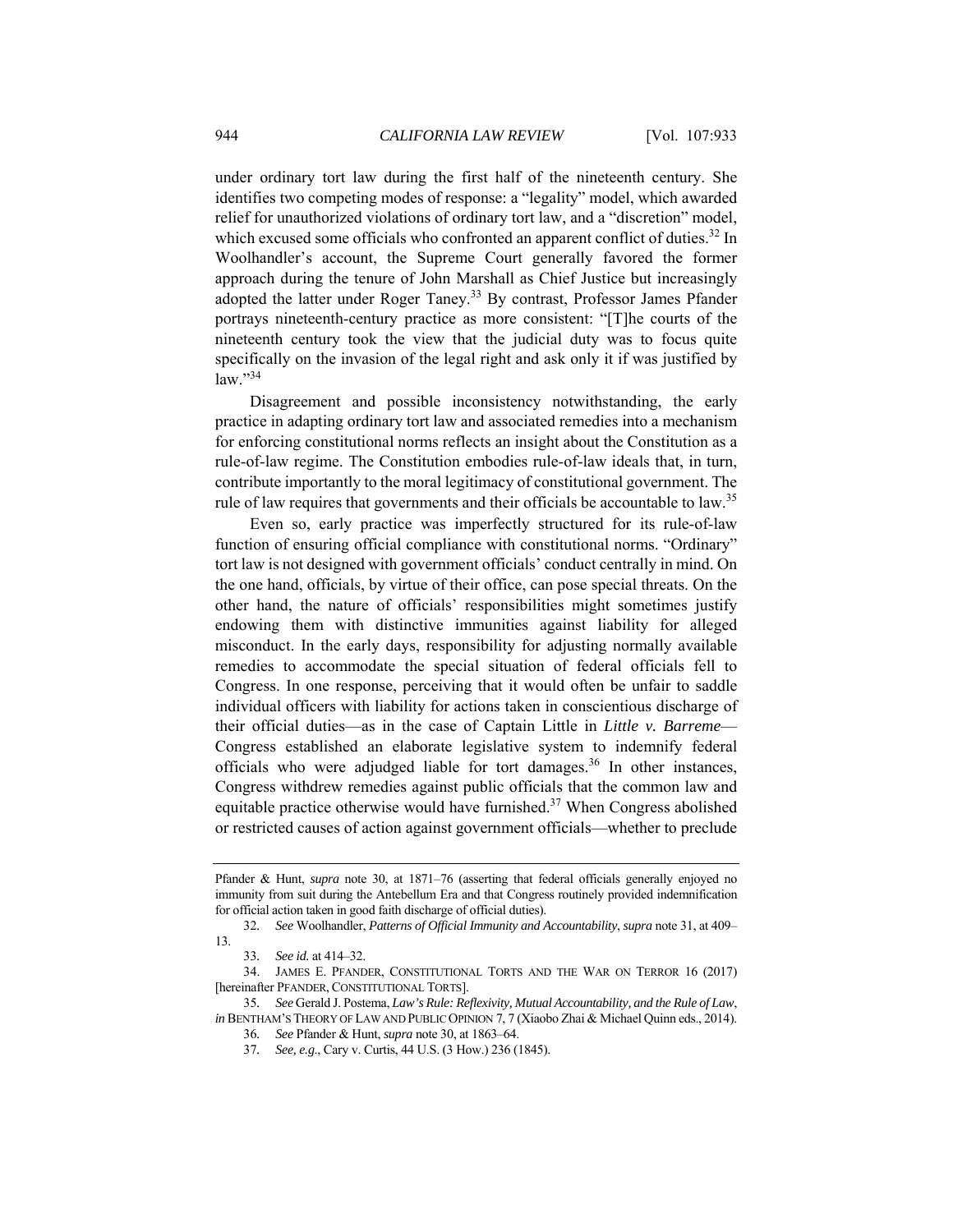damages actions against customs collectors or to bar suits to enjoin the collection of allegedly unlawful taxes—the Supreme Court largely acceded.<sup>38</sup>

As Professor Henry Hart maintained in a classic article,<sup>39</sup> "the denial of one remedy while another is left open, or the substitution of one for another," rarely raises a problem "of constitutional dimension."40 In determining whether "ordinary" tort remedies should be available against governmental officials, Congress and the state legislatures were entitled to weigh public as well as private interests. Hart intimated, however, that the denial of all remedies for a category of constitutional violations might be intolerable. $41$ 

General Oil Co. v. Crain,<sup>42</sup> in which the Supreme Court held that a state court must allow a suit to enjoin state officials from collecting an allegedly unconstitutional tax, exemplified that prospect. Over the defendants' protest that state law barred the action, the Court reasoned that allowing state law to preclude all effective remedies for constitutional violations would leave "an easy way . . . open to prevent the enforcement of many provisions of the Constitution."43 Without adequate remedies for violations, "the 14th Amendment, which is directed at state action, could be nullified as to much of its operation."44 Sensibly enough, the Court deemed that result constitutionally unacceptable. On the facts of the *General Oil* case, the Court appears to have thought that no judicial remedy besides an injunction would suffice. The state had set exorbitantly high penalties for noncompliance with the challenged statute, and it was doubtful that payments made under protest could be recovered.

Nevertheless, one should not leap from the important holding of *General Oil Co. v. Crain* to the conclusion that the Constitution requires tort remedies or even other individually effective redress for all constitutional violations. Some constitutional violations always fell beyond the reach of ordinary tort law for the plain reason that not all violations of constitutional norms were tortious. Rarely if ever were judges or legislators subject to suit based on their judicial or legislative acts, even if they violated constitutional norms.<sup>45</sup> By the latter part of the nineteenth century, courts had also begun to develop doctrines that by the

<sup>38</sup>*. See* Henry M. Hart, Jr., *The Power of Congress to Limit the Jurisdiction of Federal Courts: An Exercise in Dialectic*, 66 HARV. L. REV. 1362, 1367–69 (1953). *But see* Ann Woolhandler, *The Common Law Origins of Constitutionally Compelled Remedies*, 107 YALE L.J**.** 77, 120–25 (1997) (noting nineteenth-century instances in which the Supreme Court required state courts to furnish remedies against state officials in order to protect constitutional rights) [hereinafter Woolhandler, *The Common Law Origins*].

<sup>39</sup>*. See* Hart, *supra* note 38.

<sup>40</sup>*. Id.* at 1366.

<sup>41</sup>*. See id.*; *see also* Woolhandler, *The Common Law Origins*, *supra* note 38, at 120–48 (discussing nineteenth-century origins of constitutionally compelled remedies).

 <sup>42. 209</sup> U.S. 211 (1908).

<sup>43</sup>*. Id.* at 226.

<sup>44</sup>*. Id.*

<sup>45</sup>*. See, e.g.*, Pierson v. Ray, 386 U.S. 547, 553–54 (1967) (observing that "[f]ew doctrines were more solidly established at common law than the immunity of judges"); Tenney v. Brandhove, 341 U.S. 367, 372 (1951) (tracing legislative immunity to Parliamentary privileges).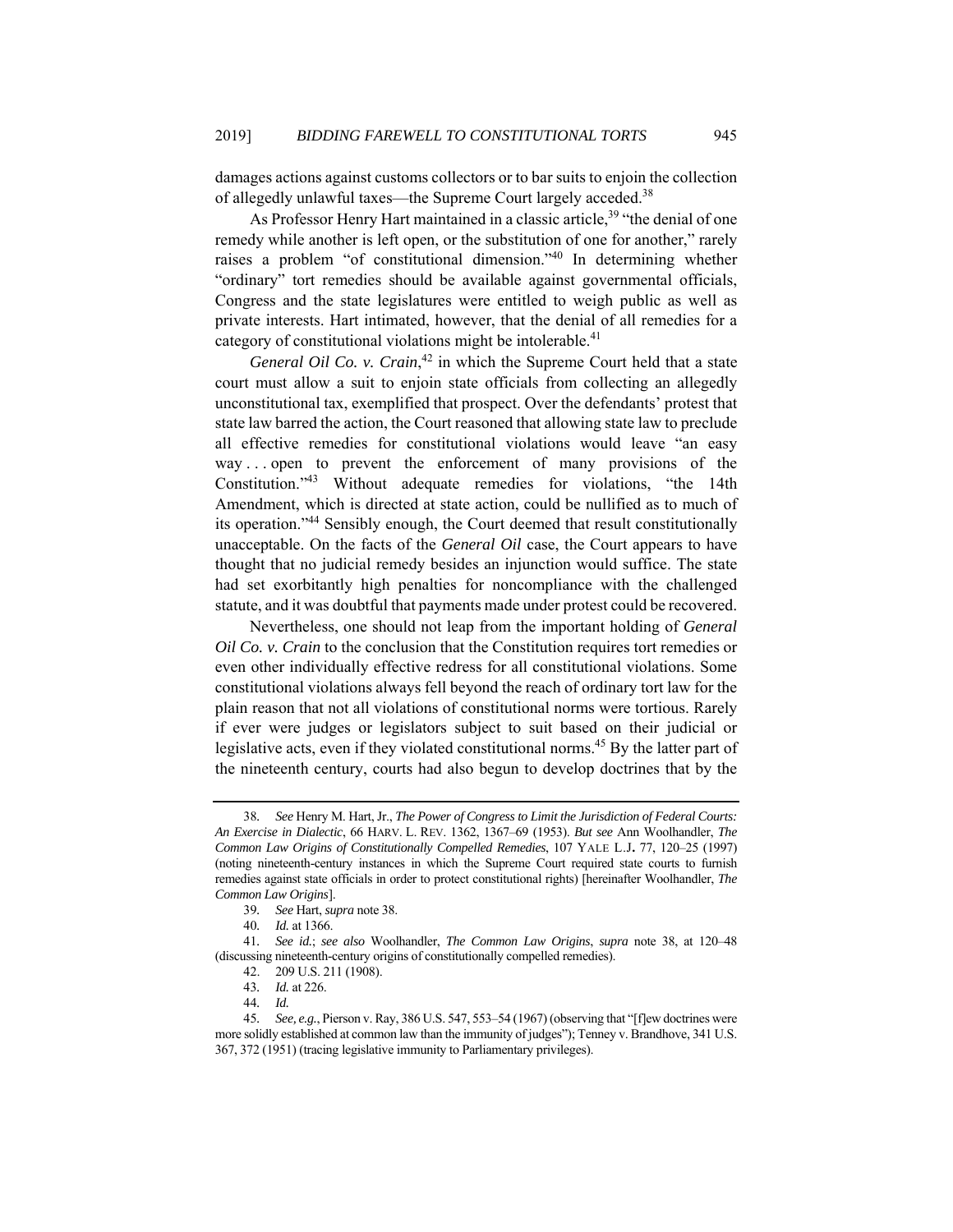twentieth century would blossom into a qualified or "good faith" immunity for many executive officials sued for their performance of executive functions.<sup>46</sup>

# *C. Section 1983*

In 1871, a Reconstruction Congress enacted 42 U.S.C. § 1983. Originally a part of the Ku Klux Klan Act,<sup>47</sup> § 1983 created a cause of action for damages or injunctive relief against state officials to redress "the deprivation of any rights, privileges, or immunities secured by the Constitution and laws" of the United States.<sup>48</sup> For most of the ensuing eighty years, § 1983 had little practical consequence.49 But the Supreme Court dramatically revitalized the statute in its 1961 decision in *Monroe v. Pape.*50 Since the 1960s, § 1983 has emerged as an omnibus grant of authority to sue state officials for either damages or injunctive relief for constitutional violations.

For purposes of tracing the connections between substantive constitutional rights and remedies for constitutional violations, § 1983 was important in two ways. First, it put constitutional violations at the center of suits for redress of official wrongs. In § 1983 actions, the operative question is not whether an official committed a wrong that would be deemed tortious at common law, but whether an official has violated the Constitution, laws, or treaties of the United

50. 365 U.S. 167 (1961).

 <sup>46.</sup> The origins of official immunity for executive officials are often traced to *Spalding v. Vilas*, which ruled—in a suit against the postmaster general—that "the same general considerations of public policy and convenience which demand for judges of courts of superior jurisdiction immunity from civil suits for damages arising from acts done by them in the course of the performance of their judicial functions apply, to a large extent, to official communications made by heads of executive departments when engaged in the discharge of duties imposed upon them by law." 161 U.S. 483, 498 (1896). As originally described in *Spalding*, however, the immunity extended only to actions within the scope of an official's federally prescribed discretionary duties, not to unconstitutional actions that would lie beyond the power of Congress or the Executive Branch to authorize. Indeed, it would be possible to read *Spalding* even more narrowly, not as establishing an immunity from suit in the modern sense, but only as affirming that no common law cause of action would lie against executive officials for actions taken within the scope of their official authority, even if they acted for malicious purposes. *See* James E. Pfander, *Suits Against Officeholders*, *in* CAMBRIDGE COMPANION TO THE UNITED STATES CONSTITUTION 360, 367 (Karen Orren & John W. Compton eds., 2018) [hereinafter Pfander, *Suits Against Officeholders*]. Whatever *Spalding* initially established, subsequent decisions, beginning with *Barr v. Matteo*, 360 U.S. 564 (1959), have unambiguously read it as recognizing an immunity from suit even for unlawful action (not within the scope of an official's duties or authority). *See* Pfander, *Suits Against Officeholders*, *supra*, at 367–68.

 <sup>47.</sup> Ch. 22, § 1, 17 Stat. 13.

 <sup>48. 42</sup> U.S.C. § 1983 (2012).

 <sup>49.</sup> One commentator could document only nineteen cases brought under § 1983 in the first sixty-five years of its existence. *See* Note, *Limiting the Section 1983 Action in the Wake of* Monroe v. Pape, 82 HARV. L. REV. 1486 & n.4 (1969). Another locates the cause in the Supreme Court's 1873 decision in the *Slaughter-House Cases*, 83 U.S. (16 Wall.) 36 (1873), which rendered the Privileges or Immunities Clause of the Fourteenth Amendment an effective constitutional dead letter. Because the language of § 1983 partly tracks that of the Privileges or Immunities Clause, both litigants and courts may have assumed that the former had been interred with the latter. *See* Louise Weinberg, *The* Monroe *Mystery Solved: Beyond the "Unhappy History" Theory of Civil Rights Litigation*, 1991 BYU L. REV. 737 (1991).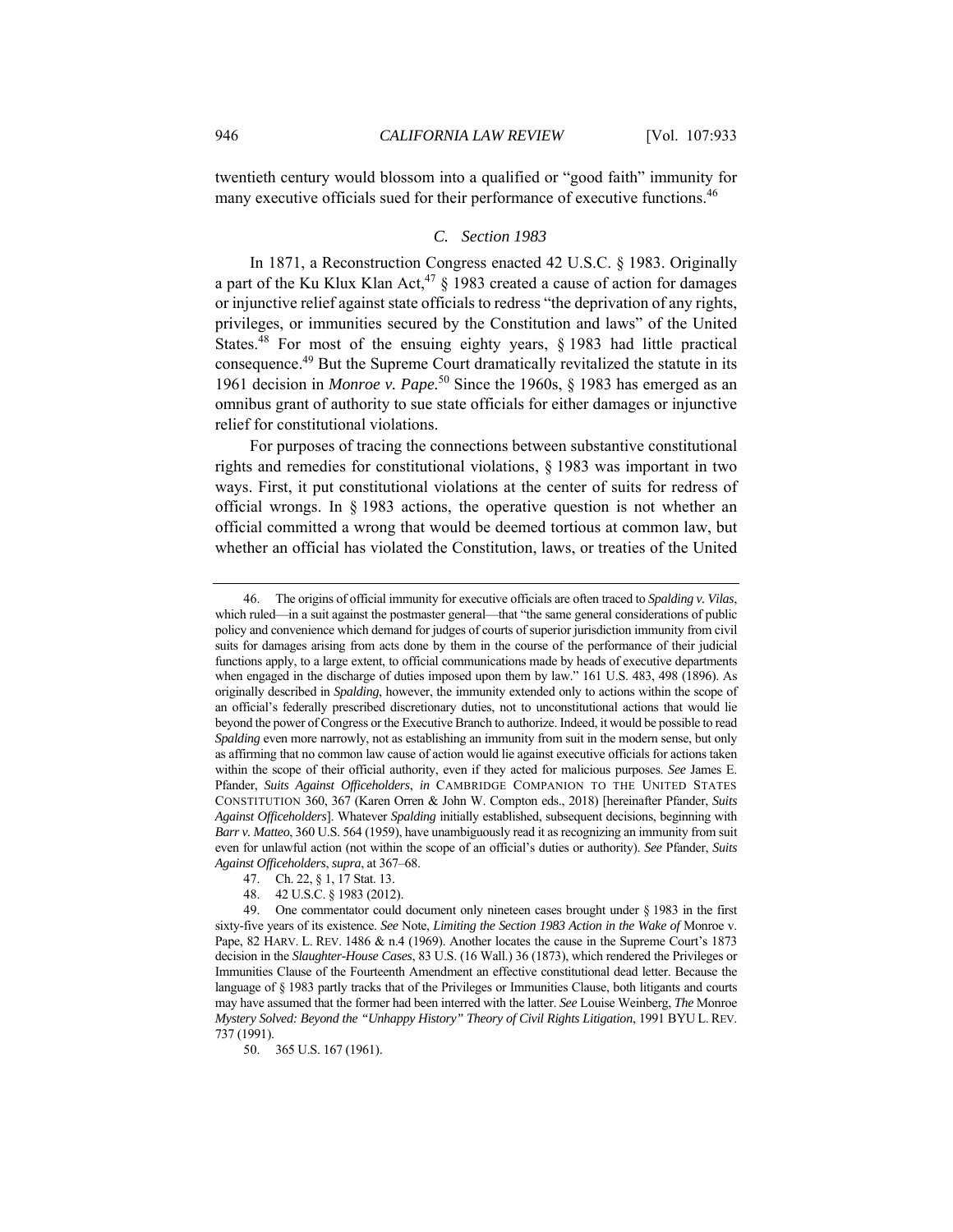States. Second, § 1983 raised a myriad of new questions under the constitutional separation of powers. On the one hand, § 1983 is written in categorical terms that, if read literally, would authorize damages actions against judges and state legislators as well as executive officials and would also sweep away all immunities. As a result, it poses nearly endless questions of statutory interpretation: Should the words of  $\S$  1983 be read literally and, if not, then how should they be read, and why? On the other hand, Congress's action in expressly authorizing suits against state officials gives rise to questions, at least in some minds, about the judicial role, if any, in authorizing parallel actions against federal officials who are alleged to have violated the Constitution.

# *D. Constitutional Tort Actions against Federal Officials*

The modern doctrine involving expressly constitutional tort actions against federal officials developed in a complicated interaction with doctrines authorizing suits against state officials, including statutory actions under § 1983. This Section first discusses suits seeking injunctive relief, then turns to actions for damages under *Bivens*.

# *1. Injunctions*

The leading case involving injunctive relief to remedy constitutional violations through suits in federal court is *Ex parte Young*. 51 Shareholders of various Minnesota railroads brought derivative actions seeking to enjoin the Attorney General of Minnesota from enforcing a rate statute that the plaintiffs alleged to be confiscatory in violation of the Fourteenth Amendment. The attorney general opposed the action by claiming that state sovereign immunity and the Eleventh Amendment barred the suit since the state was the real party in interest. But the Supreme Court rejected that argument. Consistent with diverse cases pleaded against state officials under ordinary tort law, the Court ruled that officials who violate the federal Constitution forfeit any cloak of state immunity. Whatever other authority a state might have, it cannot immunize officials from suits to redress constitutional violations.

According to what was once the traditional understanding of *Ex parte Young*, the case's innovation came in recognizing an explicitly federal, constitutionally predicated right to sue—not dependent on state tort law—for injunctive relief from constitutional violations.<sup>52</sup> More recently, controversy has erupted about whether *Young* marked a significant innovation or merely applied a traditional equitable doctrine permitting suits to enjoin the filing of baseless

 <sup>51. 209</sup> U.S. 123 (1908).

<sup>52</sup>*. See* Henry M. Hart, Jr., *The Relations Between State and Federal Law,* 54 COLUM. L.REV. 489, 524 n.124 (1954); Edward A. Purcell, Jr., Ex Parte Young *and the Transformation of the Federal Courts, 1890–1917*, 40 U. TOL. L. REV. 931, 962–63 (2009).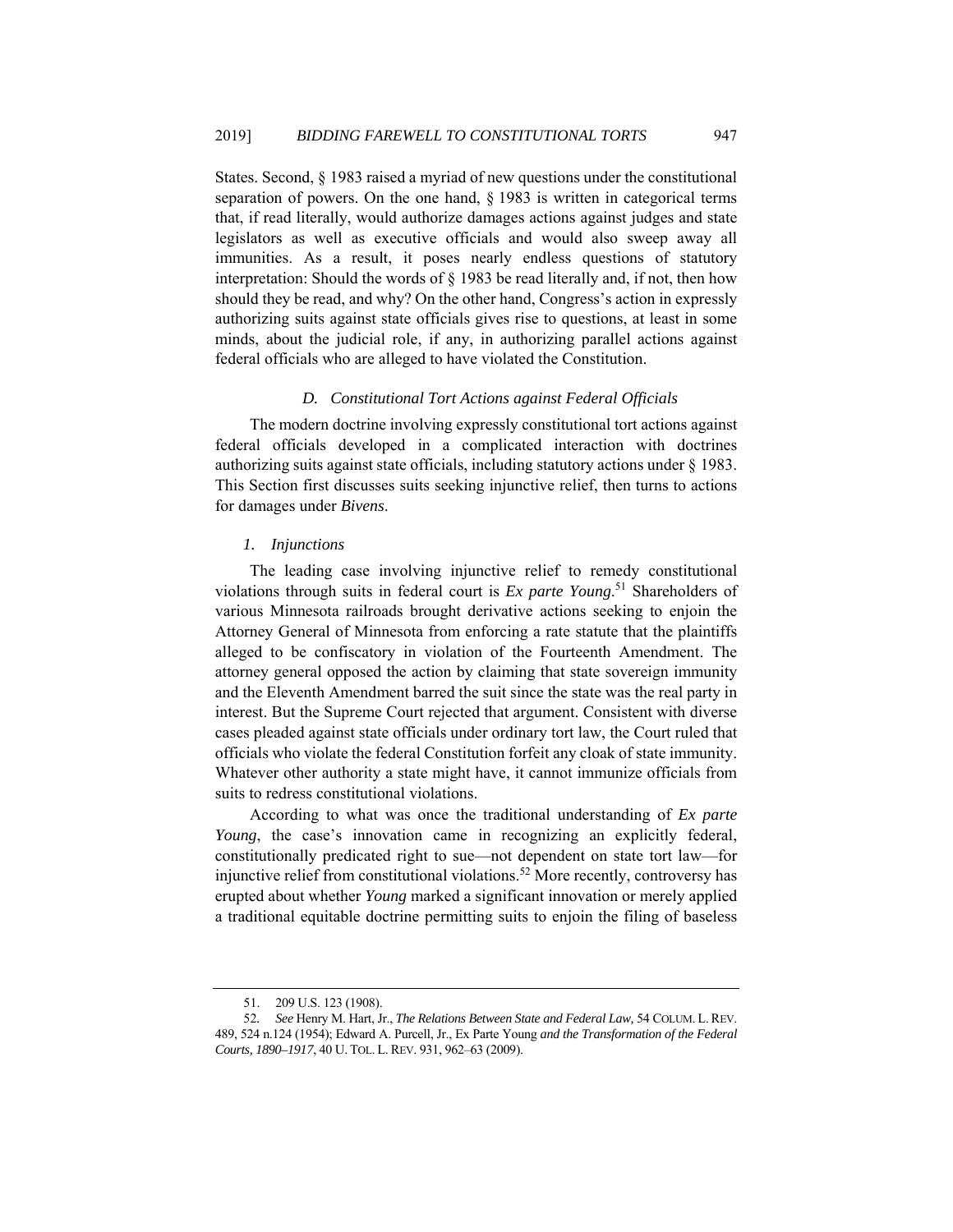lawsuits.53 At the very least, however, *Young* appears to have moved beyond customary practice by enjoining a criminal prosecution—something that equity traditionally had not done—and by doing so on expressly constitutional grounds.54 Moreover, the cause of action recognized in *Ex parte Young* expanded over time to encompass suits to enjoin myriad forms of unconstitutional action by state and federal officials alike. Within the space of a few decades, it was widely accepted that a party suffering from or threatened with a constitutional violation by federal officials had a federal cause of action for injunctive relief, without regard to the vagaries of traditional equitable practice or state tort law.

# *2. Bivens* Actions

With *Ex parte Young* and its immediate progeny having established a federal-law cause of action to enjoin constitutional-rights violations, the Supreme Court first upheld a federal right to sue federal officials for damages in *Bivens v. Six Unknown Named Agents of Federal Bureau of Narcotics*. 55 By 1971, the absence of a federal cause of action for damages against federal officials for constitutional violations had become anomalous. Suits for injunctions against both state and federal officials were routine. In addition, damages actions against state officials who violated the Constitution had grown familiar under § 1983. Finally, the traditional mechanism of enforcing the Constitution against federal officials via state-law tort actions seemed both convoluted and antiquated. In its historical context, *Bivens* could be viewed as applying to damages suits against federal officials the insight that already governed in suits for damages against state officials and for injunctions against state and federal officers alike: violations of constitutional rights pose distinctive issues to which "ordinary" tort doctrines will not always be well adapted.

Justice Brennan's Court opinion in *Bivens*, upholding a federal cause of action for damages for a constitutional violation, wove several threads into a sometimes-confusing pattern. One thread involved the significance of the Fourth Amendment, which Bivens claimed that the defendants had violated. "We think that" the defendants' opposition to a federal cause of action for damages relief "rests upon an unduly restrictive view of the Fourth Amendment's protection

<sup>53</sup>*. See, e.g.*, John Harrison*, Ex Parte* Young, 60 STAN. L. REV. 989 (2008) (arguing that *Ex parte Young* merely applied an equitable tradition of granting anti-suit injunctions); James E. Pfander & Jessica Dwinell, *A Declaratory Theory of State Accountability*, 102 VA. L. REV. 153, 213 (2016) (maintaining that "[t]he Court . . . broke new ground in *Ex parte Young*, authorizing a new kind of injunction that was untethered to established antisuit forms," and was recognized by commentators at the time as having done so); David L. Shapiro, Ex Parte Young *and the Uses of History*, 67 N.Y.U.ANN. SURV. AM. L. 69, 86–87 (2011) (depicting *Ex parte Young* as an evolutionary point in "two gradual transitions: (1) from the granting of relief against wrongs to tangible property to the granting of relief against the constitutional wrong of enforcing an invalid law, and (2) from the development of remedies without concern over the source of law to the federalization, and even constitutionalization, of those same forms of relief").

<sup>54</sup>*. See* Pfander & Dwinell, *supra* note 53, at 213–14.

 <sup>55. 403</sup> U.S. 388 (1971).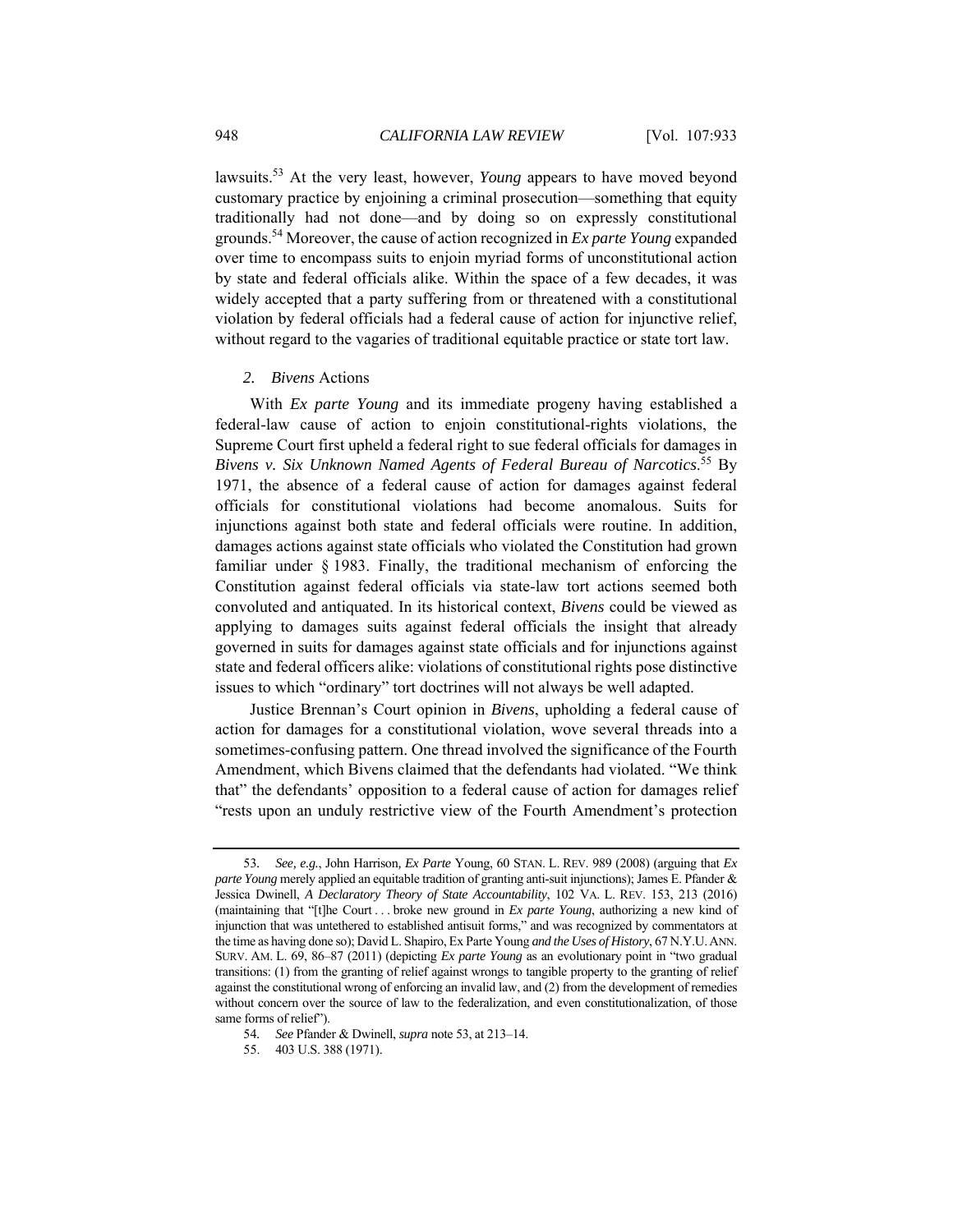against unreasonable searches and seizures by federal agents,"56 Brennan wrote, as if the case turned on the requirements of the Fourth Amendment itself. Any suggestion to that effect reflected confusion. The Fourth Amendment creates substantive rights, but it does not, by itself, create a right to sue—or what I call a "cause of action"—for damages.<sup>57</sup> Absent statutory authorization, a right to sue for redress of a constitutional violation is a species of common law, crafted by the courts to implement the Constitution in the absence of a necessary one-toone correlation between a constitutional right and a particular remedy for the right's violation.58 *Bivens*'s innovations were to ground a cause of action in federal rather than state common law and to put alleged constitutional violations at the core of the right to sue.<sup>59</sup>

Another thread emphasized the potential mismatch between federal interests in vindicating constitutional rights and the aims of state tort law.<sup>60</sup> As Justice Brennan put it:

[W]e may bar the door against an unwelcome private intruder, or call the police if he persists in seeking entrance. The availability of such alternative means for the protection of privacy may lead the State to restrict imposition of liability for any consequent trespass. A private citizen, asserting no authority other than his own, will not normally be liable in trespass if he demands, and is granted, admission to another's house. But one who demands admission under a claim of federal authority stands in a far different position. The mere invocation of federal power by a federal law enforcement official will normally render futile any attempt to resist an unlawful entry or arrest by resort to the local police; and a claim of authority to enter is likely to unlock the door as well. $61$ 

A third thread of potentially great significance then emerged in the final paragraph of the Court's opinion, and somewhat incongruously so, only after the Court had pronounced that "petitioner is entitled to recover money damages for any injuries he has suffered as a result of the agents' violation of the [Fourth] Amendment."<sup>62</sup> That third thread involved official immunity doctrine. Noting that the defendants had claimed official immunity from damages liability, the Court remanded the case for the lower court to rule on that defense  $63$ —in a

<sup>56</sup>*. Id.* at 391.

 <sup>57.</sup> The relevant distinction is between what Hart and Sacks called a "primary right" and a "remedial right" to damages. HART & SACKS, *supra* note 16, at 136. According to the authors, "[a] system of analysis which permits confusion between a primary claim to a performance and a remedial capacity to invoke a sanction for nonperformance is dangerous at best." *Id.*

<sup>58</sup>*. See* Henry P. Monaghan, *The Supreme Court, 1974 Term—Foreword: Constitutional Common Law*, 89 HARV. L. REV. 1, 1–3 (1975).

<sup>59</sup>*. See Bivens*, 403 U.S. at 392–94.

<sup>60</sup>*. See id.* at 394–95.

<sup>61</sup>*. Id.* at 394 (citations omitted).

<sup>62</sup>*. Id.* at 397.

<sup>63</sup>*. See id.* at 397–98.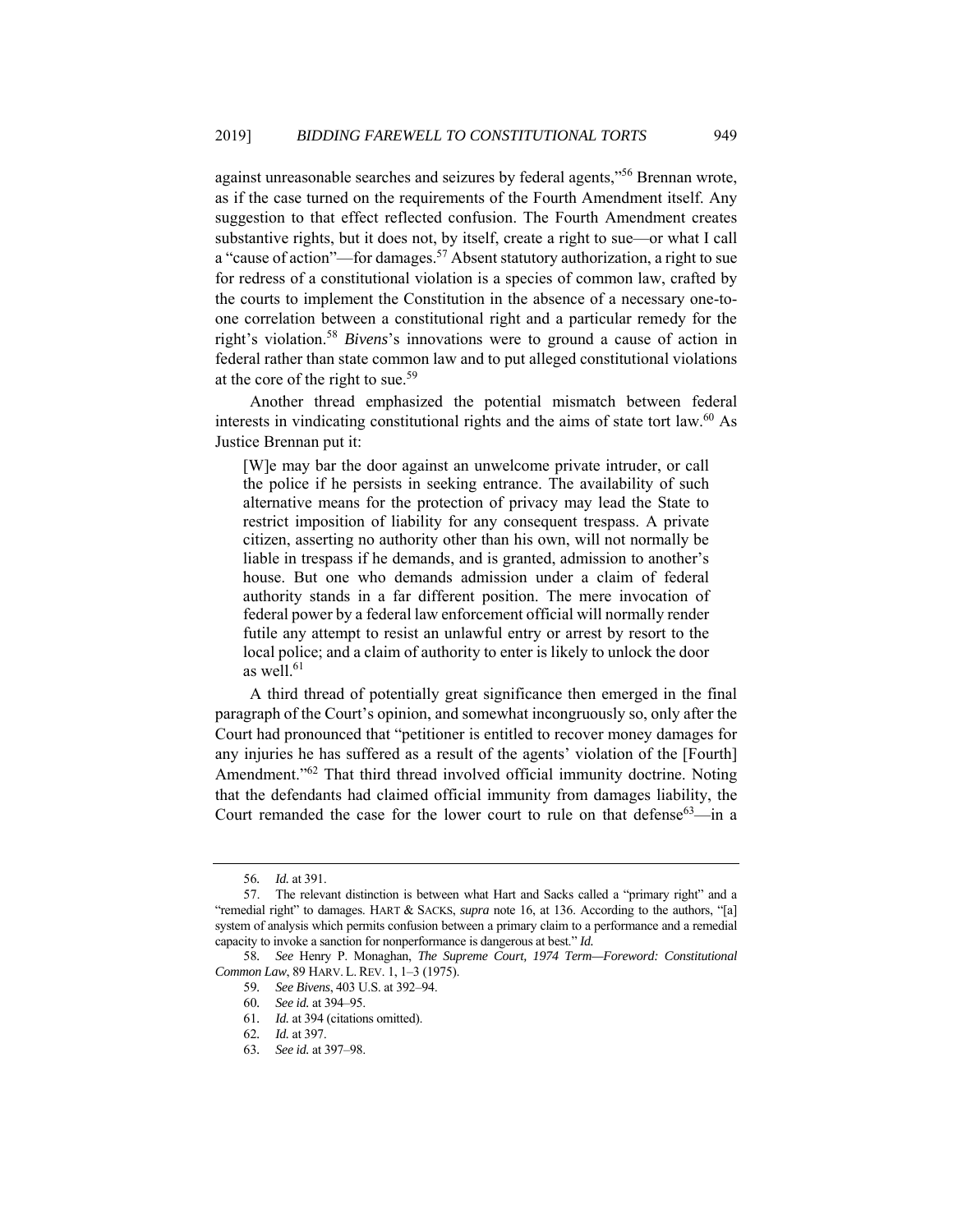context in which the Court itself had already upheld official immunity defenses in some cases under  $\S 1983$ .<sup>64</sup> Official immunity reflects a further recognition of the disjunction between constitutional tort doctrine and the ordinary tort law that governs suits between private parties.

Official immunity aside, *Bivens* appeared to contemplate the availability of suits for damages against federal officials for constitutional misconduct in the absence of either of two potentially countervailing considerations. "The present case involves no special factors counselling hesitation in the absence of affirmative action by Congress," the Court wrote.<sup>65</sup> Nor, the Court continued, did it confront an "explicit congressional declaration that persons injured by a federal officer's violation of the [Constitution] may not recover money damages from the agents, but must instead be remitted to another remedy, equally effective in the view of Congress."66

Two early decisions took an expansive view of the *Bivens* cause of action and, correspondingly, adopted a narrow conception of the "special factors" that might inhibit judicial recognition of federal rights to sue federal officials for constitutional wrongs. In *Davis v. Passman*, 67 the Court permitted a *Bivens* action against a former member of Congress for alleged sex discrimination in violation of the Fifth Amendment's equal protection guarantee. In doing so, the Court treated it as irrelevant that Congress had exempted the personal staff of its own members from the protections of Title VII of the 1964 Civil Rights Act.<sup>68</sup> A year later, the 1980 decision in *Carlson v. Green*<sup>69</sup> upheld a damages claim against federal prison officials alleged to have violated the Eighth Amendment by failing to provide adequate medical attention to an inmate. Although a 1974 amendment to the Federal Tort Claims Act (FTCA) authorized a statutory remedy against the United States for intentional torts, the Court found no indication that Congress had intended the FTCA remedy as a substitute for, rather than an alternative to, a *Bivens* action.<sup>70</sup> In support of its ruling, the Court noted that *Bivens* suits offered a variety of advantages to plaintiffs that an FTCA action would not.<sup>71</sup>

# *E. Constitutional Tort Doctrine Circa 1980*

*Carlson v. Green* represented the high-water mark for constitutional tort actions. It signaled the routine availability of *Bivens* suits against federal

<sup>64</sup>*. See, e.g.*, Pierson v. Ray, 386 U.S. 547 (1967).

<sup>65</sup>*. Bivens*, 403 U.S. at 396.

<sup>66</sup>*. Id.* at 397.

 <sup>67. 442</sup> U.S. 228 (1979).

<sup>68</sup>*. Id.* at 247. The Court also deemed it of scant importance that a federal suit would give rise to constitutional questions under the Speech and Debate Clause. *See id.* at 246; *see also id.* at 249 (Burger, C.J., dissenting).

 <sup>69. 446</sup> U.S. 14 (1980).

<sup>70</sup>*. See id.* at 19–20.

<sup>71</sup>*. See id.* at 20–23.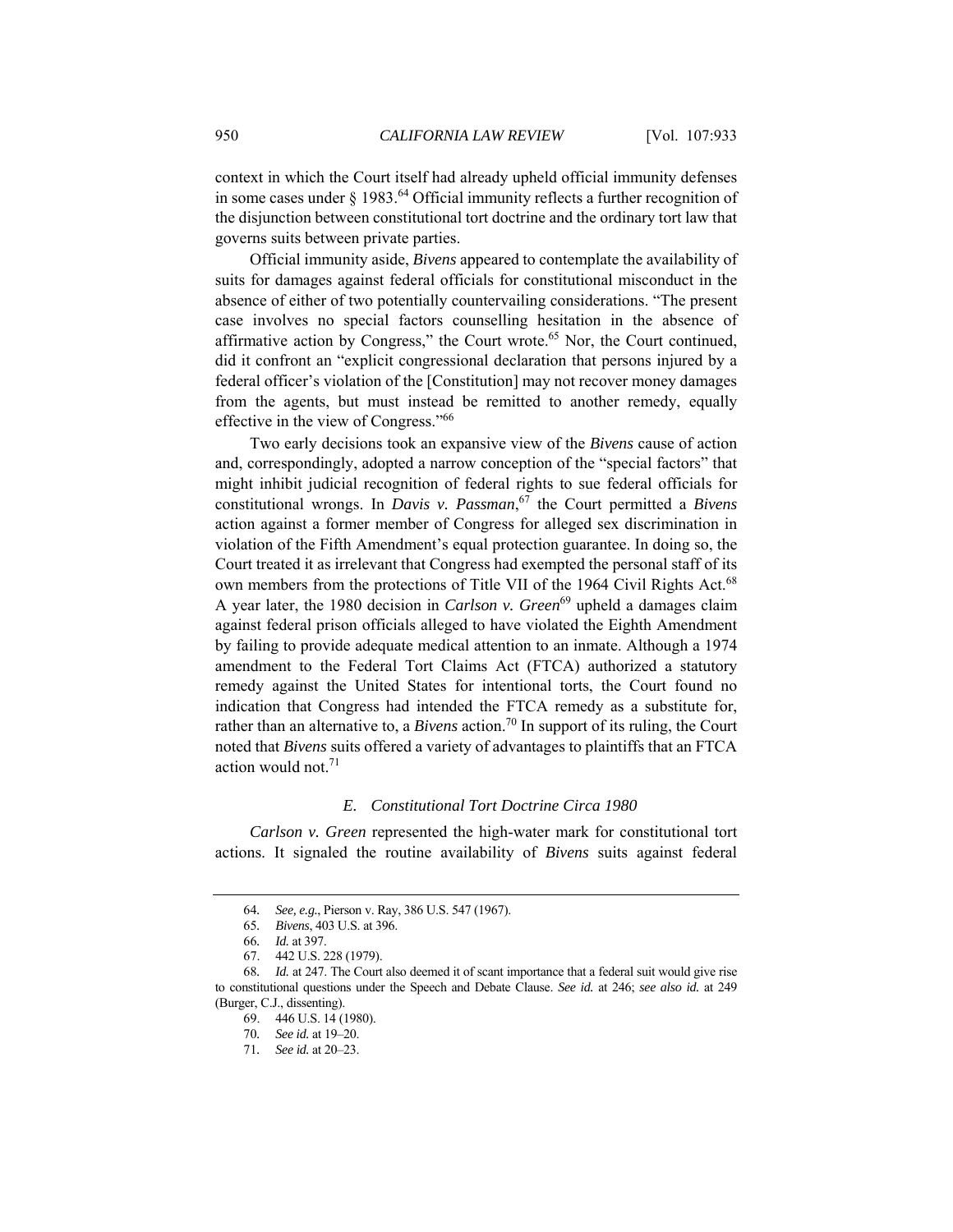officials, notwithstanding plausible bases for identifying special factors counseling hesitation. In cases involving alleged constitutional violations by state officials, the § 1983 cause of action had flowered.

Even in 1980, however, there were important holes in the web of available remedies for constitutional violations, occasioned principally by immunity doctrines. Significantly, even the most pro-*Bivens* Justices offered no strong protest against the availability of official immunity defenses in constitutional tort actions. In addition, a few non-immunity cases reflected judicial concerns that doctrines authorizing damages actions for constitutional violations had expanded disturbingly far. A notable signal came in *Paul v. Davis*, 72 which ruled that a state official's defamation of a § 1983 plaintiff did not invade a liberty interest protected by the Due Process Clause.73 In explaining its decision, the Court expressed anxiety that the Due Process Clause should not become a "font of tort law."74

# II.

# RECENT SUPREME COURT HOSTILITY TO CONSTITUTIONAL TORT ACTIONS

Since the early 1980s, the Supreme Court has exhibited an increasingly assertive hostility to a broad range of suits to enforce the Constitution against federal and state officials, especially actions seeking damages relief.

# *A. Bivens Actions*

In the years following *Davis v. Passman* and *Carlson v. Green*, the Supreme Court has rejected *Bivens* claims in every context in which it has ruled on them.75 In one set of cases, beginning with *Bush v. Lucas*<sup>76</sup> in 1983, the Court has based its decisions on Congress's provision of alternative remedies.77 In *Bush*, an

 <sup>72. 424</sup> U.S. 693, 701 (1976).

 <sup>73.</sup> For criticisms of the decision, see Henry Paul Monaghan, *Of "Liberty" and "Property*,*"* 62 CORNELL L. REV. 405, 423–29 (1977), and David L. Shapiro, *Mr. Justice Rehnquist: A Preliminary View*, 90 HARV. L.REV. 293, 324–28 (1976).

<sup>74</sup>*. E.g.*, Town of Castle Rock v. Gonzales, 545 U.S. 748, 768 (2005); Daniels v. Williams, 474 U.S. 327, 332 (1986); Parratt v. Taylor, 451 U.S. 527, 544 (1981); Paul v. Davis, 424 U.S. 693, 701 (1976).

<sup>75</sup>*. See* Ziglar v. Abbasi, 137 S. Ct. 1843, 1855 (2017) ("These three cases—*Bivens*, *Davis*, and *Carlson*—represent the only instances in which the Court has approved of an implied damages remedy under the Constitution itself.").

 <sup>76. 462</sup> U.S. 367 (1983) (holding that petitioner lacked a cause of action for damages under the First Amendment for retaliatory demotion because Civil Service Commission regulations provided alternative remedies). Over the same period, however, the Court has assumed the availability of *Bivens* actions in a number of cases, presenting such issues as pleading standards for retaliatory prosecution claims, *see* Hartman v. Moore, 547 U.S. 250 (2006), and official immunity defenses, *see, e.g*., Harlow v. Fitzgerald, 457 U.S. 800 (1982).

<sup>77</sup>*. See, e.g.*, Hui v. Castaneda, 559 U.S. 799 (2010) (holding that *Bivens* actions against Public Health Service personnel for constitutional violations arising from their official duties are precluded by the Public Health Services Act); Schweiker v. Chilicky, 487 U.S. 412 (1988) (declining to afford a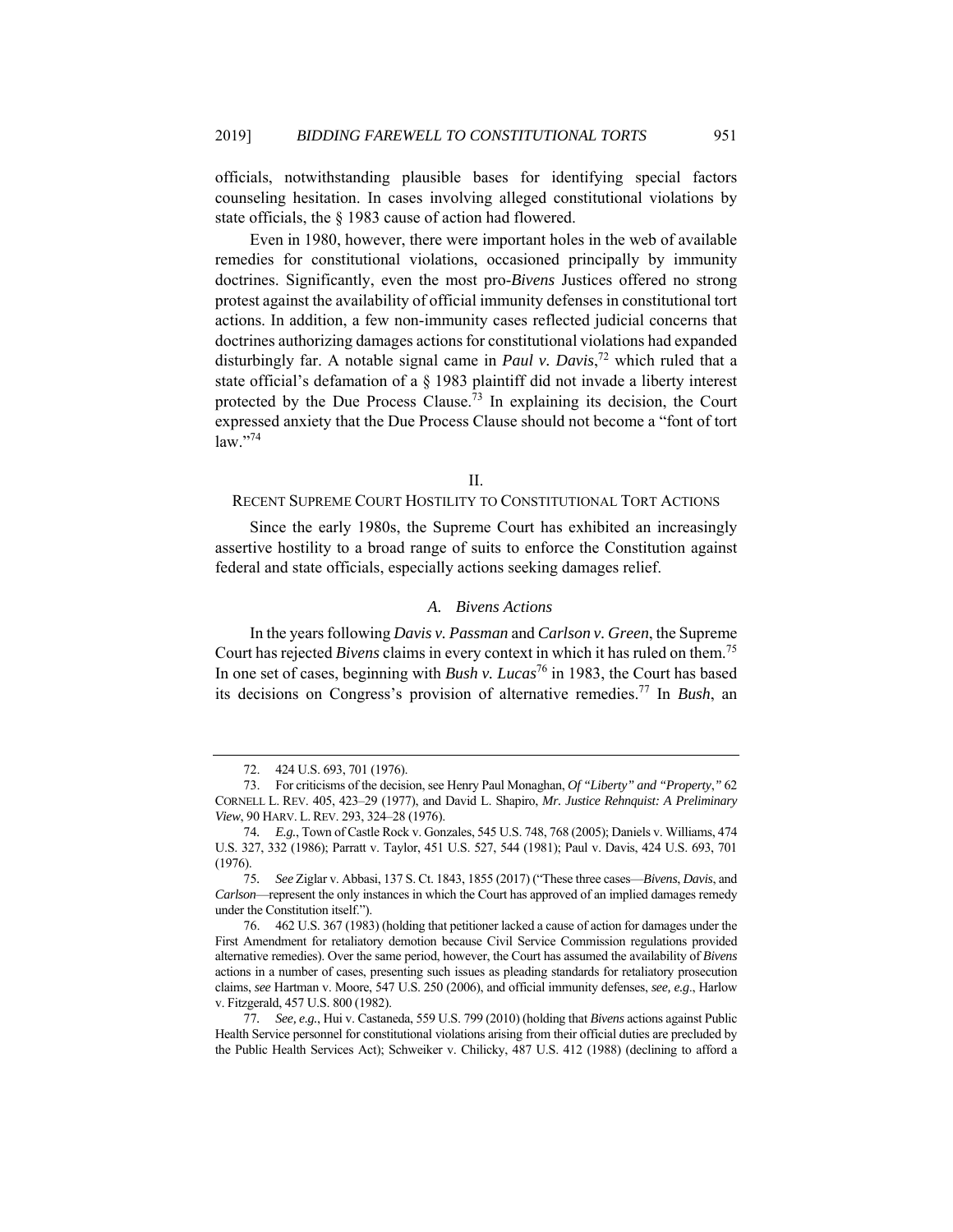aerospace engineer alleged that his supervisor had demoted him in retaliation for exercising free speech rights. The Civil Service Commission agreed with the gist of Bush's complaint and restored him to his former position, with back pay. Although acknowledging that the civil service appeals mechanism afforded "less than complete" relief, $78$  the Court refused to create "a new judicial remedy" in light of the "elaborate remedial system" that Congress had created.<sup>79</sup>

Another set of cases, also beginning in 1983, has emphasized the presence of "special factors counseling hesitation" even "in the absence of affirmative action by Congress." This line began with two actions by past and present service members.<sup>80</sup> In these cases, the Court emphasized its reluctance to interfere with officer-subordinate relationships and military discipline. The restrictive turn accelerated thereafter, with Justices Scalia and Thomas repeatedly maintaining that "*Bivens* and its progeny should be limited 'to the precise circumstances that they involved.'"81 In deriding *Bivens*, Justices Scalia and Thomas associated it with the Court's onetime but subsequently repudiated approach of recognizing private rights to sue to enforce federal statutes (as distinguished from the Constitution) in the absence of an express, congressionally created cause of action. 82

The Court's mounting resistance to authorizing *Bivens* actions came to an apparent culmination in *Ziglar v. Abbasi*. 83 The plaintiffs in *Ziglar*, all of Arab or South Asian descent, sought damages for alleged constitutional violations that occurred when they were arrested on immigration charges in the aftermath of the 9/11 terrorist attacks and held without bail in a maximum-security facility under a "hold-until-cleared" policy.<sup>84</sup> They alleged that the defendants, who included high-level national security officials and a prison warden, deprived them of substantive due process rights by detaining them in "harsh pretrial conditions for a punitive purpose," violated the equal protection component of the Fifth Amendment by discriminating against them based on their "race, religion, or national origin," and subjected them to strip searches without "any legitimate penological interest," in contravention of the Fourth and Fifth Amendments.<sup>85</sup>

 81. Wilkie v. Robbins, 551 U.S. 537, 568 (2007) (Thomas, J., concurring) (citing Corr. Servs. Corp. v. Malesko, 534 U.S. 61, 75 (2001) (Scalia, J., concurring)).

damages remedy for the improper denial of Social Security disability benefits, resulting from alleged due process violations, where statutory remedies existed).

<sup>78</sup>*. Bush*, 462 U.S. at 373.

<sup>79</sup>*. Id.* at 388. The Court described the civil service remedy as "constitutionally adequate," *id.*  at 378 n.14, even though it was not an "equally effective substitute" for the cause of action that the Court had upheld in *Bivens*. *Id.* at 378. Subsequent cases involving alternative remedies have echoed similar themes.

<sup>80</sup>*. See* United States v. Stanley, 483 U.S. 669 (1987); Chappell v. Wallace, 462 U.S. 296 (1983).

<sup>82</sup>*. See, e.g.*, Alexander v. Sandoval, 532 U.S. 275, 287 (2001).

 <sup>83. 137</sup> S. Ct. 1843 (2017).

<sup>84</sup>*. Id*. at 1852.

<sup>85</sup>*. Id*. at 1853–54.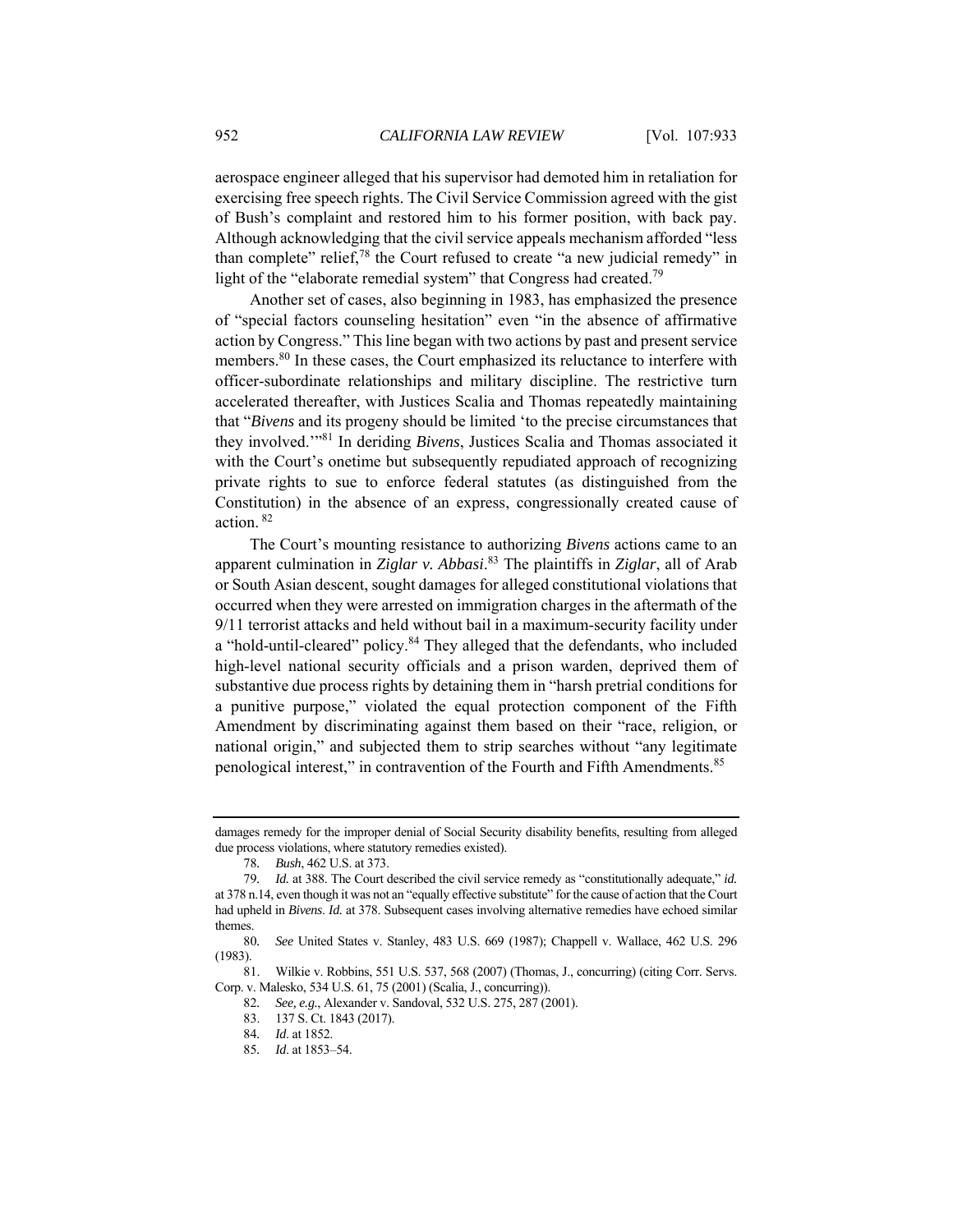Writing for the majority, Justice Kennedy posited that "expanding the *Bivens* remedy is now a 'disfavored' judicial activity."<sup>86</sup> The Court, he wrote, had "consistently refused to extend *Bivens* to any new context or new category of defendants" over a period of thirty years.<sup>87</sup> Although careful not to overrule *Bivens*, Justice Kennedy allowed that "it is possible that the analysis in the Court's three . . . cases [upholding *Bivens* remedies] might have been different if they were decided today."88 Courts, he wrote, possess doubtful competence to weigh such pertinent factors as "the burdens on Government employees who are sued personally, as well as the projected costs and consequences to the Government itself when the tort and monetary liability mechanisms of the legal system are used to bring about the proper formulation and implementation of public policies."89 He continued:

[I]f there are sound reasons to think Congress might doubt the efficacy or necessity of a damages remedy as part of the system for enforcing the law and correcting a wrong, the courts must refrain from creating the remedy in order to respect the role of Congress in determining the nature and extent of federal-court jurisdiction under Article III.<sup>90</sup>

Pursuant to that premise, the Court rejected the plaintiffs' *Bivens* claims, which would have called sensitive national security policies into question and required intrusive inquiries into the functioning of the executive branch.

In comparison with earlier denunciations of *Bivens* by Justices Scalia and Thomas, the Court's opinion in *Ziglar* adopted a measured tone. The Court acknowledged that implied causes of action to enforce constitutional rights raise issues different from those in cases involving implied statutory causes of action. It further recognized that "if equitable remedies prove insufficient, a damages remedy might be necessary to redress past harm and deter future violations" under some circumstances. $91$  As a practical matter, however, it is not clear that much space exists between the Court's *Ziglar* ruling and the earlier demand of Justices Scalia and Thomas that *Bivens*, *Davis*, and *Carlson* "should be limited 'to the precise circumstances that they involved.'"92

Overall, moreover, the *Ziglar* Court's stance was far less modest and deferential to Congress in weighing the costs and benefits of constitutional tort actions than it acknowledged. Following its rejection of the plaintiffs' *Bivens* theory, the *Ziglar* majority turned to a claim to relief under a federal statute, 42 U.S.C. § 1985, which creates a cause of action against officials who conspire to violate constitutional rights to the equal protection of the laws. Although the

<sup>86</sup>*. Id.* at 1857 (quoting Ashcroft v. Iqbal, 556 U.S. 662, 675 (2009)).

<sup>87</sup>*. Id.* (quoting Corr. Servs. Corp. v. Malesko, 534 U.S. 61, 68 (2001)).

<sup>88</sup>*. Id.* at 1856.

<sup>89</sup>*. Id.* at 1858.

<sup>90</sup>*. Id.* 

<sup>91</sup>*. Id.*

<sup>92</sup>*. Wilkie v. Robbins*, 551 U.S. 537, 568 (2007) (Thomas, J., concurring) (quoting *Malesko*,

<sup>534</sup> U.S. at 75 (Scalia, J., concurring)).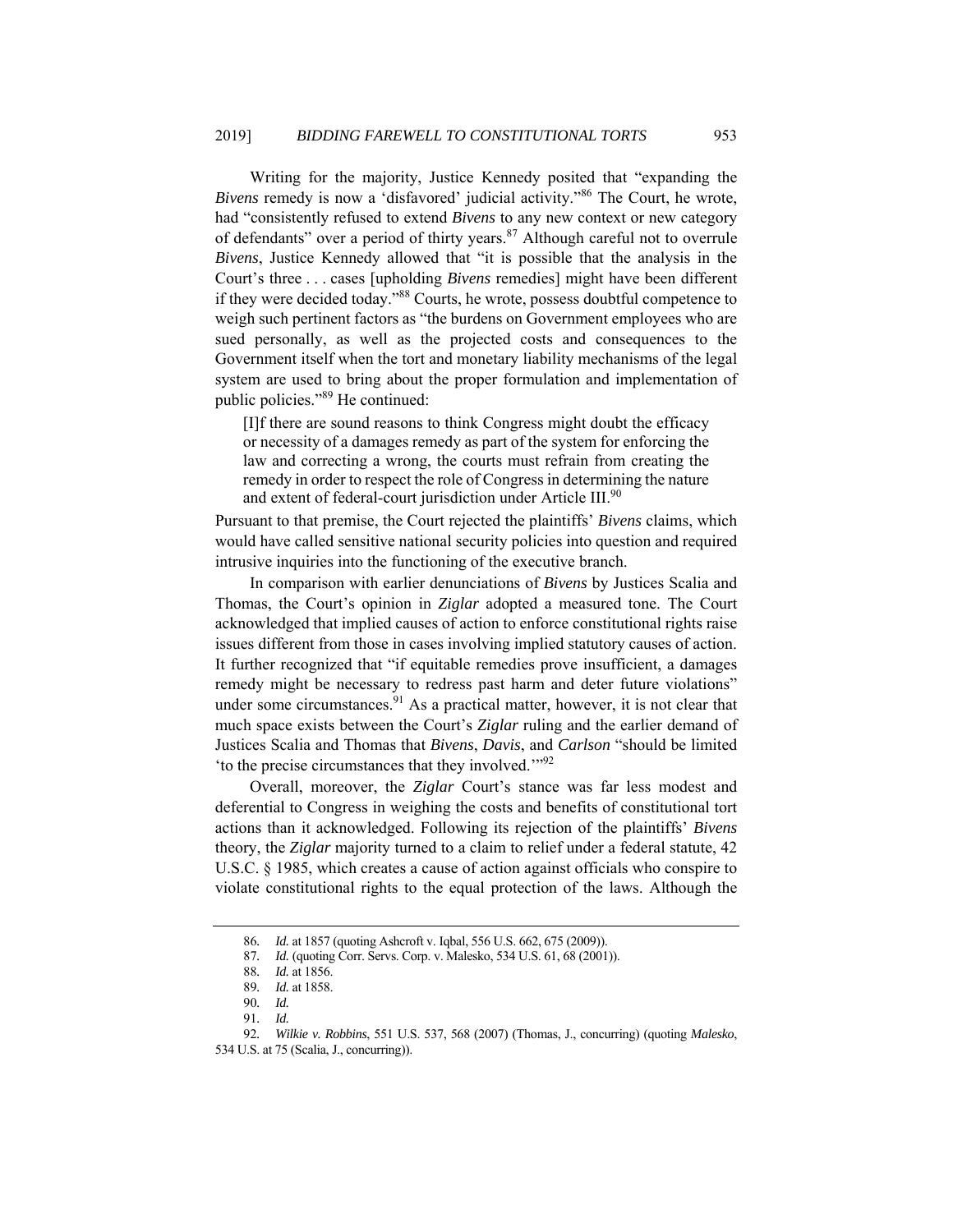statute makes no reference to official immunity, the Court's majority, following the approach of its  $\S$  1983 cases, upheld a qualified immunity defense.<sup>93</sup> Without discussion of how that defense related to § 1985's language or legislative history, the majority held that officials sued under  $\S$  1985 should receive the same immunity as those sued under § 1983, apparently for policy reasons. "The qualified immunity rule seeks a proper balance between . . . competing interests,"94 Justice Kennedy explained. He then proceeded to recite the formula that the Court had devised to reach an optimal accommodation: the defendants were immune from damages liability unless, "'in the light of pre-existing law,' the unlawfulness of [their] conduct" should have been "apparent."95 "To subject officers to any broader liability" he wrote, "*would be to 'disrupt the balance that our cases strike* between the interests in vindication of citizens' constitutional rights and in public officials' effective performance of their duties.'"96 Insofar as immunities are involved, the Court thus affirmed a judicial competence and responsibility to balance interests that it had appeared to disavow in its *Bivens* analysis.

# *B. Official Immunity Doctrines*

The Supreme Court first upheld an official immunity defense in an action seeking damages for a constitutional violation in *Tenney v. Brandhove*<sup>97</sup> in 1951. *Tenney* involved a suit against state legislators for actions taken in their legislative capacity. In ruling on an immunity defense, the Court pronounced that it simply could not "believe" that Congress, "by the general language of" section 1983, "would impinge on a tradition [of legislative freedom]" that was "well grounded in history and reason" by allowing liability for legislative activity.<sup>98</sup> In *Imbler v. Pachtman*,<sup>99</sup> a 1976 case involving prosecutorial immunity, the Court described *Tenney* as having "established that § 1983 is to be read in harmony with general principles of tort immunities and defenses rather than in derogation of them."<sup>100</sup>

Meanwhile, *Scheuer v. Rhodes*, 101 in 1974, had taken the important step of extending an immunity from suit to executive officials sued for constitutional violations. In suits at common law, there appears not to have been a general executive immunity.<sup>102</sup> The origins of official immunity for executive officials

<sup>93</sup>*. Ziglar*, 137 S. Ct. at 1865–69.

<sup>94</sup>*. Id.* at 1866.

<sup>95</sup>*. Id.* at 1867 (quoting Anderson v. Creighton, 483 U.S. 635, 640 (1987)).

<sup>96</sup>*. Id.* (emphasis added) (quoting Davis v. Scherer, 468 U.S. 183, 195 (1984)).

 <sup>97. 341</sup> U.S. 367 (1951).

<sup>98</sup>*. Id.* at 376.

 <sup>99. 424</sup> U.S. 409 (1976).

<sup>100</sup>*. Id.* at 418.

 <sup>101. 416</sup> U.S. 232 (1974).

<sup>102</sup>*. See* Woolhandler, *Patterns of Official Immunity and Accountability*, *supra* note 31, at 453–

<sup>57;</sup> *see also* Baude, *supra* note 12, at 55–60.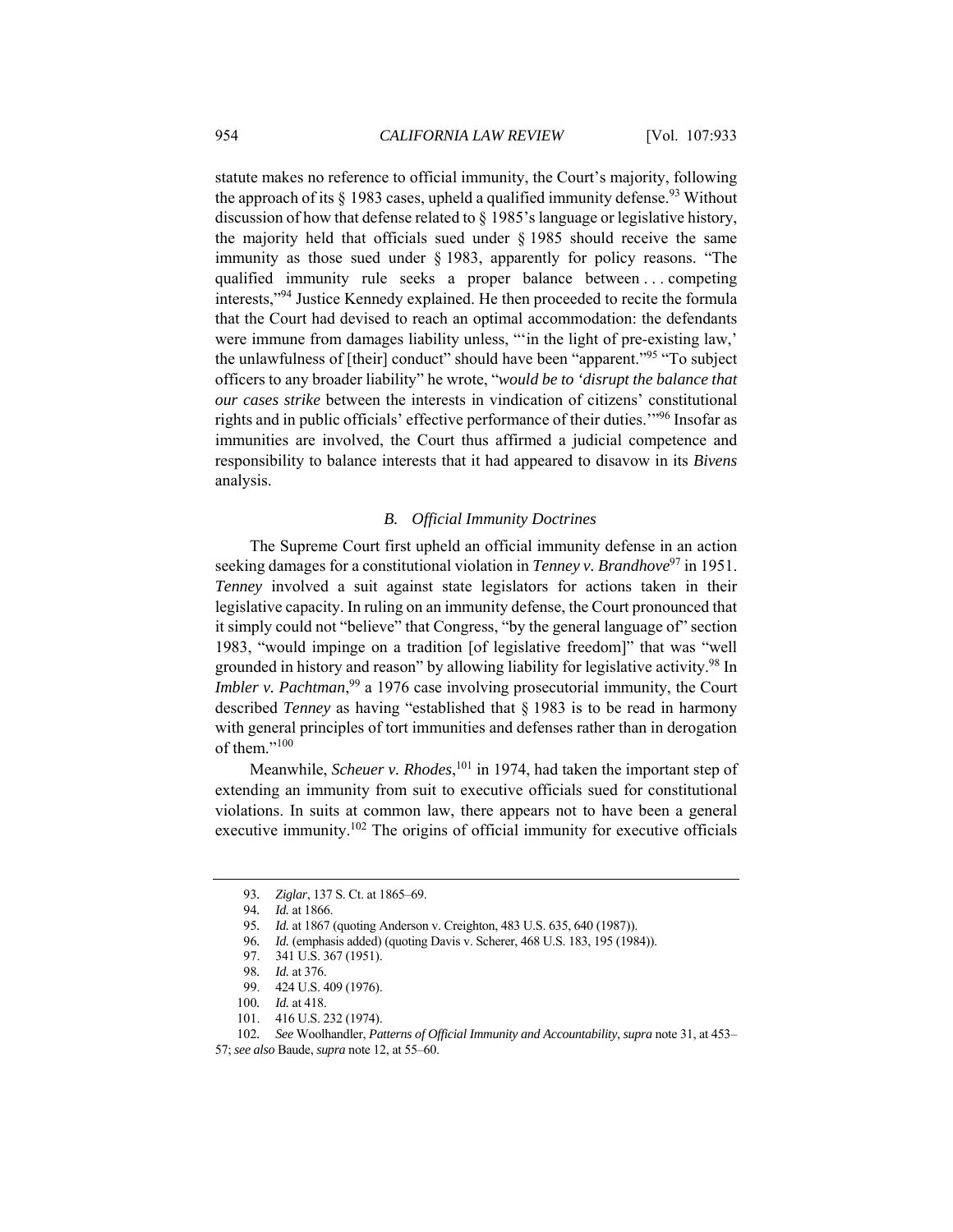are often traced to the Supreme Court's 1896 decision in *Spalding v. Vilas*, decided twenty-five years after Congress enacted § 1983.103 As *Scheuer* recognized, moreover, "government officials, as a class, could not be totally exempt" from suit for damages under § 1983, which specifically provides for damages relief against state officials who violate constitutional rights.<sup>104</sup> Seeking to reconcile competing considerations, the Court insisted that § 1983 should be read as consistent with the general tradition of common law immunity that prevailed in 1871, but it apparently viewed that tradition as flexible and dynamic. In an important adaptation, *Scheuer* looked to policy considerations to shape the precise immunity, which it labeled as "qualified immunity," that executive officials could claim in suits seeking damages for constitutional violations.105 In an early post-*Scheuer* formulation, in *Wood v. Strickland*, the Supreme Court framed qualified immunity as mixing objective and subjective elements: officials would normally be immune from damages liability unless they "knew or reasonably should have known" that their actions violated the Constitution or they acted "with the malicious intention to cause a deprivation of constitutional rights or other injury."106

The Supreme Court revised that standard, for the explicit purpose of giving officials more protection against damages actions, in the now-iconic 1982 case of *Harlow v. Fitzgerald*. <sup>107</sup> *Harlow* was a *Bivens* action alleging First Amendment violations by high-level White House aides in the Nixon Administration. Writing for the Court, Justice Lewis Powell framed the immunity issues that the case presented almost entirely in policy-based terms:

The resolution of immunity questions inherently requires a balance between the evils inevitable in any available alternative. In situations of abuse of office, an action for damages may offer the only realistic avenue for vindication of constitutional guarantees. It is this recognition that has required the denial of absolute immunity to most public officers. At the same time, however, it cannot be disputed seriously that claims frequently run against the innocent as well as the guilty—at a cost not only to the defendant officials, but to society as a whole. These social costs include the expenses of litigation, the diversion of official energy from pressing public issues, and the deterrence of able citizens from

 <sup>103. 161</sup> U.S. 483 (1896); *see* RICHARD H. FALLON, JR., JOHN F. MANNING, DANIEL J. MELTZER, & DAVID L. SHAPIRO, HART AND WECHSLER'S THE FEDERAL COURTS AND THE FEDERAL SYSTEM 1040 (7th ed. 2015) [hereinafter HART & WECHSLER]. Previously, a number of specific common law torts—such as that of arrest without a warrant—had made the defendant's status as an official relevant to liability. In the case of arrest without a warrant, an officer could arrest for a felony based on a reasonable ground for suspicion, whereas the lawful authority of a private person depended on a crime's actually having been committed. WILLIAM L. PROSSER, THE HANDBOOK OF THE LAW OF TORTS 132 (4th ed. 1971).

<sup>104</sup>*. Scheuer*, 416 U.S. at 243.

<sup>105</sup>*. See id.* at 247–48.

 <sup>106. 420</sup> U.S. 308, 322 (1975).

 <sup>107. 457</sup> U.S. 800 (1982).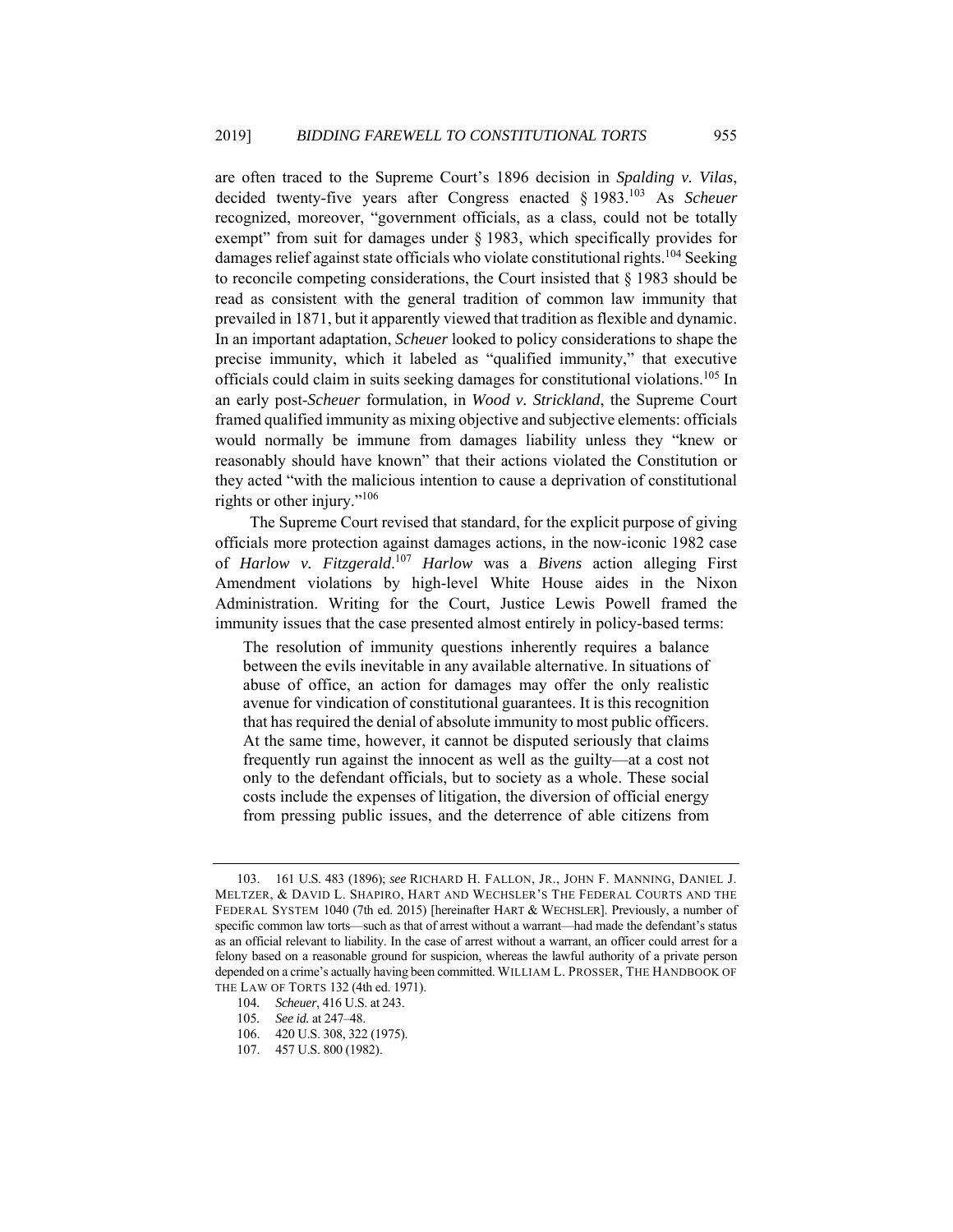acceptance of public office. Finally, there is the danger that fear of being sued will "dampen the ardor of all but the most resolute, or the most irresponsible [public officials], in the unflinching discharge of their duties."<sup>108</sup>

With the competing considerations thus framed, Powell concluded that an acceptable immunity standard should, among other things, facilitate the dismissal of "insubstantial lawsuits" prior to trial and even before extensive discovery.109 In pursuit of that aim, *Harlow* reformulated the qualified immunity test solely as one of objective reasonableness: "[G]overnment officials performing discretionary functions generally are shielded from liability for civil damages insofar as their conduct does not violate clearly established statutory or constitutional rights of which a reasonable official would have known."110 The Court anticipated that whether "clearly established rights" were at stake could ordinarily be resolved on a pre-discovery motion to dismiss. 111

Multiple subsequent decisions have sought to clarify the proper application of the *Harlow* standard, especially by emphasizing that officials are protected from liability unless they should have known that their specific conduct violated the Constitution.112 As the Court put it in *Anderson v. Creighton*, "[t]he contours of the right must be sufficiently clear that a reasonable official would understand that what he is doing violates that right."113 *Ashcroft v. al-Kidd*114 subsequently altered this language, apparently to enhance the scope of the qualified immunity to which officials are entitled. Without explanatory comment, Justice Scalia's Court opinion quoted the *Anderson* formulation in part, but substituted "every 'reasonable official'" for "a reasonable official."115 On one plausible interpretation, that obviously deliberate change of wording significantly revised the legal test. In *Williams v. Taylo*r, the Court treated a lower court's inquiry into whether "all" reasonable jurists would regard a determination as unreasonable as having "transform[ed]" an objective reasonableness test into a "subjective one," depending on whether a single judge who reached a contrary decision would necessarily be unreasonable.116 At the very least, the altered wording signals the Court's commitment to a robustly protective doctrine of qualified immunity. In recent Terms, the Court has repeatedly granted certiorari and then reversed lower courts for failing to uphold immunity defenses, often by affirming that qualified

<sup>108</sup>*. Id*. at 813–14 (internal citations and quotation marks omitted).

<sup>109</sup>*. Id.* at 814–15.

<sup>110</sup>*. Id.* at 818.

<sup>111</sup>*. Id.* at 818–19.

<sup>112</sup>*. See, e.g.*, Anderson v. Creighton, 483 U.S. 635 (1987).

<sup>113</sup>*. Id.* at 640.

 <sup>114. 563</sup> U.S. 731 (2011).

<sup>115</sup>*. Id.* at 741 (quoting *Anderson*, 483 U.S. at 640).

 <sup>116. 529</sup> U.S. 362, 410 (2000).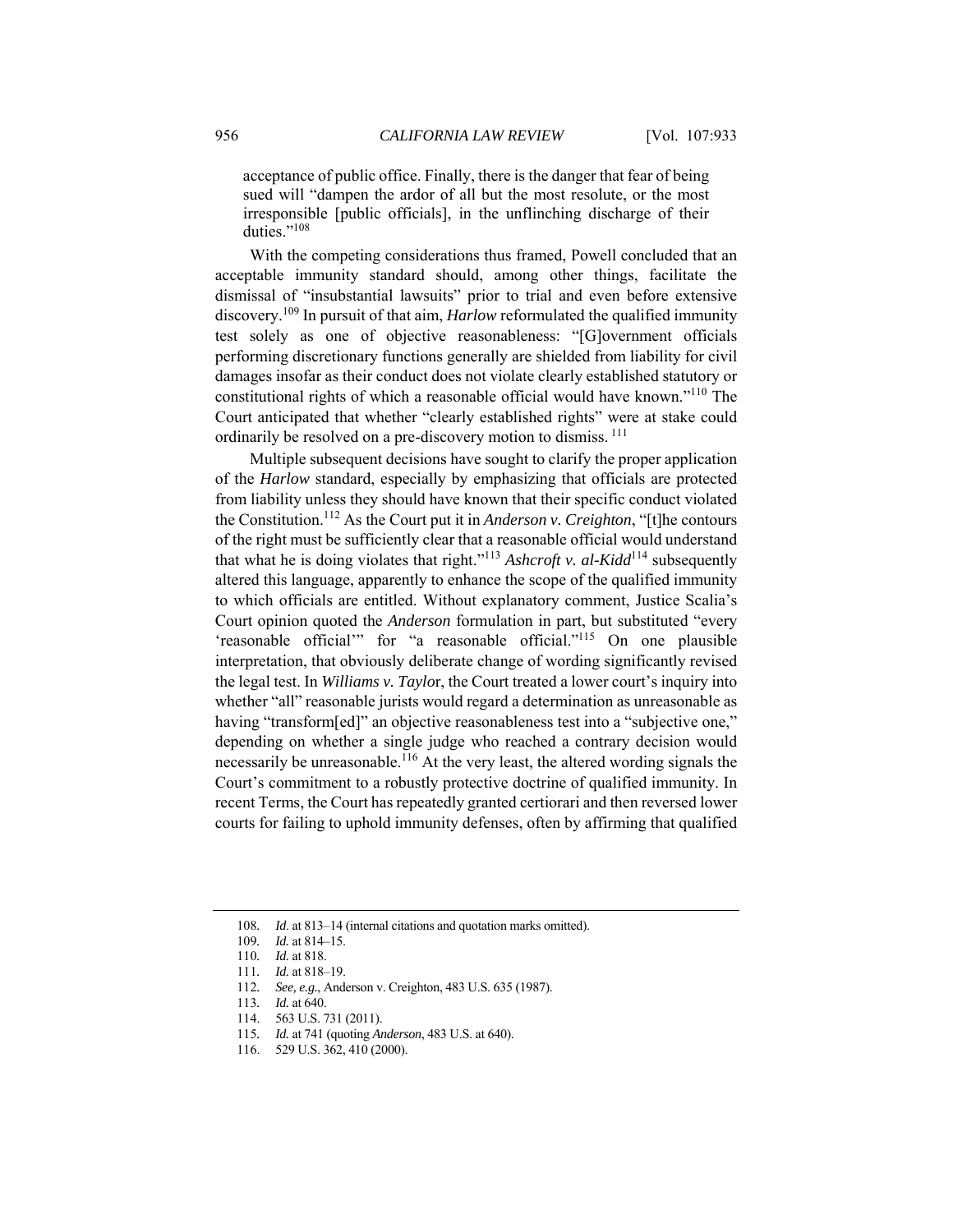immunity serves vital social purposes and protects all but plainly incompetent officials.<sup>117</sup>

# *C. Hostility to Constitutional Remedies: Substantive Rights and Procedural Doctrines*

When the Rehnquist and Roberts Courts' *Bivens* and immunity cases are put together, the dominant pattern is one of judicial hostility to official or governmental liability for constitutional torts. *Ziglar* accurately characterized *Bivens* as the product of another era. But it mischaracterized the contrast of eras insofar as it cast the *Bivens* period as one of freewheeling judicial lawmaking and the current era as one of judicial deference to Congress in determining when officials should be liable to damages actions based on allegedly unconstitutional conduct. Rather, in the Rehnquist and Roberts eras, the Supreme Court has recurrently engaged in what could fairly be called conservative judicial lawmaking in the general domain of governmental and official liability for violations of federal constitutional and statutory rights.<sup>118</sup> Besides cutting back on *Bivens* and expanding official immunity, the Court has ruled that federal statutes impliedly repeal the right to sue state officials for federal constitutional and statutory violations that  $\S$  1983 expressly creates;<sup>119</sup> found an implied exception to the § 1983 cause of action for suits to enjoin the collection of allegedly unconstitutional state taxes;<sup>120</sup> erected multiple barriers to the recovery of damages from local governments in suits under  $\S 1983$ ;<sup>121</sup> and expanded the previously recognized reach of state sovereign immunity from suit.<sup>122</sup>

An especially vivid example of the Court's hostility to damages claims against governmental officials comes from *Ashcroft v. Iqbal*. <sup>123</sup> *Iqbal* was a *Bivens* action brought against former Attorney General John Ashcroft and FBI Director Robert Mueller. Javaid Iqbal, a Pakistani Muslim who was detained in

 <sup>117.</sup> Joanna C. Schwartz, *How Qualified Immunity Fails*, 127 YALE L.J. 2, 6 (2017) [hereinafter Schwartz, *How Qualified Immunity Fails*]; Baude, *supra* note 12, at 82 (reporting that the Supreme Court has found a violation of clearly established law in just two of thirty qualified immunity cases since 1982).

 <sup>118.</sup> On the Court's pattern during the Rehnquist era, see Richard H. Fallon, Jr., *The "Conservative" Paths of the Rehnquist Court's Federalism Decisions*, 69 U. CHI. L. REV. 429 (2002).

<sup>119</sup>*. See, e.g.*, City of Rancho Palos Verdes v. Abrams, 544 U.S. 113, 121 (2005) ("The provision of an express, private means of redress in the statute itself is ordinarily an indication that Congress did not intend to leave open a more expansive remedy under § 1983."); Middlesex Cty. Sewerage Auth. v. Nat'l Sea Clammers Ass'n, 453 U.S. 1, 20 (1981) ("When the remedial devices provided in a particular Act are sufficiently comprehensive, they may suffice to demonstrate congressional intent to preclude the remedy of suits under  $\S$  1983.").

 <sup>120.</sup> Nat'l Private Truck Council, Inc. v. Okla. Tax Comm'n, 515 U.S. 582, 588 (1995) ("Congress did not authorize injunctive or declaratory relief under § 1983 in state tax cases. . . .").

<sup>121</sup>*. See* HART & WECHSLER, *supra* note 103, at 998–1003.

<sup>122</sup>*. See, e.g.*, Fed. Mar. Comm'n v. S.C. State Ports Auth., 535 U.S. 743 (2002) (holding that state sovereign immunity bars a federal administrative agency from adjudicating a private party's complaint against a state).

 <sup>123. 556</sup> U.S. 662 (2009).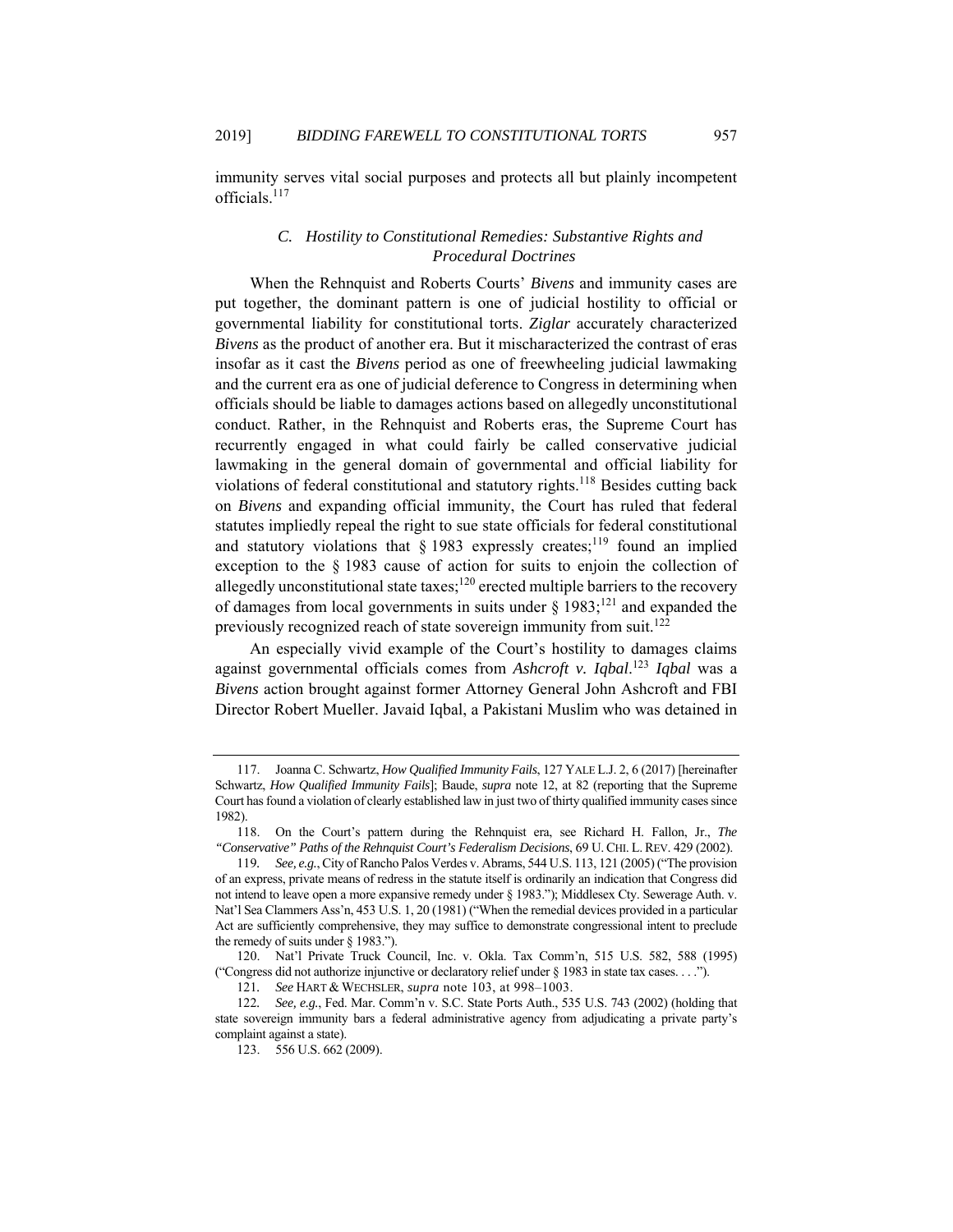the United States following the September 11, 2001 terrorist attacks, alleged that Ashcroft and Mueller adopted a policy of discriminatorily designating Arab Muslims for investigation and of detaining them in harsh conditions. The plaintiff further alleged that Ashcroft knew of and approved his mistreatment pursuant to the discriminatory policies.<sup>124</sup>

In a 5–4 decision written by Justice Kennedy, the Supreme Court found Iqbal's complaint deficient on two grounds. First, in a ruling that effectively elevated the pleading requirements that a plaintiff must satisfy in order to survive a motion to dismiss, the Court held that Iqbal had failed to satisfy Rule 8 of the Federal Rules of Civil Procedure, which provides that a pleading must contain "a short and plain statement of the claim showing that the pleader is entitled to relief."125 According to a majority of the Justices, an earlier case that ordered the dismissal of an antitrust complaint<sup>126</sup> had laid down two principles that now applied to constitutional tort actions, among other cases. First, "the tenet that a court must accept as true all of the allegations contained in a complaint is inapplicable to legal conclusions."127 The Court relied on this principle to reject a number of Iqbal's averments, including that the defendants knew of and condoned his mistreatment and that it reflected a policy of discrimination based on race, religion, or national origin. Second, the Court ruled that a complaint could not survive a motion to dismiss unless it stated a "plausible claim for relief," as gauged by a reviewing court in light of its "judicial experience and common sense."128 Pursuant to this standard, the Court found allegations that the defendants "adopted a policy of classifying post-September-11 detainees as 'of high interest' because of their race, religion, or national origin" insufficiently plausible to merit discovery or trial.<sup>129</sup>

Technically, *Iqbal* is a general ruling about the requirements of Rule 8, not one distinctively applicable to constitutional tort actions. Nonetheless, Justice Kennedy clearly crafted his opinion with *Bivens* and § 1983 suits in mind. Correspondingly, *Iqbal*'s implications for constitutional tort cases are especially large.130 Nearly without exception, commentators have agreed that *Iqbal*'s first

<sup>124</sup>*. Id.* at 668–69.

<sup>125</sup>*. Id.* at 677–78.

 <sup>126.</sup> That earlier decision, in *Bell Atlantic Corp. v. Twombly*, 550 U.S. 544, 562–63 (2007), held that the previously iconic formulation of *Conley v. Gibson*, 355 U.S 41, 45–46 (1957)—that a complaint should not be dismissed "unless it appears beyond doubt that the plaintiff can prove no set of facts in support of his claim which would entitle him to relief"—had "earned its retirement" and should no longer control.

<sup>127</sup>*. Iqbal*, 556 U.S. at 678.

<sup>128</sup>*. Id.* at 679.

<sup>129.</sup> *Id.* at 682. According to the Court's majority, Iqbal "would need to allege more by way of factual content to 'nudg[e]' his claim of purposeful discrimination 'across the line from the conceivable to the plausible.'" *Id.* at 683 (alteration in original) (quoting *Twombly*, 550 U.S. at 570).

 <sup>130.</sup> In specific response to the burdens of constitutional tort litigation, a number of lower federal courts had imposed a heightened pleading standard specifically for § 1983 and *Bivens* cases, but the Supreme Court ruled in *Leatherman v. Tarrant County Narcotics Intelligence and Coordination Unit*,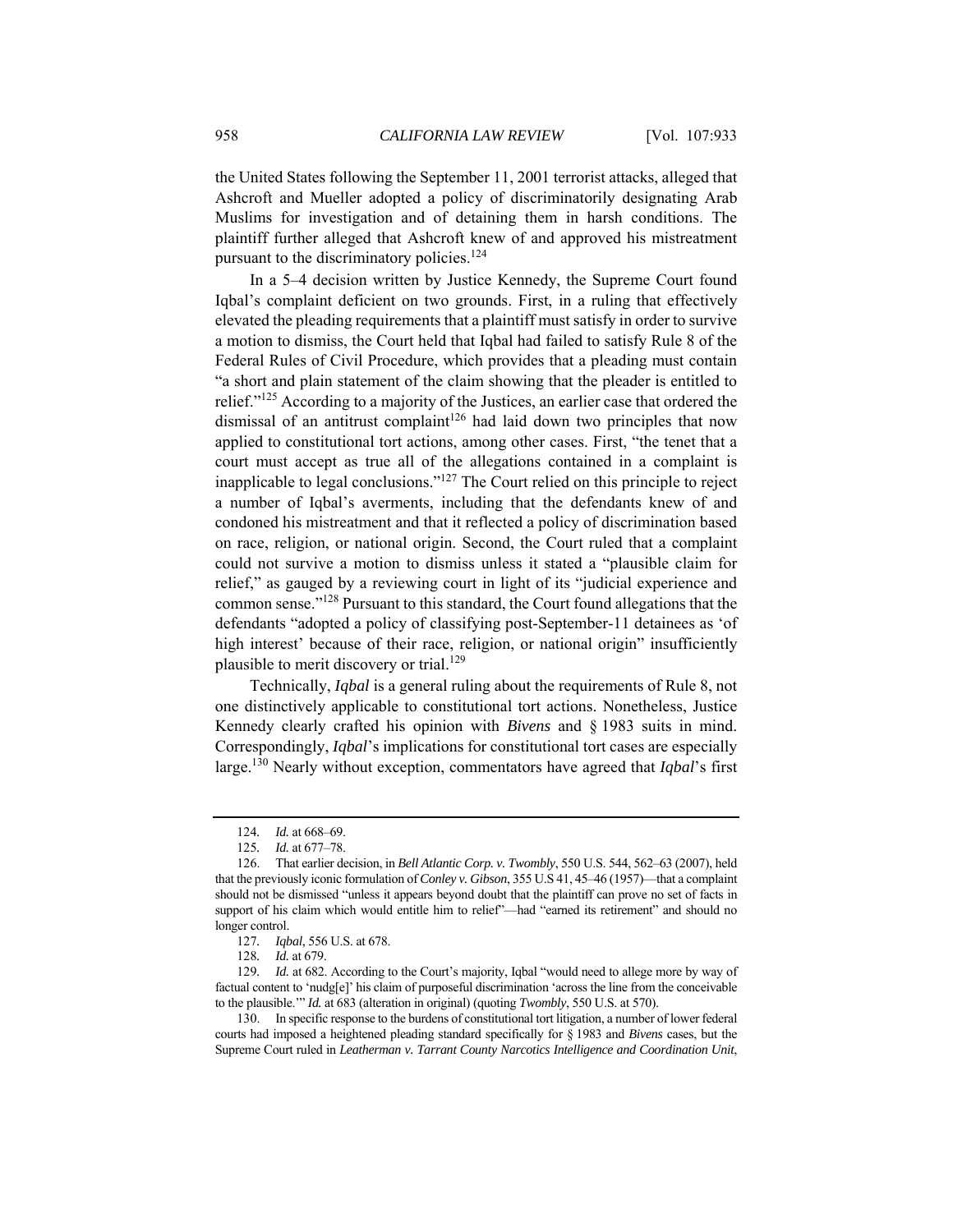holding is difficult if not impossible to square with the language and history of Rule 8 of the Federal Rules of Civil Procedure.<sup>131</sup>

In a further holding, the Court found that Iqbal's complaint was deficient based on a substantive ground that the defendants had not presented in their petition for certiorari: the defendants Mueller and Ashcroft could not be liable based on their mere "knowledge and acquiescence in" lower officials' unconstitutional acts.132 "In a § 1983 suit or a *Bivens* action," Justice Kennedy wrote, there is no cause of action for "supervisory liability." <sup>133</sup> The Court's rejection of all forms of "supervisory liability" has proved nearly as controversial as its elevation of pleading requirements, not only because the Court acted without benefit or briefing and argument, but also because it took a blunderbuss approach. As Justice Souter pointed out in dissent:

[T]here is quite a spectrum of possible tests for supervisory liability: it could be imposed where a supervisor has actual knowledge of a subordinate's constitutional violation and acquiesces; or where supervisors "'know about the conduct and facilitate it, approve it, condone it, or turn a blind eye for fear of what they might see'"; or where the supervisor has no actual knowledge of the violation but was reckless in his supervision of the subordinate; or where the supervisor was grossly negligent.134

The Court rejected these and all other possibilities in one fell swoop.

# *D. Armstrong and Injunctions*

The Supreme Court's skepticism of suits against officials to redress constitutional violations has also manifest itself in the domain of suits for injunctive remedies, where *Ex parte Young*135 has long stood as the leading case. As read by many, *Young* held that the Constitution mandates the availability of a cause of action to enjoin unconstitutional official conduct. In *Armstrong v. Exceptional Child Care Center, Inc*., the Supreme Court rejected that view and demoted the *Ex parte Young* cause of action, or right to sue to enjoin constitutionally unlawful action, to judge-made status.<sup>136</sup>

*Armstrong*'s facts were peculiar. The case involved a direct suit under the Supremacy Clause to compel compliance with state obligations under the

<sup>507</sup> U.S. 163 (1993), that this approach contravened the notice pleading system that the Federal Rules of Civil Procedure establish.

<sup>131</sup>*. See, e.g.*, Luke Meier, *Why* Twombly *Is Good Law (But Poorly Drafted) and* Iqbal *Will Be Overturned*, 87 IND. L.J. 709 (2012); Arthur R. Miller, *From* Conley *to* Twombly *to* Iqbal*: A Double Play on the Federal Rules of Civil Procedure*, 60 DUKE L.J. 1 (2010); Adam N. Steinman, *The Pleading Problem*, 62 STAN. L. REV. 1293 (2010). For a rare defense, see Adam McDonell Moline, Comment, *Nineteenth-Century-Principles for Twenty-First-Century Pleading*, 60 EMORY L.J. 159 (2010).

<sup>132</sup>*. See Iqbal*, 556 U.S. at 677.

<sup>133</sup>*. Id.*

<sup>134</sup>*. Id.* at 693–94 (Souter, J., dissenting) (citations omitted).

 <sup>135. 209</sup> U.S. 123 (1908).

 <sup>136. 135</sup> S. Ct. 1378, 1384 (2015).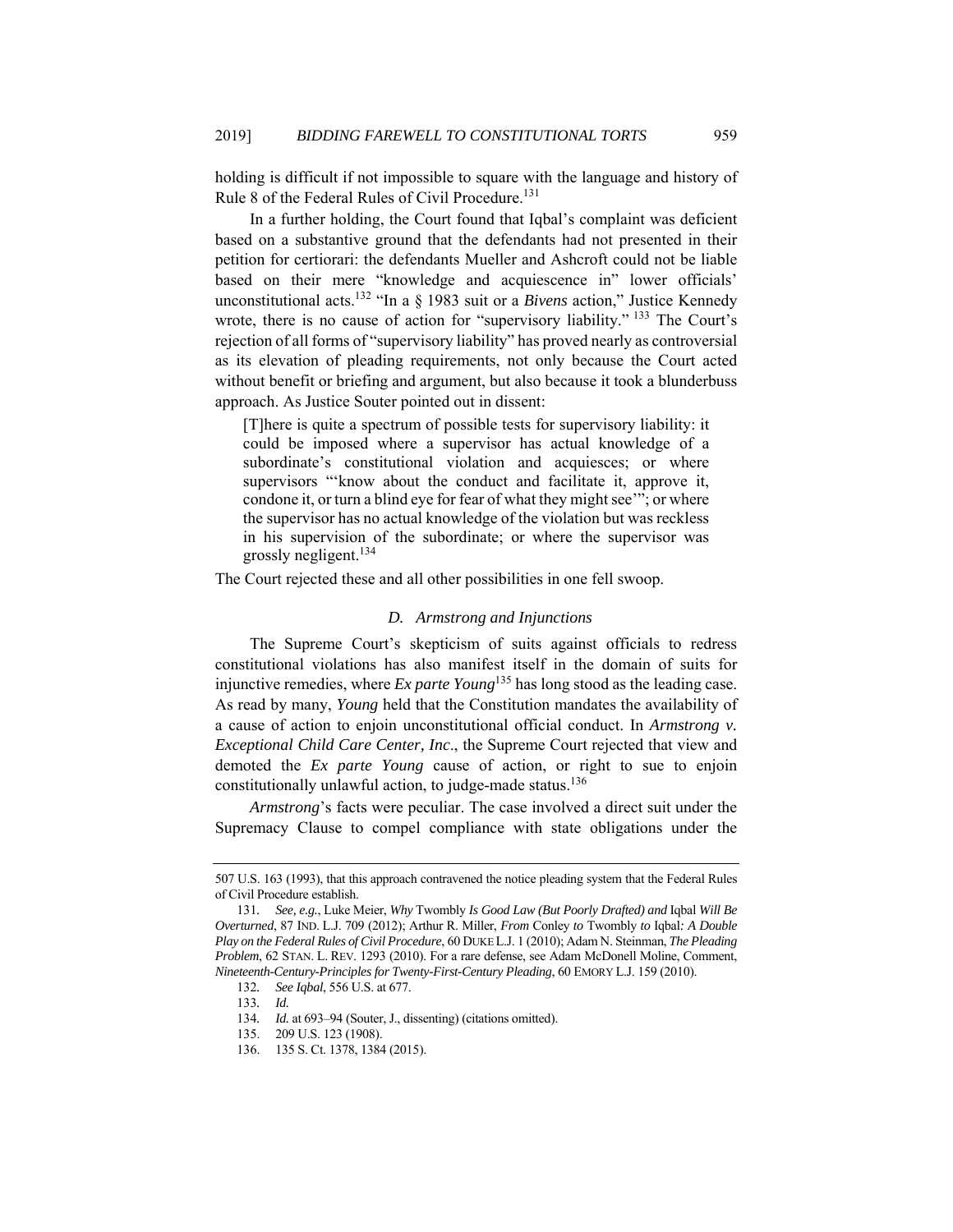Medicaid Act.137 In enacting the statute, Congress had not authorized private suits under the relevant provision. With Congress having elected not to create enforceable rights, the plaintiff alleged a violation of, and sought an injunction to enforce, the state's obligations under the Supremacy Clause. Injunctions to enforce the Constitution, the plaintiff argued, were constitutionally mandated. Rejecting that view, Justice Scalia's majority opinion characterized the cause of action involved in *Ex parte Young* as judge-made, reflecting the traditions of equity, and not as directly flowing from or mandated by the Constitution.<sup>138</sup>

The import of *Armstrong*'s flat holding that the Supremacy Clause does not create or mandate a right to equitable relief in cases of federal preemption of state law remains to be seen. In prior rulings, centrally including *Shaw v. Delta*  Air Lines, Inc.,<sup>139</sup> the Supreme Court had upheld causes of action to enjoin state officials from enforcing state laws on the ground that they were preempted by federal statutes. Although it was possible to characterize those decisions as recognizing a broad-based cause of action to enjoin state officials' violations of the Supremacy Clause, the earlier cases also fit within a narrower equitable tradition allowing suits to enjoin legally baseless lawsuits, including those predicated on constitutionally invalid state and federal statutes.<sup>140</sup>

If cases such as *Shaw v. Delta Airlines* remain good law—and there is no reason to suspect that they do not<sup>141</sup>—then *Armstrong* may be another example of a conservative antiregulatory and anti-liability preference on the part of the Supreme Court.142 In cases such as *Shaw*, a federal injunction against enforcing a state regulatory statute on grounds of federal preemption eliminates a regulatory burden. In cases such as *Armstrong*, by contrast, the Court will refuse to enjoin state officials to comply with mandates of federal statutes when Congress has not created statutory causes of action or conferred individual rights that might be enforceable in suits under § 1983. In cases of this kind, a federal injunction would enforce federal regulations, and a denial of relief effectively excuses noncompliance.

For reasons that I shall explain below, *Armstrong* was defensible on its facts. Nevertheless, it was startling to see Justice Scalia—who railed against judge-made causes of action to enforce the Constitution in the *Bivens* context—

<sup>137</sup>*. See id.* at 1382–83.

<sup>138</sup>*. Id.* at 1384.

 <sup>139. 463</sup> U.S. 85, 96 n.14 (1983) (emphasizing, in upholding injunction against allegedly preempted state statute, that "[i]t is beyond dispute that federal courts have jurisdiction to enjoin state officials from interfering with federal rights.").

<sup>140</sup>*. See* Douglas v. Indep. Living Ctr. of S. Cal., Inc., 565 U.S. 606, 620 (2012) (Roberts, C.J., dissenting) (arguing that no cause of action existed under the Supremacy Clause because the plaintiffs "are not subject to or threatened with any enforcement proceeding" but rather "seek a private cause of action Congress chose not to provide.").

<sup>141</sup>*. See Armstrong*, 135 S. Ct. at 1384 ("And, as we have long recognized, if an individual claims federal law immunizes him from state regulation, the court may issue an injunction upon finding the state regulatory actions preempted.").

 <sup>142.</sup> For further explication of this point, see *infra* note 245 and accompanying text.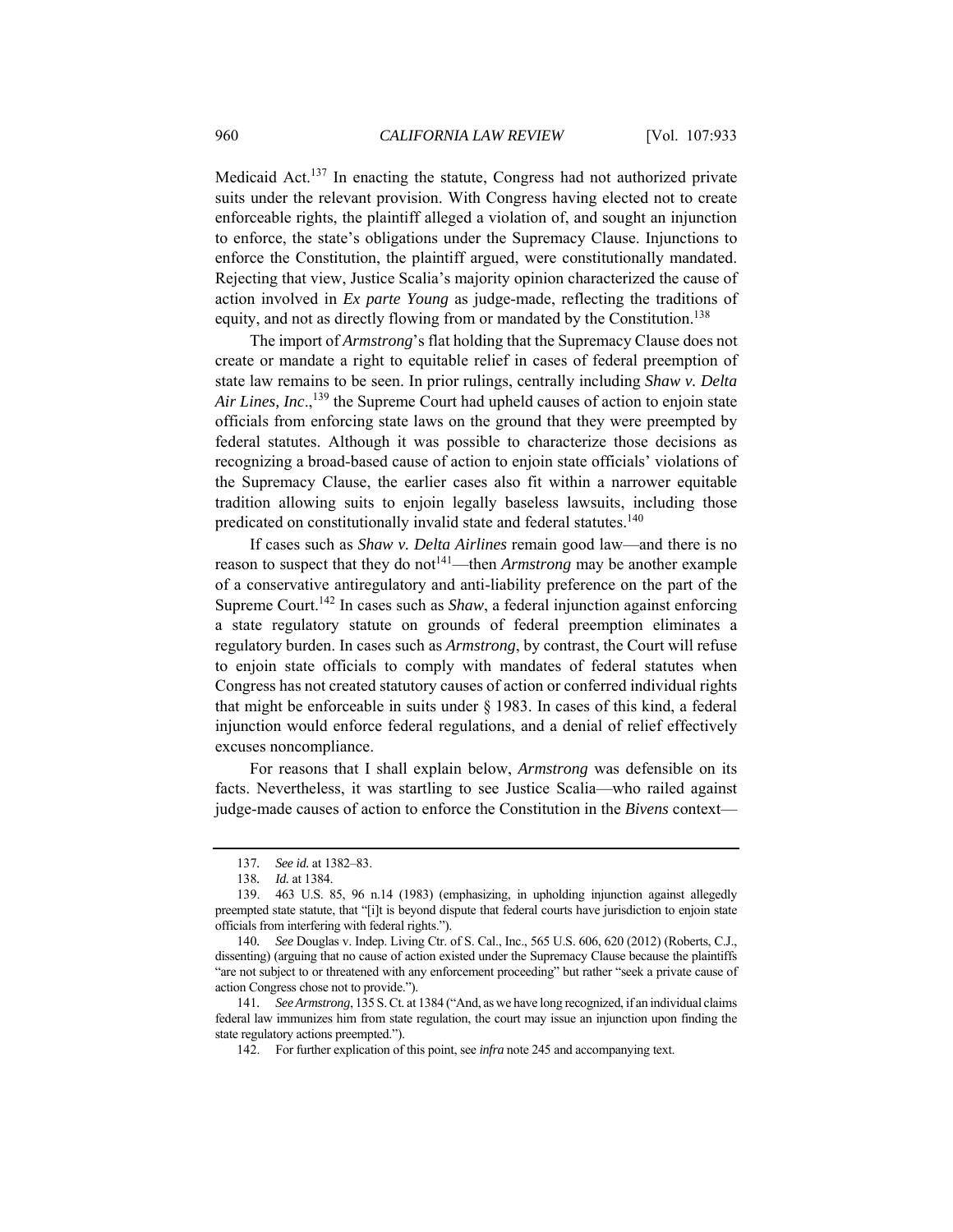put equitable causes of action to enforce the Constitution in cases such as *Ex parte Young* on the same judge-made footing, but without raising any objection to judge-authorized suits for injunctions. If *Ex parte Young* stands on the same foundation as *Bivens*—which the Court now regards as problematic under the constitutional separation of powers—future cases could imaginably bring more extensive doctrinal revisions than *Armstrong* directly effects.

## *E. Provisional Assessment*

Taken as a whole, the Supreme Court's performance in shaping constitutional tort doctrine during the Rehnquist and Roberts eras reveals a methodologically untethered activism in service of the apparent goal of limiting suits to enforce the Constitution against government officials, especially in suits for damages and, more selectively, in suits for injunctions. The Court's approach has been neither originalist nor textualist, especially in its interpretations of § 1983. The Court's qualified immunity decisions and its interpretation of the Federal Rules of Civil Procedure in *Iqbal* have invited criticism as overstepping any defensible conception of the judicial role. With regard to history, the Court has shown little appreciation of the rule-of-law premises that underlay Foundingera and early nineteenth-century reliance on common law norms and traditional rules of equitable practice to hold officials accountable for constitutional violations.

Moreover, although the Court has rejected or limited large elements of the scheme of specifically constitutional tort law that began to take shape following the Civil War and emerged from *Bivens*, the Justices have shown no inclination to revert to the prevailing regime of the Founding era—which included no immunity from ordinary tort actions for executive officials—as an alternative mechanism for providing redress for official wrongdoing and keeping government officers within the bounds of law. Normatively, a majority of the Justices have set themselves against what they clearly regard as excessive and burdensome litigation and liability rules. But the prevailing majority has not so far articulated a guiding, affirmative vision of the constitutional remedies that a rule-of-law regime ought to provide. Apart from habeas corpus and nullification, the Court does not appear to have thought through the appropriate or even the necessary roles of judicial remedies within the constitutional scheme. The next two Parts embark on the needed project of normative theorizing.

#### III.

# CONSTITUTIONAL TORT ACTIONS: A NORMATIVE VISION

Looking backward to the legal past and forward to the future, sound thinking about remedies for constitutional violations needs to address two questions, preferably in sequential order. The first involves normative vision: In light not only of ideals of justice and the rule of law, but also practical and fiscal constraints, how, generally, should a regime of liability and redress for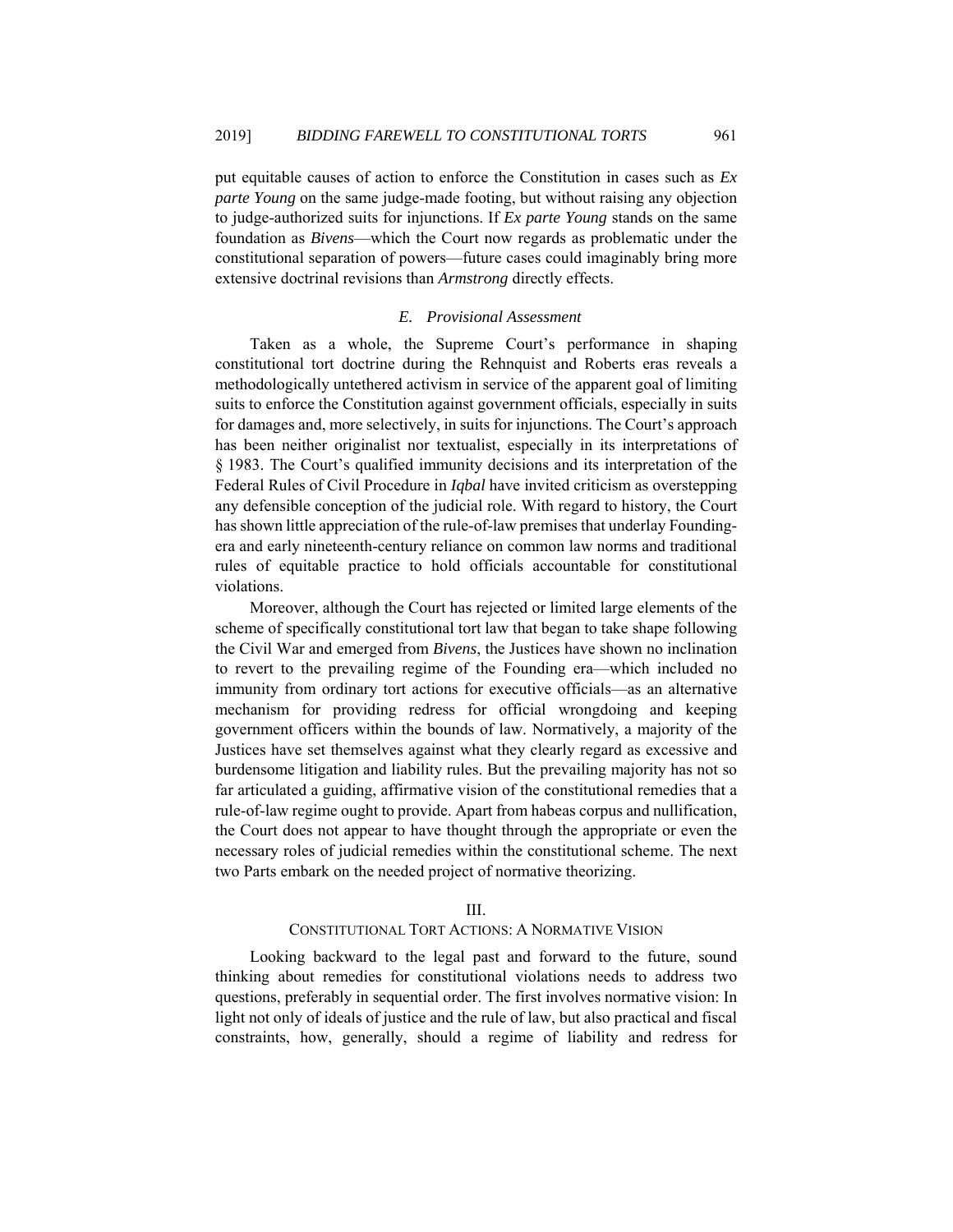constitutional violations be structured? Second, if Congress has failed to take steps to implement significant elements of a defensible vision, what role should the federal judiciary play in recognizing rights, fashioning causes of action, and crafting immunities?

This Part addresses the first of these questions. It focuses mostly on matters of systemic design for two reasons. First, it is important to highlight Congress's powers and responsibility. Second, it will prove beneficial to have a clear picture of normative ideals before taking up issues of judicial role. Arguments about what the Supreme Court can and should do about *Bivens* or official immunity law, to take just two examples, risk heading off in the wrong direction if we do not first assess what a robustly defensible system of remedies for constitutional violations would look like.

Although the argument of this Part encompasses many elements, two themes predominate. First, analysis of constitutional tort issues should begin with the premise that constitutional rights, causes of action to enforce those rights, and immunity doctrines are practically and conceptually interconnected. All exist to protect individual and social interests. And the sometimes competing individual and social interests need to be balanced and accommodated to produce the best overall package. Although every constitutional violation should not give rise to an actionable suit for damages, suits to redress constitutional violations serve vitally important purposes. Identifying the best mechanisms for promoting those purposes requires careful thought and imagination, grounded not only in conceptual understanding and sound normative values but also in empirical evidence.

Second, in imagining the contours of an aptly designed scheme of remedies for constitutional violations, we should not feel wedded to the organizing assumptions of historical tort doctrine. Historical tort doctrine may be mismatched to current needs in a variety of ways, including in its strategy of looking to private-law principles to restrain governmental misconduct and in accepting the historic principle of sovereign immunity.

In addressing the large policy question of how best to structure a network of constitutional tort remedies, my arguments unfold in two stages. Each Section of this Part propounds and defends general principles that should guide the design of a scheme of remedies for constitutional violations. Where appropriate, I also, within each Section, advance specific recommendations for action by Congress if not the courts. Part IV will consider more specifically what the courts should do in the absence of congressional legislation.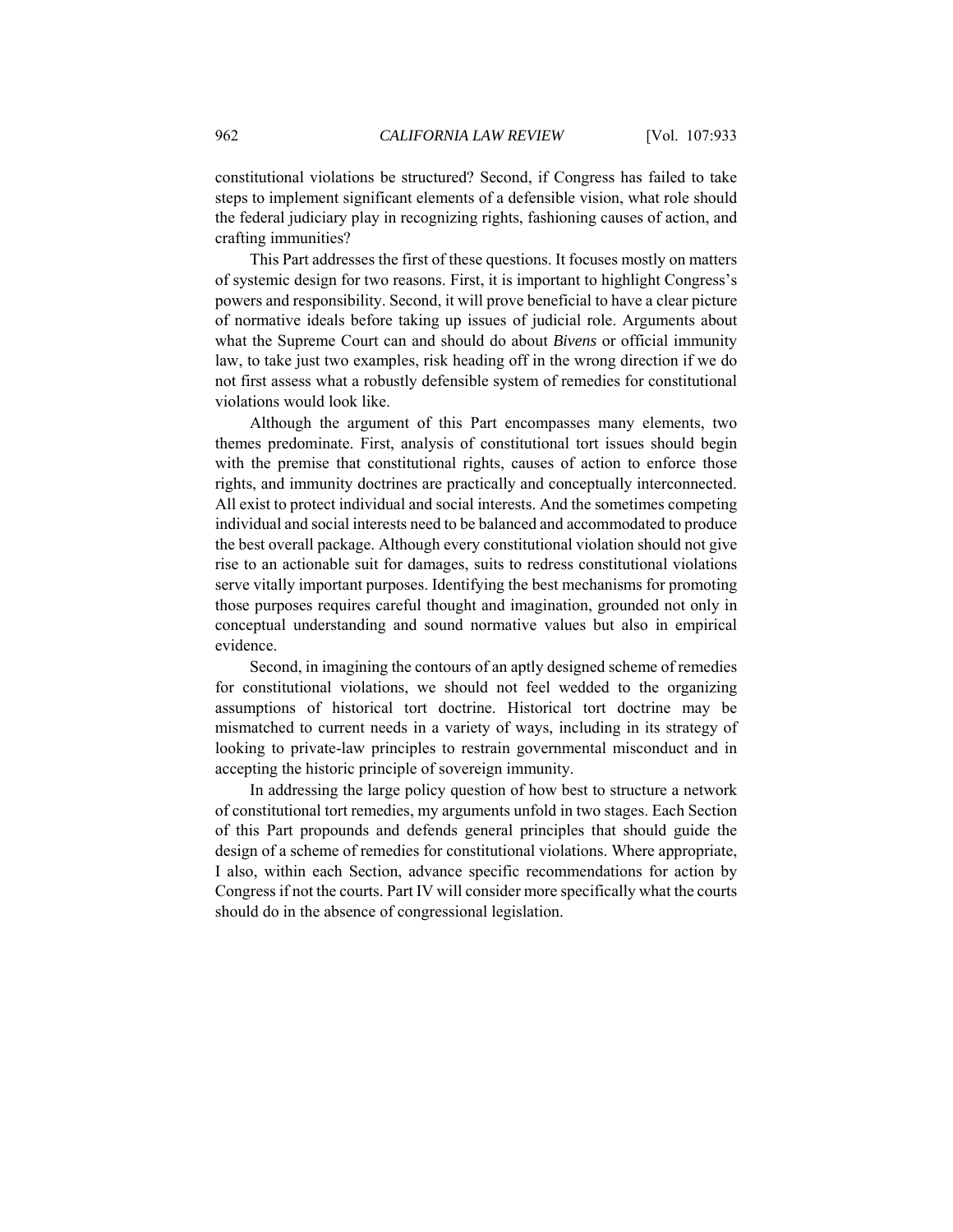#### *A. The Equilibration Thesis*

Those charged with designing systems of remedies for constitutional violations—beyond the nullification of invalid statutes<sup>143</sup> and habeas corpus should proceed on the analytical assumption that substantive constitutional rights, causes of action to enforce those rights, and immunity doctrines form a package, any individual element of which is potentially adjustable to preserve or enhance the attractiveness of the package overall. In offering this Equilibration Thesis,<sup>144</sup> I begin with the premise that rights exist to protect interests. As the philosopher T.M. Scanlon puts it, claims of right are "generally backed" by (1) a "claim about how individuals would behave or how institutions would work in the absence of this particular assignment of rights," (2) a value-based claim that "this result would be unacceptable," and (3) a "further empirical claim about how the envisaged assignment of rights will produce a different" and normatively preferable outcome.<sup>145</sup>

That framework also illuminates constitutional analysis. Adapting it to constitutional law, we can say that rights reflect interests and that which interests should be protected in which ways depends partly on enduring values, often as reflected in constitutional language, but partly also on historically contingent, instrumental reasoning.146 To take a clear example, the Fourth Amendment exclusionary rule reflects an expressly strategic calculation of the costs and benefits of deterring official lawbreaking. It applies on direct review, but not on habeas corpus, when the Supreme Court believes that deterrent purposes have already been achieved adequately.<sup>147</sup>

 145. T.M. Scanlon, *Rights, Goals, and Fairness*, 11 ERKENNTIS 81, 89 (1977), *reprinted in* T.M. SCANLON, THE DIFFICULTY OF TOLERANCE: ESSAYS IN POLITICAL PHILOSOPHY 26, 34–35 (2003).

 146. The concept of "interests" is itself a vague one, but I mean it to refer loosely to goods, protections, and opportunities that we as citizens under the Constitution, like other reasonable and rational creatures, have good reason to care about securing for ourselves and our posterity. *See, e.g.*, JOSEPH RAZ, THE MORALITY OF FREEDOM 180 (1986) (grounding rights in interests); Frank I. Michelman, *Liberties, Fair Values, and Constitutional Method*, 59 U. CHI. L. REV. 91, 94–95 (1992) (asserting that constitutional liberties are recognized to protect corresponding interests); T.M. Scanlon, *Rights and Interests*, *in* 1 ARGUMENTS FOR A BETTER WORLD: ESSAYS IN HONOR OF AMARTYA SEN 68 (Kaushik Basu & Ravi Kanbur eds., 2008). If we conceptualize the calculations of the parties behind Rawls's veil of ignorance as being interest-based, it becomes clear that not all of our interests are necessarily reducible to the common currency of utility or welfare: Rawls argued against, not for, utilitarianism. *See* JOHN RAWLS, A THEORY OF JUSTICE 144–53, 160–68 (rev. ed. 1999). An account of rights as reflective of interests is thus as consistent with deontological theories that recognize rights that sometimes frustrate utility maximization as it is with pervasively consequentialist frameworks that focus exclusively on the overall or average wellbeing within a community as a whole. *See, e.g.*, ISAIAH BERLIN, FOUR ESSAYS ON LIBERTY (1969); THOMAS NAGEL, MORTAL QUESTIONS 128–141 (1979).

147*. See*, *e.g*., Stone v. Powell, 428 U.S. 465 (1976).

 <sup>143.</sup> The question of whether nullification should extend to statutes on their faces or whether rulings should be limited to statutes as applied is itself a complex one that the Justices have not thought through adequately. *See* Richard H. Fallon, Jr., *Fact and Fiction About Facial Challenges*, 99 CALIF. L. REV**.** 915 (2011).

<sup>144</sup>*. See* Fallon, *Asking the Right Questions*, *supra* note 14, at 507; Richard H. Fallon, Jr., *The Linkage Between Justiciability and Remedies—And Their Connections to Substantive Rights*, 92 VA. L. REV. 633, 639 (2006) [hereinafter Fallon, *Linkage Between Justiciability and Remedies*].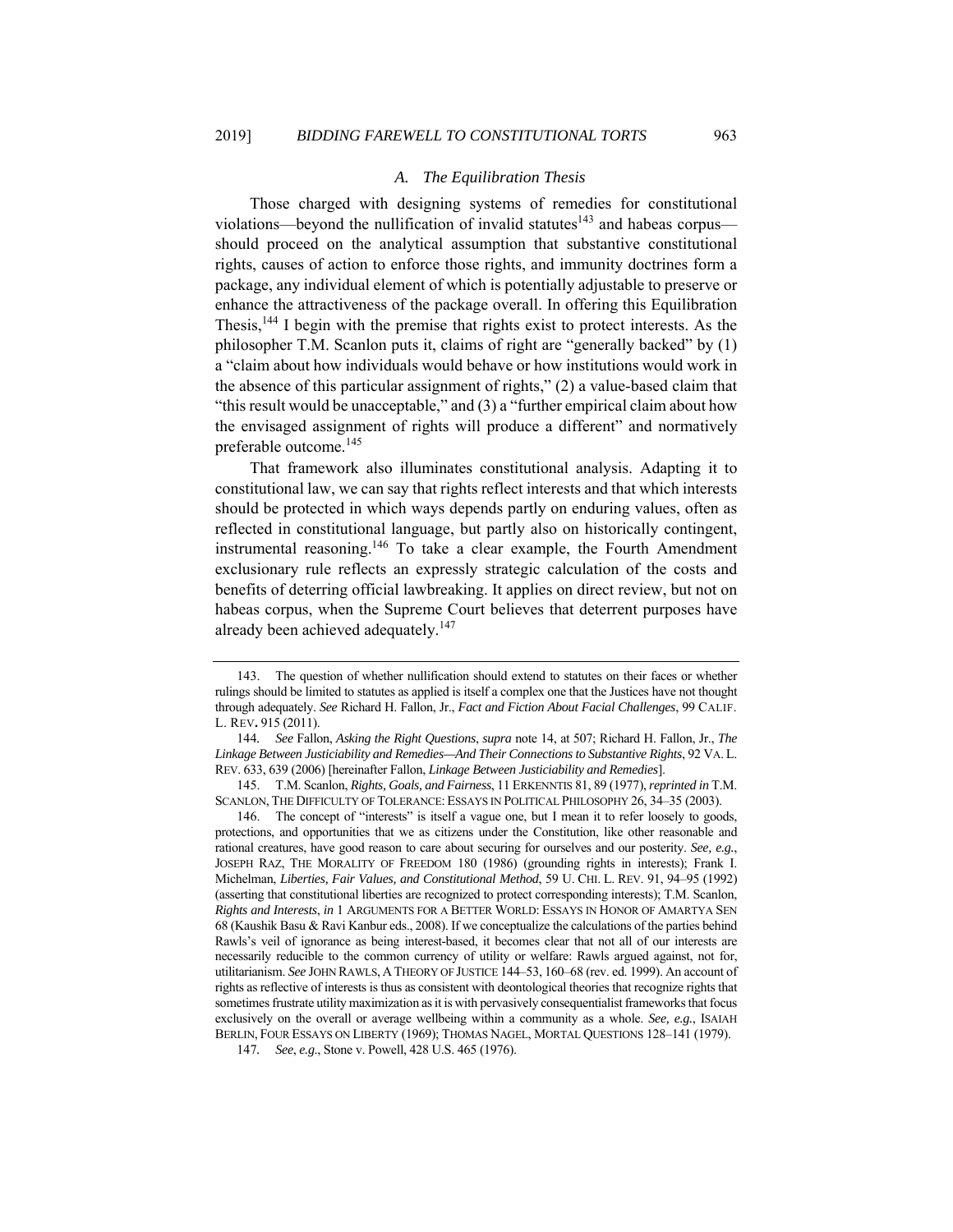Viewing constitutional rights as reflecting interests helps to explain the common phenomenon of interest balancing in constitutional law. Balancing occurs, for example, when courts, applying strict judicial scrutiny, must determine whether compelling governmental interests defeat a claim of constitutional right that would prevail otherwise.<sup>148</sup> So far as I am aware, no one has ever successfully linked the strict scrutiny formula—or many other judicial tests of constitutional validity—to the language or original history of the Constitution. In applying such tests, the Court not only engages in interest balancing, but also assumes that interest balancing is consistent with the fundamental nature of constitutional rights. Those charged with implementing the Constitution should do so with deep respect for the interests that rights guarantees reflect. But policymakers should not ignore social costs, including opportunity costs.149

Within an interest-based framework, the interconnections among substantive rights, causes of action to enforce those rights, and immunity doctrines are both pragmatic and conceptual.<sup>150</sup> The connections emerge with sharpest clarity in the relationship between constitutional causes of action and the absolute official immunity that judges and legislators have historically possessed and retain under current law.151 To say that judges are absolutely immune from suits for damages based on their judicial acts and that legislators are immune from suits based on their performance of legislative functions is the

 150. Further, similar interconnections exist among doctrines defining substantive rights, authorizing remedies, and regulating standing and justiciability. *See generally* Fallon, *Linkage Between Justiciability and Remedies*, *supra* note 144 (advancing an "equilibration thesis" to explain how courts sometimes choose which doctrine to utilize or adjust to achieve desired outcomes).

<sup>148</sup>*. See generally* Richard H. Fallon, Jr., *Strict Judicial Scrutiny*, 54 UCLA L.REV. 1267, 1333 (2007) [hereinafter Fallon, *Strict Scrutiny*] (arguing that the strict scrutiny formula, in practice, requires courts to "determine whether infringements of constitutional rights, which can be more or less grievous, can be justified in view of the benefits likely to be achieved, the scope of infringement of protected freedoms, and the available alternatives.").

 <sup>149.</sup> Many of these social costs may involve harm to individual interests that the Constitution empowers the government to protect. *Cf.* RAZ, *supra* note 146, at 5 ("[Governments] do[] not have an interest independent of, one which is not a reflection of, the interests of its subjects."). For example, the government has interests in maintaining national security or in providing health care to as many citizens as possible. Although these governmental interests may compete with the individual interests of some citizens—for example, their liberty interests in being free from unwanted restrictions or obligations the stakes on the other side of the balance may also involve interests of a kind that could give rise to individual rights, such as interests in receiving adequate health case. Constitutional designers might think that they could best protect some interests by creating judicially enforceable constitutional rights but better secure others by empowering the government to enact appropriate legislation. In the sense in which I use the term, an impediment to the government's protecting important individual interests through legislation would register as a "social cost."

 <sup>151.</sup> As *Harlow v. Fitzgerald*, 457 U.S. 800 (1982), makes clear, immunity attaches to functions, not offices. Accordingly, judges have only qualified immunity when sued for non-judicial actions such as firing a probation officer. *See* Forrester v. White, 484 U.S. 219 (1988). Correspondingly, executive officials can claim absolute judicial immunity for actions taken in a judicial capacity. *See, e.g.*, Butz v. Economou, 438 U.S. 478 (1978).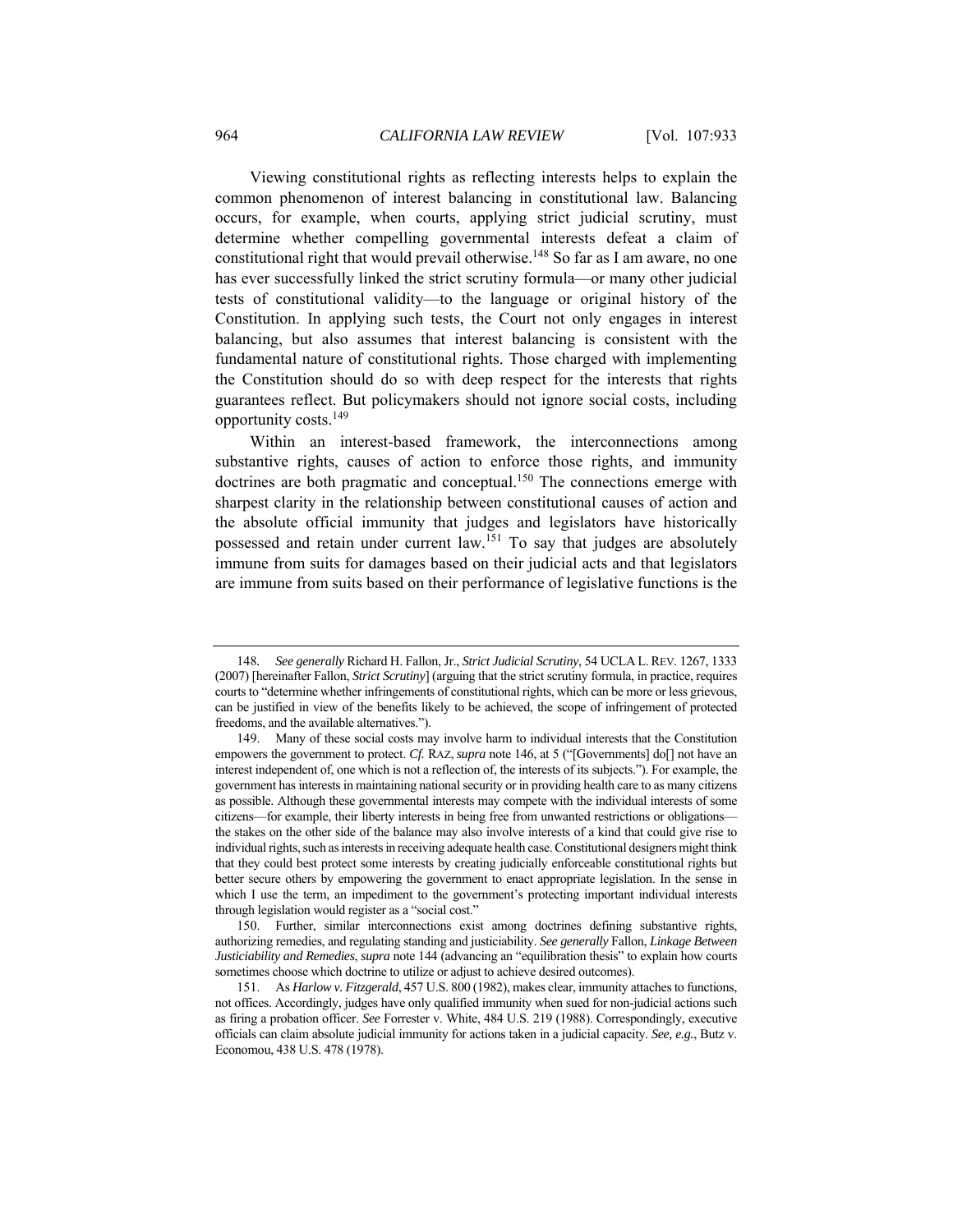practical and conceptual equivalent of saying that there is no cause of action against judges and legislators for damages relief.

Nor should we regard it as a regrettable evil that legislators who violate the Constitution by enacting unconstitutional laws or judges who render mistaken constitutional rulings need not pay damages to the victims of their mistakes.152 If the situation were otherwise, the social costs of imposing damages liability for all constitutional violations—measured in terms of costly litigation, diversions of resources, and altered incentives for legislators and judges in performing their functions—might exceed acceptable limits. And if the social costs were too high, then, in the absence of immunity doctrine, the scope of the right to sue for damages remedies for constitutional violations would presumably be cut back to exclude suits based on judges' and legislators' official actions. In other words, we should not think of the right to sue legislators and judges for damages relief as a constant and of immunity as a variable. The availability of a right to sue is as much a variable as official immunity.

The same conceptual and pragmatic points hold with respect to qualified immunity. Qualified immunity, which also operates as a limit on constitutional causes of action, is no more necessarily regrettable than absolute immunity. Once again, system designers should view official immunity, including qualified immunity, not as a regrettable necessity, but as a valuable, adaptable device for achieving the best overall regime of substantive rights, rights to sue for tort remedies, and immunity defenses.

Opposition to this conceptualization comes naturally from a traditional, tort-law-based framework for thinking about the relationship between rights and remedies and the demands of the rule of law. According to a persisting strand of thought, a necessary and sufficient safeguard of the rule of law is to hold officials to the same legal norms as everyone else, within a scheme in which every tortious wrong entitles the victim to a remedy.<sup>153</sup> Within this analytical scheme, most constitutional violations by judges and legislators fall outside the domain of tort law. Moreover, because ordinary citizens can neither legislate nor adjudicate, absolute legislative and judicial immunity may appear to pose little threat to the rule-of-law idea that officials should be held to the same legal standards as private wrongdoers.<sup>154</sup> By contrast, qualified immunity sometimes exempts

<sup>152</sup>*. See* Fallon, *Asking the Right Questions*, *supra* note 14, at 479. *But see, e.g.*, *Harlow*, 457 U.S. at 813–14 ("The resolution of immunity questions inherently requires a balance between the evils inevitable in any available alternative."); Paul Gewirtz, *Remedies and Resistance*, 92 YALE L.J. 585, 587 (1983) (characterizing the law of remedies as "a jurisprudence of deficiency, of what is lost between declaring a right and implementing a remedy").

<sup>153</sup>*. See*, *e.g*., Pfander, *Dicey's Nightmare*, *supra* note 7.

 <sup>154.</sup> There may be some threat insofar as judges and legislators, acting within the scope of their official duties, engage in conduct that would incur tort liability absent the officials' cloak of immunity. An example might come from judicial orders that lead to legally unjustified imprisonments that would be tortious if effected by a private person. Accordingly, it is not evident to me why champions of a tortlaw-based vision of the rule of law would be as untroubled by absolute judicial and legislative immunity as they appear to be. Nonetheless, there would ordinarily be other available remedies for judicial and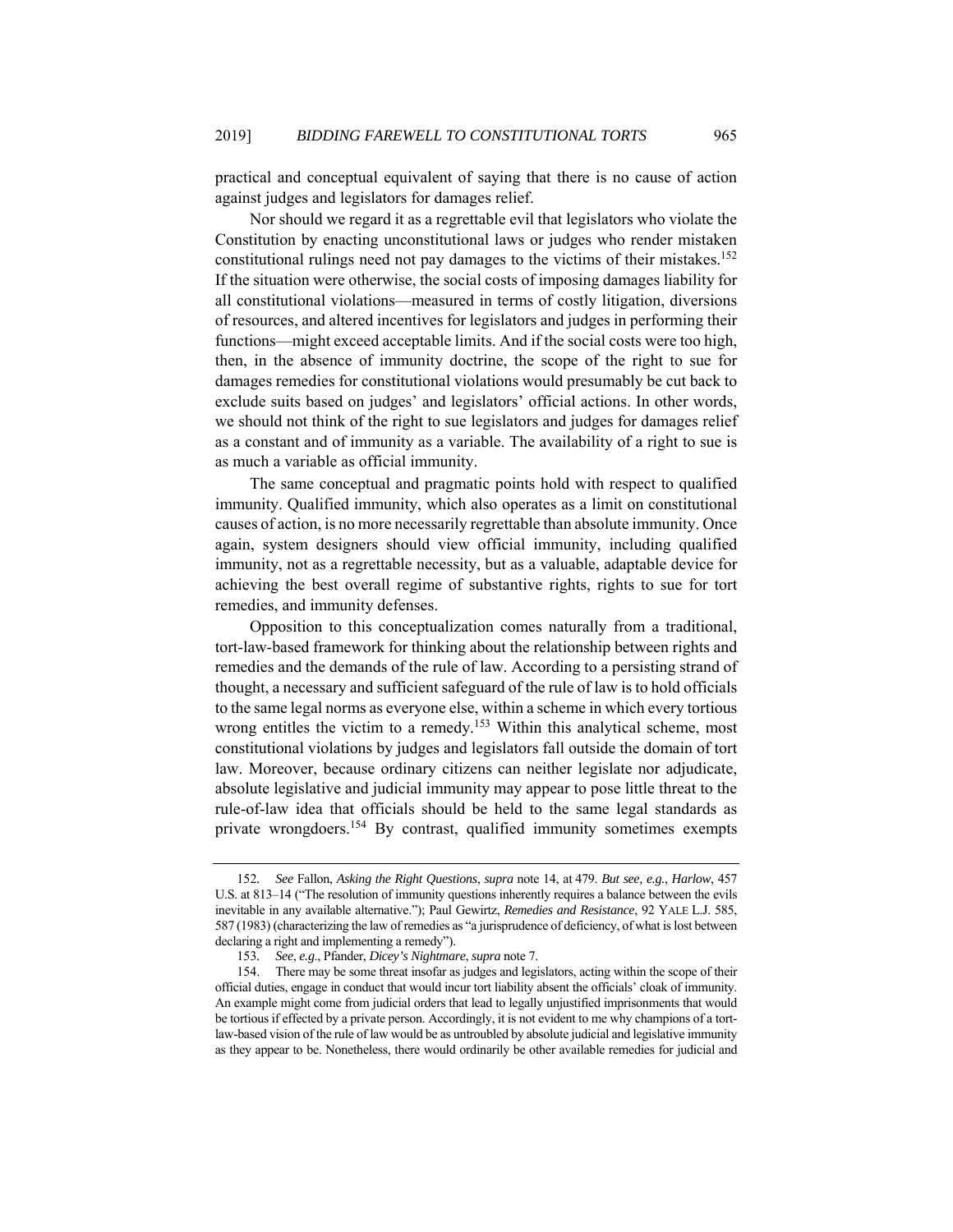executive officers from liability when they engage in constitutionally impermissible actions that would potentially violate state tort law and that do not fall within a centuries-old tradition of absolute judicial or legislative immunity. For example, qualified immunity frequently bars tort or tort-like suits seeking redress for unlawful searches and seizures, detentions, and applications of deadly force.<sup>155</sup>

However serviceable a tort-law-based mode of controlling official misconduct may have been in the Founding era,<sup>156</sup> a framework built on common law concepts and categories is outdated, misleading, and potentially dangerous as a guide to thinking about constitutional and rule-of-law issues in the current day. Since the collapse of the *Lochner* era, it has been widely recognized that modern legislatures should have broad authority to displace common law assignments of private rights and duties. And just as the common law fails to provide a reliable baseline for identifying constitutionally protected rights, $157$  a tort-law-based conceptual scheme fails to mark the categories of legal norms that most urgently require judicial enforcement against public officials for the rule of law to thrive in the modern era. Today, many of the most important constitutional norms—including those reflected in equal protection and First Amendment doctrine—have no analogues in the traditional ordering principles of private tort law. To take just the plainest example, the school segregation involved in *Brown v. Board of Education*<sup>158</sup> would not have registered as tortious at common law, nor would many infringements on free speech and religious liberty.

Twenty-first-century analysis of schemes of rights and remedies should reflect the changed legal and constitutional landscape. On the one hand, it would make no functional sense to have a regime of constitutional rights and remedies that prioritized remedies for relatively minor official torts over remedies for various forms of unconstitutional discrimination. On the other hand, there is no reason not to consider doctrines immunizing some executive misconduct from *damages* liability—just as we exempt constitutional violations by legislators and judges—as a possible mechanism for achieving the best overall package of constitutional rights and remedies.

legislative misconduct, including criminal appeals and habeas corpus. As a practical matter, moreover, the traditional Anglo-American system of tort remedies, as supplemented by criminal appeals and habeas corpus, seemed to serve rule-of-law values tolerably well.

<sup>155</sup>*. See*, *e.g*., Kisela v. Hughes, 138 S. Ct. 1148 (2018) (per curiam) (ruling on an action seeking redress from police officer who shot a suspect); Mullenix v. Luna, 136 S. Ct. 305 (2015) (per curiam) (holding an officer immune from liability for use of deadly force).

<sup>156</sup>**.** JAFFE, *supra* note 4, at 237, rejects the premise that the Diceyan model ever fit the pattern of official liability and non-liability in the United States: "The availability of suit against an officer did not flow from an established principle of 'legal equality,' but rather . . . was the result of a deliberate effort to protect the citizen from governmental misuse of authority." Professor Jaffe added that "instances of official nonliability," which unquestionably existed due to immunity and related doctrines, "may be exceptions to Dicey, but not to the common law." *Id.* at 239.

<sup>157</sup>*. See* Cass R. Sunstein, *Lochner's Legacy*, 87 COLUM. L. REV**.** 873 (1987).

 <sup>158. 347</sup> U.S. 483 (1954).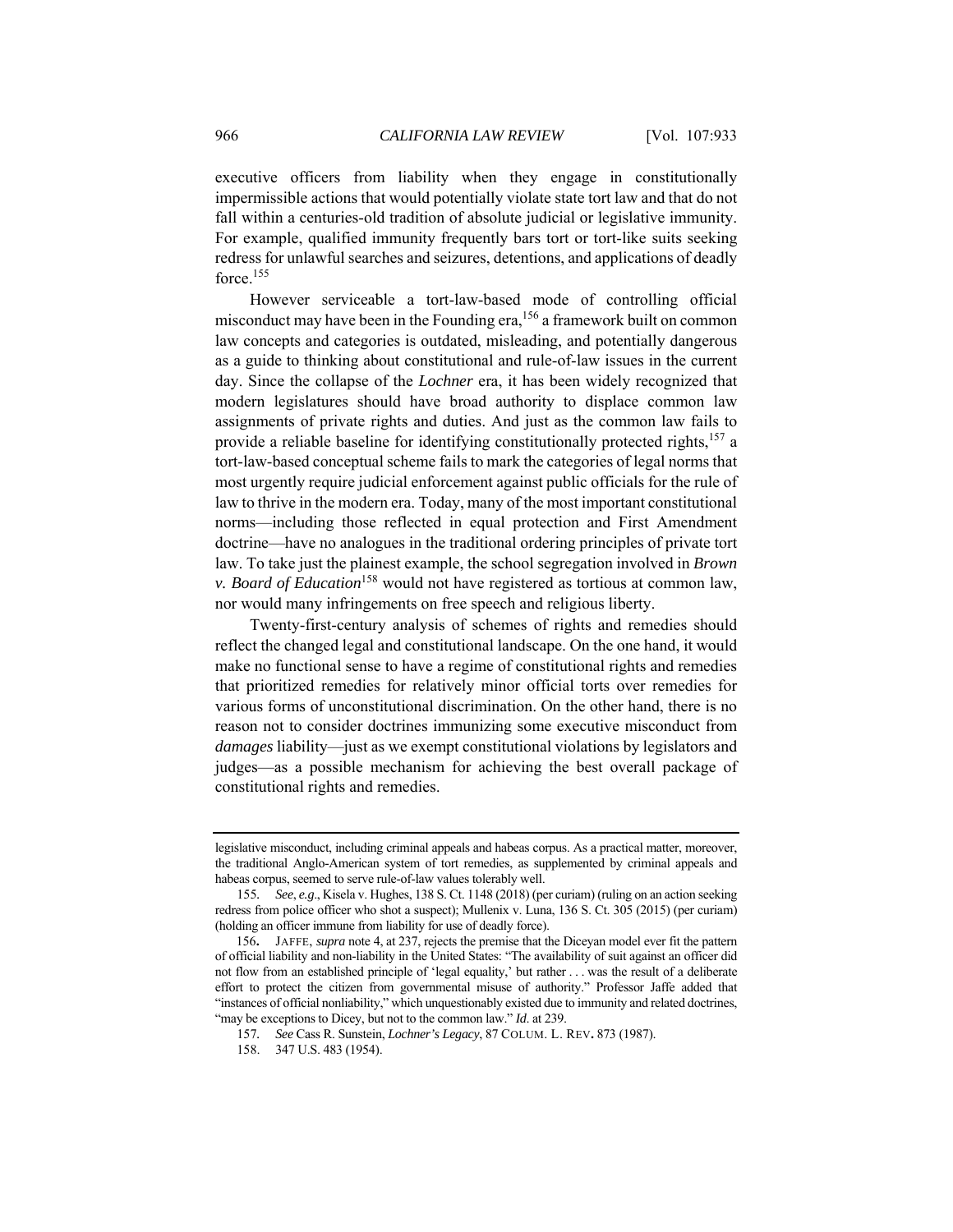Outside of immunity law, critics of Supreme Court decisions in constitutional tort cases frequently grow caustic when they believe that perceptions of the social costs of constitutional causes of action or constitutional remedies have led the Court to narrow the reach of judicially recognized constitutional rights.159 The definition of rights, critics sometimes seem to assume, should not vary with social costs, or at least not with the social costs of constitutional remedies.<sup>160</sup>

This premise may appear tempting when the Supreme Court adjusts or defines rights in ways that we disapprove. I think, for example, that the Court was wrong to read the Constitution as rejecting all possible forms of supervisory liability in *Iqbal*. Likewise, I believe it was wrong for the Court to adopt the sharply truncated definition of protected "liberty" under the Due Process Clause that it did in *Paul v. Davis*. That said, it is fallacious to maintain that the Supreme Court should not, as a general matter, take social costs into account when defining constitutional rights. Nor is it specifically objectionable for the Court to take cognizance of the social costs of constitutional tort litigation.

As even many originalists now agree, the Constitution's language and history frequently stop short of giving determinate shape to constitutional rights.161 The familiar strict scrutiny test, which the Supreme Court has devised to guide the judicial application of constitutional language that it declines to read as absolute, illustrates the point.<sup>162</sup> In order to apply strict scrutiny, courts first must identify "triggering rights," or rights the infringement of which will trigger elevated judicial review.163 As the Supreme Court occasionally makes explicit, it takes social costs into account in defining triggering rights. For example, in

<sup>159</sup>*. See supra* note 73.

 <sup>160.</sup> *See* John C. Jeffries, Jr., Essay, *The Right-Remedy Gap in Constitutional Law*, 109 YALE L.J. 87, 87 (1999) ("Ever since John Marshall insisted that for every violation of a right, there must be a remedy, American constitutionalists have decried the right-remedy gap in constitutional law."); Monaghan, *supra* note 73, at 432 (criticizing *Paul v. Davis*, 424 U.S. 693 (1976), on the grounds that it "provides an unacceptable answer to the question of the *constitutional* status" of an individual defamed by the government); Kermit Roosevelt III, *Aspiration and Underenforcement*, 119 HARV. L. REV. F. 193, 194 (2006) (granting that "[t]he consequences and feasibility of granting a particular remedy" will influence the "shape of constitutional *decision rules*," but denying that this amounts to a statement about "the shape of constitutional *operative propositions or rights*" (emphasis added)); Lawrence Gene Sager, *Fair Measure: The Legal Status of Underenforced Constitutional Norms*, 91 HARV.L.REV. 1212, 1221 (1978) ("Where a federal judicial construct is found not to extend to certain official behavior because of institutional concerns . . . , it seems strange to regard the resulting decision as a statement about the meaning of the constitutional norm in question.").

<sup>161</sup>*. See, e.g.*, Randy E. Barnett, *An Originalism for Nonoriginalists*, 45 LOY. L. REV. 611 (1999); Richard H. Fallon, Jr., *Judicially Manageable Standards and Constitutional Meaning*, 119 HARV. L. REV. 1274 (2006); Lawrence B. Solum, *The Interpretation-Construction Distinction*, 27 CONST.COMMENT. 95 (2010).

<sup>162</sup>*. See generally* Fallon, *Strict Scrutiny*, *supra* note 148 (tracing the emergence of the strict judicial scrutiny formula as a compromise between absolutism and balancing as mechanisms for defining and enforcing constitutional rights).

<sup>163</sup>*. See id.* at 1315–21.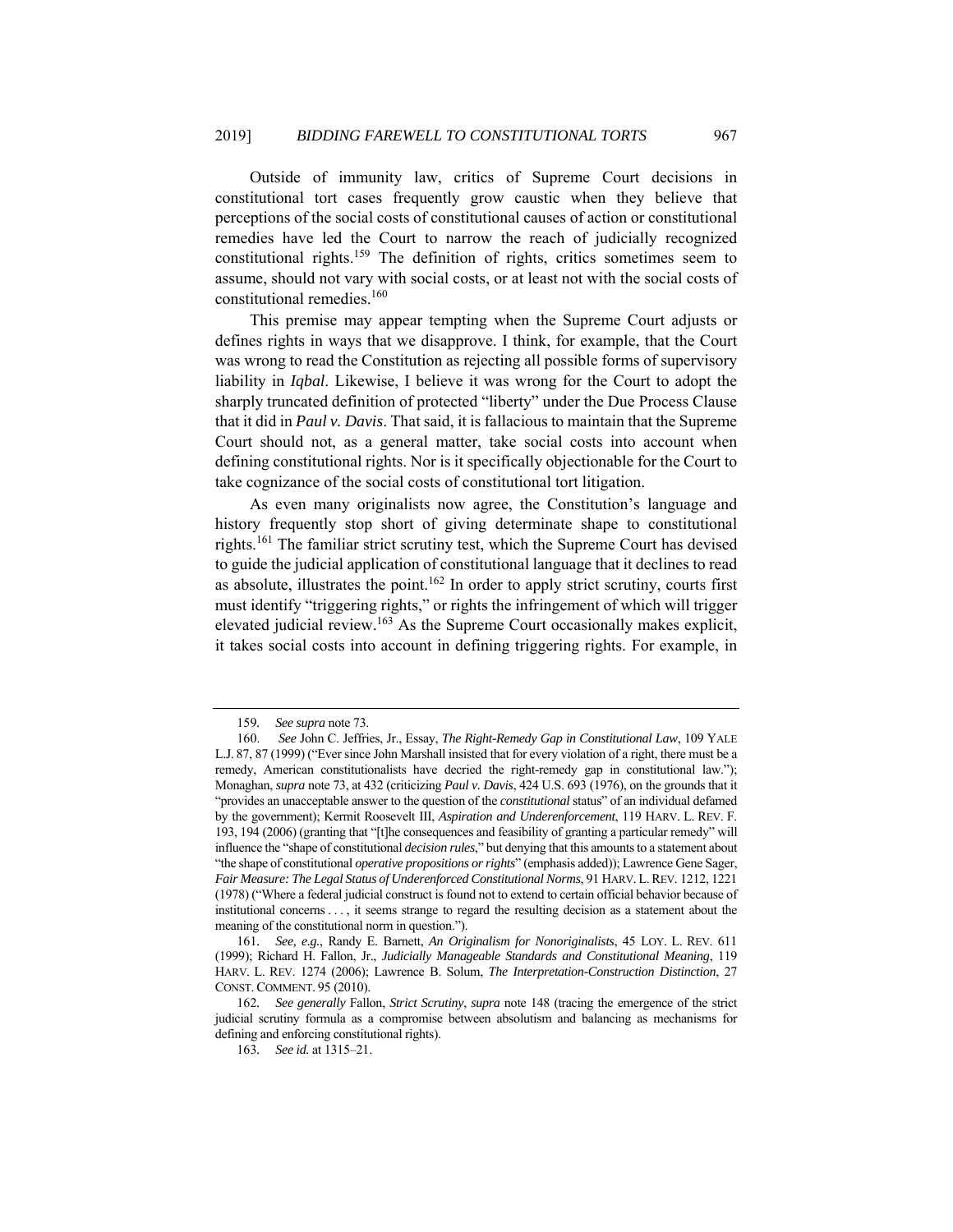*Washington v. Davis*,<sup>164</sup> which presented the question whether racially disparate impact is sufficient to provoke strict judicial scrutiny, the Supreme Court relied heavily on an analysis of the consequences to justify its negative answer.<sup>165</sup> The Court cited similar, consequence-based concerns in *Employment Division v.*  Smith,<sup>166</sup> which ruled that facially neutral laws that nonetheless impose substantial burdens on religious exercise do not, in the absence of discriminatory intent, trigger strict judicial scrutiny under the Free Exercise Clause. Daryl Levinson has characterized the Court's reasoning in cases such as these as involving "remedial deterrence": the apprehension of the costs of remedies for a right, if the right were recognized, deters the Court from recognizing a substantive constitutional right at all. $167$ 

When we view rights and remedies as part of a package, moreover, it may sometimes be better to have more broadly defined rights with a set of partially incomplete remedies than to have individually effective remedies for every constitutional violation.<sup>168</sup> To give a pair of concrete examples, if the costs of the Supreme Court rulings in cases such as *Brown v. Board of Education*<sup>169</sup> and *Miranda v. Arizona*170 had included damages remedies against school officials who had maintained racially segregated classrooms or against judges who had allowed the admission of confessions obtained without *Miranda* warnings, the Court might have felt unable to decide *Brown* and *Miranda* as it did. If so, we are better off with a package that couples decisions such as *Brown* and *Miranda* with immunity doctrines than with a package that omits immunity doctrines but would have made the Supreme Court's *Brown* and *Miranda* rulings pragmatic impossibilities.

Admittedly, a Supreme Court that grew self-conscious about its capacity to minimize the social costs of rights might use that power to hollow them out by withholding remedies in ways that undervalue the interests that rights exist to protect.171 I take that risk seriously. Some decisions by the Rehnquist and

170. 384 U.S. 436 (1966).

 <sup>164. 426</sup> U.S. 229 (1976).

<sup>165</sup>*. See id.* at 247–48 ("However this process proceeds, it involves a more probing judicial review of, and less deference to, the seemingly reasonable acts of administrators and executives than is appropriate under the Constitution where special racial impact, without discriminatory purpose, is claimed. . . . A rule that a statute designed to serve neutral ends is nevertheless invalid, absent compelling justification, if in practice it benefits or burdens one race more than another would be farreaching and would raise serious questions about, and perhaps invalidate, a whole range of tax, welfare, public service, regulatory, and licensing statutes that may be more burdensome to the poor and to the average black than to the more affluent white.").

 <sup>166. 494</sup> U.S. 872 (1990).

<sup>167</sup>*. See* Levinson, *supra* note 14, at 889–99.

<sup>168</sup>*. See, e.g.*, Jeffries, *supra* note 160.

 <sup>169. 347</sup> U.S. 483 (1954).

<sup>171</sup>*. See*, *e.g*., Daniel Epps, *Harmless Errors and Substantial Rights,* 131 HARV. L. REV**.** 2117

<sup>(2018);</sup> Carol S. Steiker, *Counter-Revolution in Constitutional Criminal Procedure? Two Audiences, Two Answers*, 94 MICH. L. REV. 2466, 2504 (1996).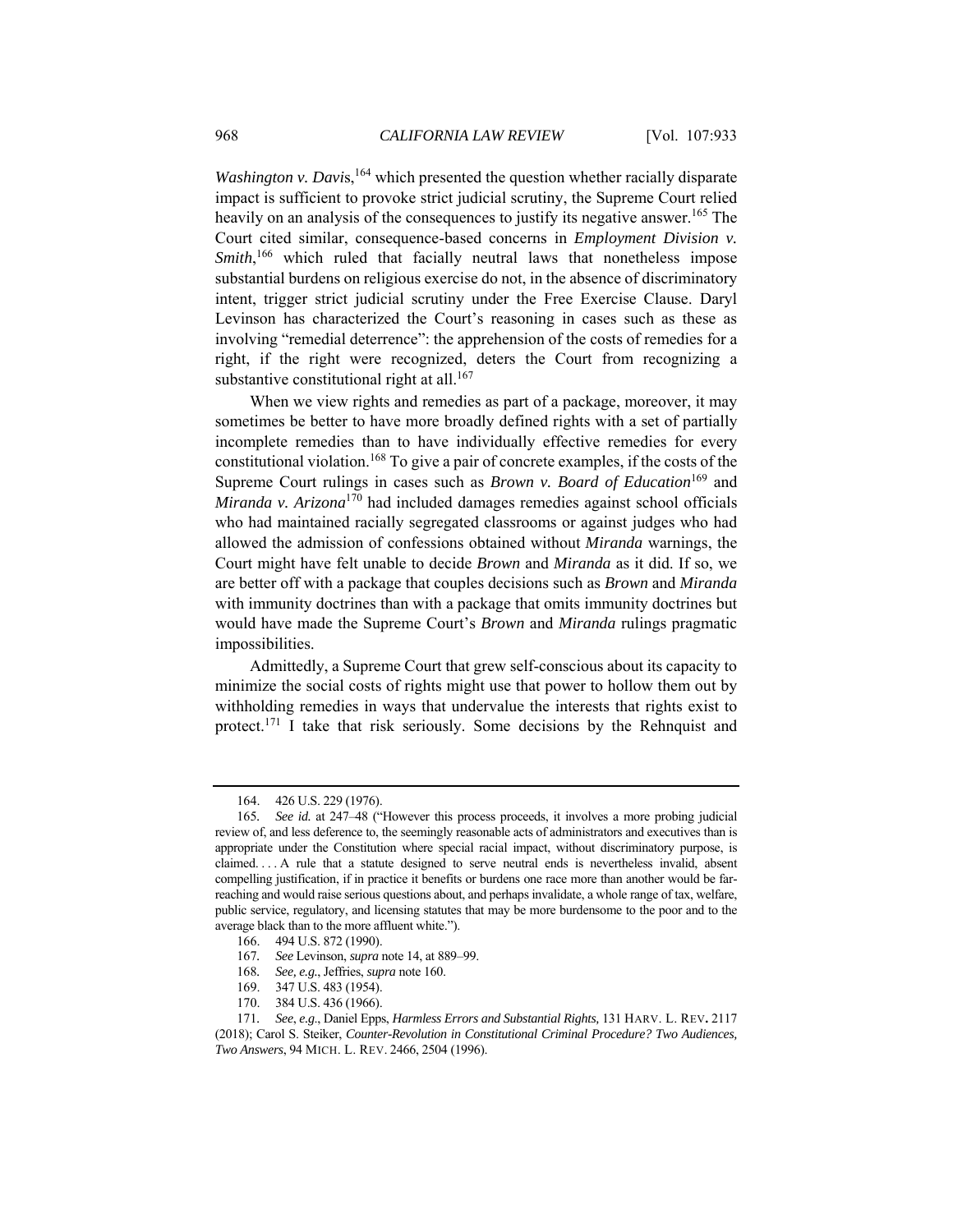Roberts Courts exemplify it.<sup>172</sup> Nevertheless, an effective response to the worry about rights being gutted by judicial invocation of doctrines that limit available remedies needs to acknowledge that equilibration is not an inherent evil. It is a mechanism that can be used either wisely or misguidedly, benevolently or disingenuously.

Viewing rights, causes of action, and immunity doctrines as a package should also produce enhanced appreciation of Henry Hart's emphasis on Congress's role in designing an optimal scheme of remedies.173 The task includes irreducible elements of practical and policy-based judgment. Congress could, for example, authorize damages actions against federal officials to enforce some constitutional rights but not others. In authorizing damages actions for redress of constitutional violations, Congress, if troubled by social costs, could impose liability caps.<sup>174</sup> It could also license suits for nominal damages, unimpeded by immunity doctrines, that would provide a mode of recourse by which the victims of rights violations could hold the perpetrators accountable, even though full monetary compensation would not be available.<sup>175</sup> I shall say more about the possible costs and benefits of this approach below. Overall, policymakers should think more imaginatively about how best to promote the interests that underlie constitutional rights guarantees by taking account of the full range of equilibrating strategies at their disposal.

# *B. The Diverse Functions of Constitutional Remedies*

Even and perhaps especially when viewed as parts of a package that includes other potentially adjustable elements, constitutional remedies serve three important functions. First, they provide compensation to the victims of official misconduct.176 Second, they afford a mechanism for holding wrongdoers

 <sup>172.</sup> Examples that I would assign to this category include *Ashcroft v. al-Kidd*, 563 U.S. 731 (2011), which held that qualified immunity attaches unless "every 'reasonable official'" would have known that conduct violated the Constitution, *id.* at 741 (quoting Anderson v. Creighton, 483 U.S. 635, 640 (1987)), and *Teague v. Lane,* 489 U.S. 288 (1989) (plurality opinion), which held that federal habeas corpus petitioners could not benefit from any legal principle announced subsequent to the time their convictions became final unless the new rule was already "*dictated* by precedent." *Id.* at 301.

<sup>173</sup>*. See supra* notes 39–41 and accompanying text.

<sup>174</sup>*. Cf.* Goldberg, *supra* note 17, at 621–22 (2005) (defending a "civil recourse" theory of tort damages that does not always dictate the appropriate level of compensation and would tolerate some, though not all, liability caps).

 <sup>175.</sup> To make nominal damages an attractive remedy for plaintiffs, Congress would almost certainly need to guarantee the payment of attorneys' fees to prevailing plaintiffs, but Congress could do that, too. For a valuable discussion of whether plaintiffs who recover only nominal damages should be eligible to recover attorneys' fees under existing statutes and Supreme Court precedent, and an argument that they generally should, see Thomas A. Eaton & Michael L. Wells, *Attorney's Fees, Nominal Damages, and Section 1983 Litigation*, 24 WM. & MARY BILL RTS.J. 829 (2016).

<sup>176</sup>*. See, e.g*., Carey v. Piphus, 435 U.S. 247, 254 (1978) ("[T]he basic purpose of a [section] 1983 damages award should be to compensate persons for injuries caused by the deprivation of constitutional rights . . . .").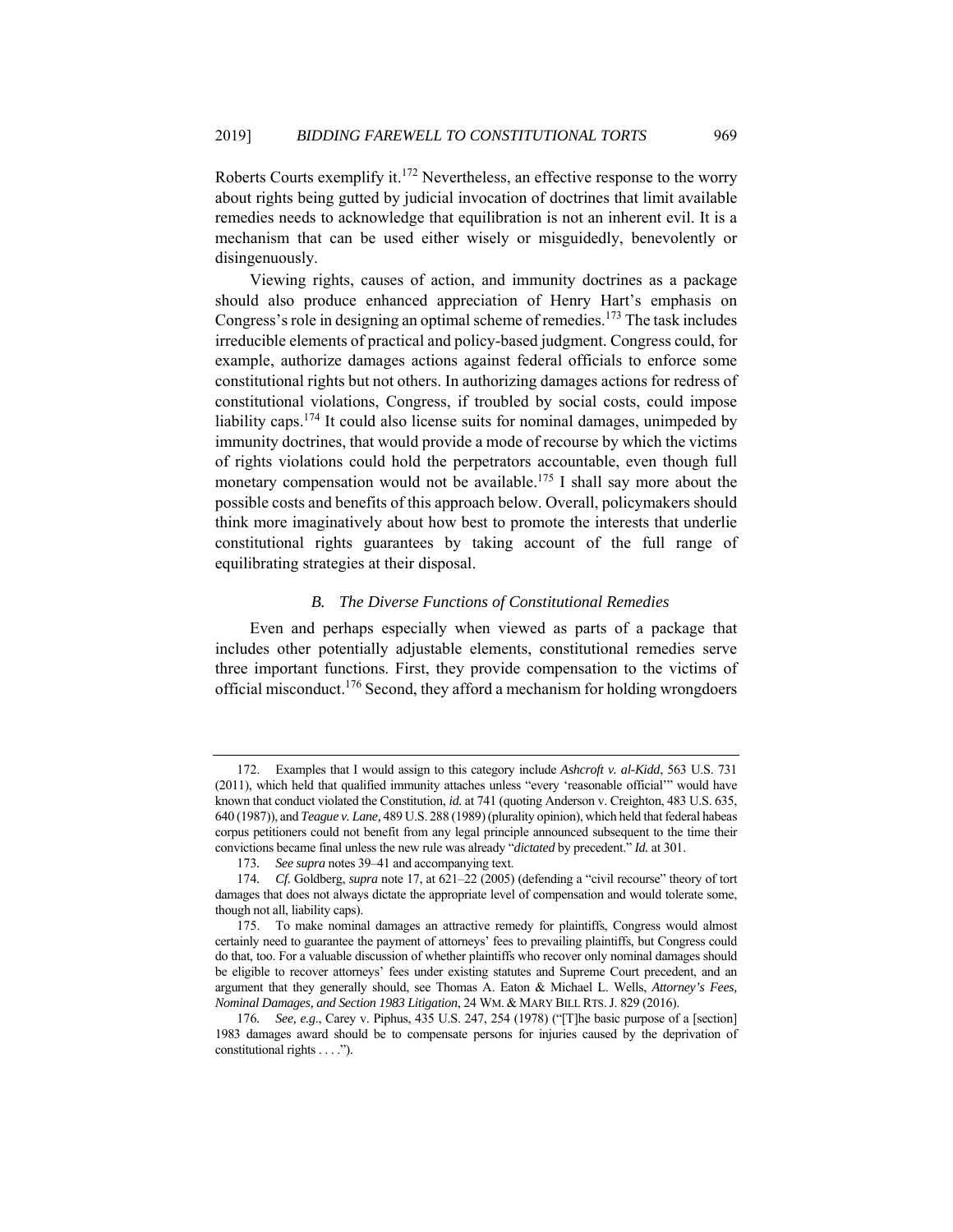individually accountable to those whom they have injured.<sup>177</sup> Nominal damages awards testify to the importance of this function. When people's constitutional rights are violated, they often, and understandably, have a sense of personal injury and grievance. The law should recognize that they also have an interest in calling offending officials to account—even if that interest does not necessarily hold a lexical priority over competing interests, such as those that sometimes support immunity doctrines.

Third, through deterrent and related effects, constitutional remedies help maintain a rule-of-law regime in which officials do not stray systematically or routinely outside of constitutional bounds.<sup>178</sup> The systemic functions are most vivid in exclusionary rule cases. The Supreme Court has recurrently characterized the exclusionary rule as a deterrent remedy, not designed to vindicate personal rights of its beneficiaries.<sup>179</sup> But tort damages can serve a similar purpose in cases in which they are available.

In the case of constitutional violations, an optimal regime of official and governmental liability would—as under *Bivens* and § 1983—furnish causes of action for official misconduct that specifically violates the Constitution. As the Supreme Court recognized in *Bivens*, the alignment between state interests in remedying ordinary torts and national interests in holding officials specifically accountable for and remedying constitutional violations will often not be perfect.180 Indeed, in light of the distinctive national and rule-of-law interest in identifying and remedying expressly constitutional lawbreaking, the alignment will never be perfect.

As I have suggested, however, we should not assume that a scheme of federal remedies for constitutional rights violations would include full compensation for every victim. Critics routinely pillory the Supreme Court's retreat from *Bivens*, like its expansive interpretations of official immunity doctrines, as betrayals of *Marbury*'s promise of an individually effective remedy for every violation of an individual right.181 But *Marbury*, as properly interpreted

<sup>177</sup>*. See, e.g*., Wells, *supra* note 15. Although I agree with "civil recourse" theorists that it is among the purposes of constitutional tort law to provide those whose rights have been violated with an opportunity to seek some form of civil redress, *see, e.g.*, Goldberg & Zipursky, *supra* note 15; Wells, *supra* note 15, I also believe that constitutional tort law both is and ought to be accommodating of public and private interests that sometimes compete with the goal of providing redress to the victims of rights violations.

<sup>178</sup>*. See* Fallon & Meltzer, *supra* note 5, at 1787.

<sup>179</sup>*. See, e.g.*, Utah v. Strieff, 136 S. Ct. 2056, 2061 (2016); Herring v. United States, 555 U.S. 135, 140–42 (2009) ("[T]he exclusionary rule is not an individual right and applies only where it 'result[s] in appreciable deterrence.'" (second alteration in original) (quoting United States v. Leon, 468 U.S. 897, 909 (1984))).

<sup>180</sup>*. See* Bivens v. Six Unknown Named Agents of Fed. Bureau of Narcotics, 403 U.S. 388, 394– 95 (1971).

<sup>181</sup>*. See, e.g.*, Bandes, *supra* note 13, at 305–11; *cf.* Nixon v. Fitzgerald, 457 U.S. 731, 797 (1982) (White, J., dissenting) ("I find it ironic, as well as tragic, that the Court would so casually discard its own role of assuring 'the right of every individual to claim the protection of the laws . . . ." (quoting Marbury v. Madison, 5 U.S. (1 Cranch) 137, 163 (1803))).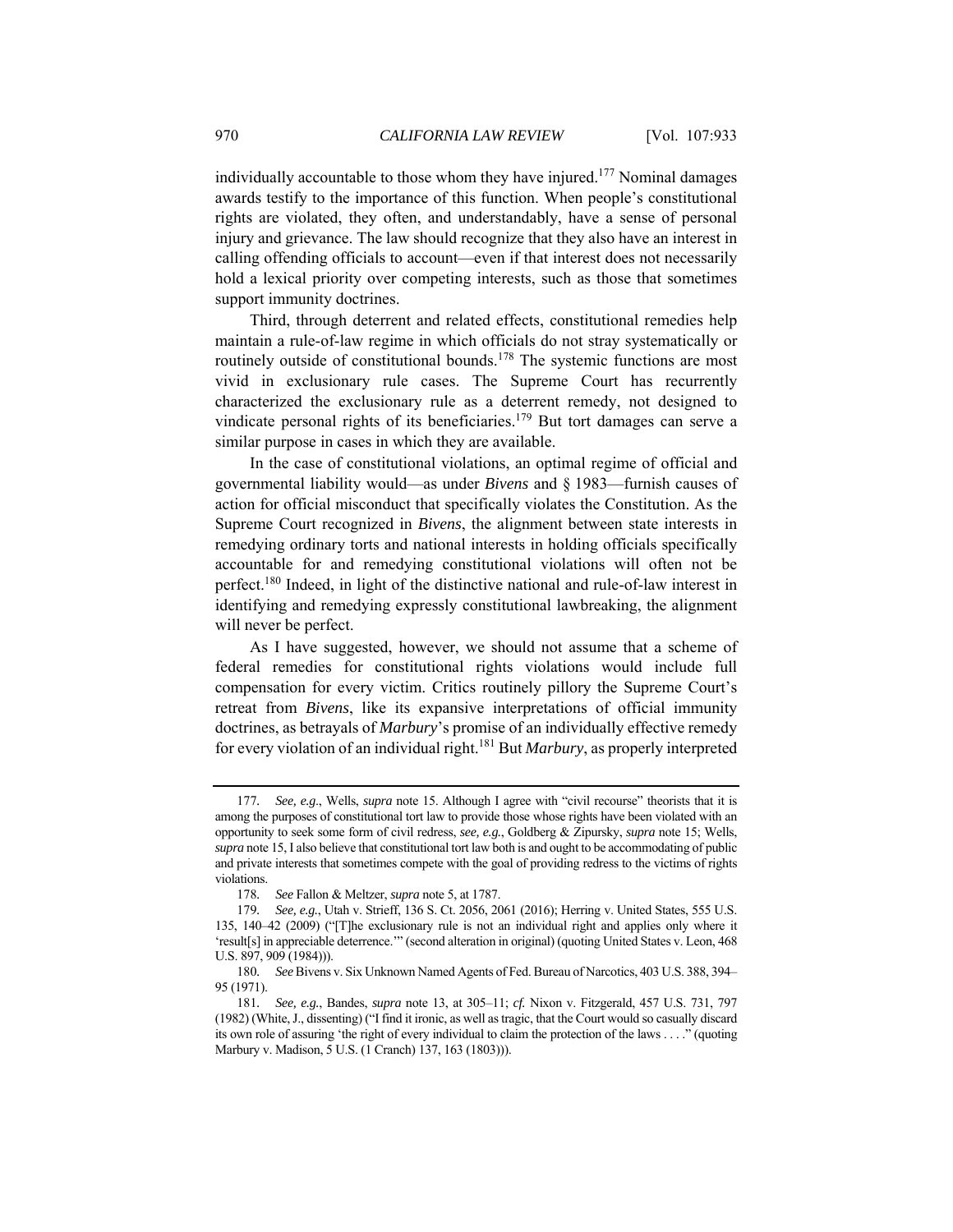in the context of our tradition, made no such promise. The Supreme Court awarded no remedy to William Marbury. It is not clear that any other court would have done so either.<sup>182</sup>

Pressing their mistaken reliance on *Marbury*, critics of the Supreme Court's anti-*Bivens* and pro-immunity decisions sometimes hold up the provision of individually effective remedies for all rights violations as a requirement of the rule of law.183 But this criticism misfires too. The rule of law is a complex, multifaceted ideal that legal systems either satisfy or fail to satisfy to varying degrees.184 There would be a severe threat to the rule of law if officials could violate rights with impunity and reduce some nominal rights to practical nullities. But there can be a middle ground in which a legal system, such as ours, falls short of affording individually effective remediation for every official deviation from constitutional norms but nevertheless furnishes sufficient remedies linked to a defensibly generous scheme of individual rights—to maintain a practically defensible rule-of-law regime.<sup>185</sup>

Overall, as Dan Meltzer and I once wrote:

Within a historically defensible yet normatively appealing account of our constitutional tradition, the aspiration to effective individual remediation for every constitutional violation represents an important remedial principle, but not an unqualified command. Its force may vary with the nature of the constitutional violation for which a remedy is

 <sup>182.</sup> A state court could not have done so. *See* McClung v. Silliman, 19 U.S. (6 Wheat.) 598 (1821). Nor did the lower federal courts have mandamus jurisdiction under the 1789 Judiciary Act. McIntire v. Wood, 11 U.S. (7 Cranch) 504 (1813). Thirty-five years after *Marbury*, in *Kendall v. Stokes*, 37 U.S. (12 Pet.) 524 (1838), the Supreme Court ruled that the Circuit Court for the District of Columbia was uniquely possessed of mandamus jurisdiction in actions against federal officials. But in the politically charged atmosphere of 1803, it seems uncertain, at best, that the Supreme Court would have found that any court could grant William Marbury the mandamus relief that he sought. *See* Richard H. Fallon, Jr., Marbury *and the Constitutional Mind: A Bicentennial Essay on the Wages of Doctrinal Tension*, 91 CALIF. L.REV. 1, 52 n.271 (2003). For an examination of the legal and political framework within which the various parties to the *Marbury* drama made their decisions, both before and after the Supreme Court's ruling, see Karen Orren & Christopher Walker, *Cold Case File: Indictable Acts and Officer Accountability in* Marbury v. Madison, 107 AM. POL. SCI. REV. 241 (2013).

<sup>183</sup>*. See* sources cited *supra* note 182; *see also* Brief of Cross-Ideological Groups Dedicated to Ensuring Official Accountability at 6–7, Almighty Supreme Born Allah v. Lynn Milling, (No. 17-8654), 2018 WL 3388317 (U.S. July 11, 2018) (arguing that "the doctrine of qualified immunity finds itself increasingly out of step" with the dictum that "[t]he government of the United States has been emphatically termed a government of laws, and not of men" (quoting *Marbury*, 5 U.S. (1 Cranch) at 163)); Jay Schweikert, *Leading Scholars and Most Diverse Amici Ever Assembled File Briefs Challenging Qualified Immunity*, CATO AT LIBERTY (July 11, 2018), https://www.cato.org/blog/leading-scholars-most-diverse-amici-ever-assembled-file-briefschallenging-qualified-immunity [https://perma.cc/4P7S-FC57] (describing Brief of Cross-Ideological

Groups, *supra*, as "the single most ideologically and professional diverse amicus brief ever filed in the Supreme Court," representing the shared view of organizations from the American Civil Liberties Union to Americans for Prosperity).

<sup>184</sup>*. See, e.g.*, Fallon, *The Rule of Law*, *supra* note 4, at 9; Jeremy Waldron, *The Concept and the Rule of Law*, 43 GA. L. REV. 1, 43 (2008).

 <sup>185.</sup> Fallon & Meltzer, *supra* note 5, at 1789.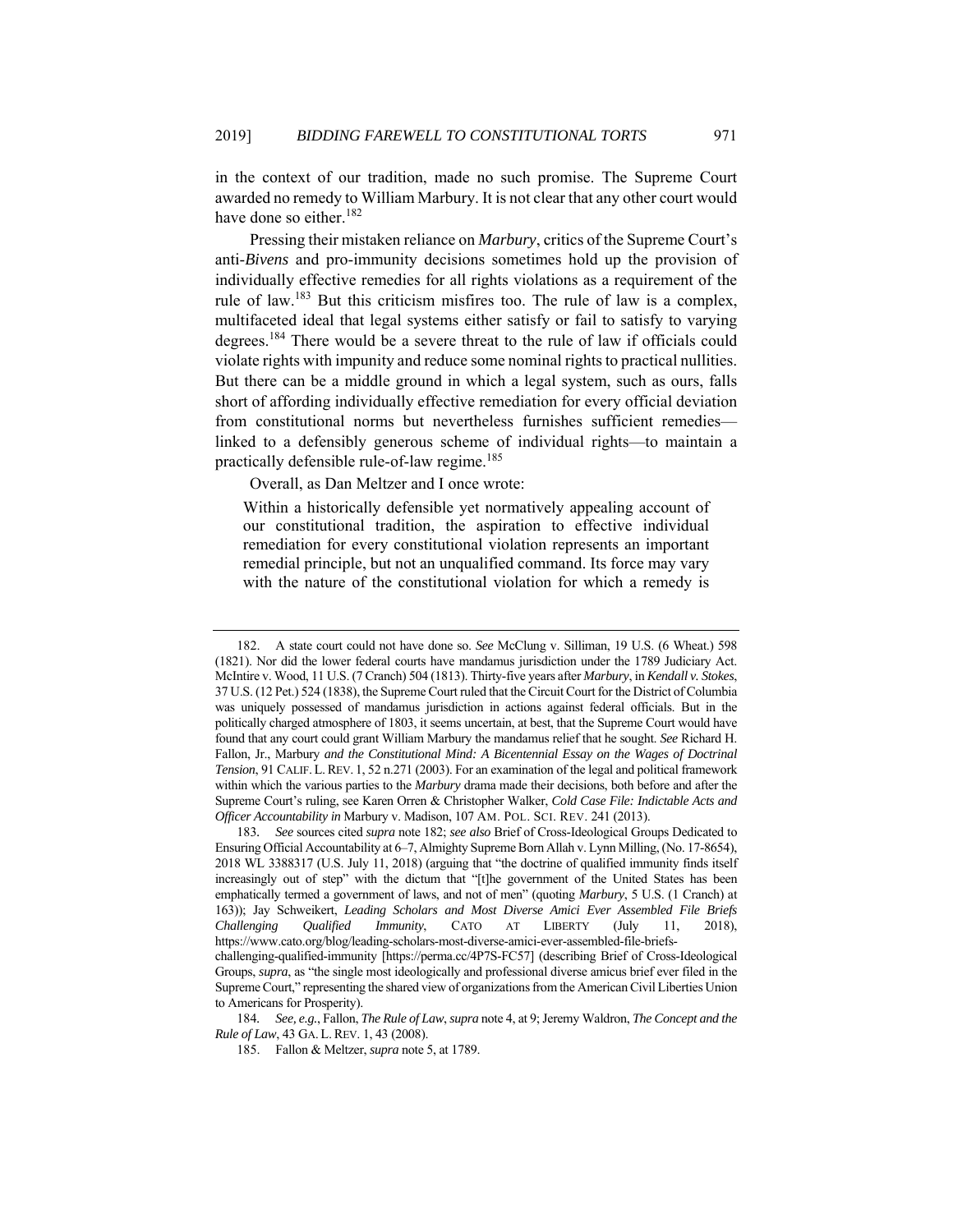sought. For example, our constitutional tradition recognizes a stronger interest in relief from continuing coercion—for instance, in reversing an unconstitutional conviction—than in obtaining remedies for the government's violation of the contract clause. Whatever the weight of the individual interest, however, the remedial calculus also must include [a] second principle, which demands an overall structure of remedies adequate to preserve separation-of-powers values and a regime of government under law.186

#### *C. Causes of Action to Seek Redress for Constitutional Violations*

In considering when a well-designed legal system would provide causes of action for relief from constitutional violations by the government and its officials, we should distinguish between suits for injunctions and suits for damages. But policymakers should not restrict their deliberations to these traditional tort remedies.

# *1. Causes of Action to Sue for Injunctive Relief*

Injunctions against ongoing official violations of the Constitution and threatened enforcement of unconstitutional laws play an indispensable role in maintaining the rule of law. The Supreme Court recognized as much in both *Ex parte Young* and *General Oil Co. v. Crain*, which affirmed the necessity of injunctions when no other remedy could reasonably alleviate ongoing, otherwise irreparable harms. Both cases involved threatened enforcement of allegedly unconstitutional statutes by draconian penalties. In both, the Court recognized that the threatened sanctions would chill the exercise of constitutional rights, possibly draining the Fourteenth Amendment of its intended protective force, in the absence of anticipatory judicial relief.

*Young* and *General Oil* were once thought to mark a watershed in the development of a regime of constitutional remedies distinctively crafted to protect constitutional rights.<sup>187</sup> At the very least, they epitomize two gradual transitions. One involves a movement from the common law of torts to constitutional norms to define the standards to which the rule of law most urgently requires official adherence. The second is from damages to equitable remedies as the more indispensable safeguard of constitutional rights. Since the emergence of the modern regulatory state, the greatest threat to constitutional rights comes from statutes and regulations that are enforceable through criminal and civil penalties, not isolated acts of traditionally tortious lawlessness by individual officials. *Brown v. Board of Education*, 188 the one-person, one-vote cases,189 and challenges to statutes that infringe First Amendment rights have all

<sup>186</sup>*. Id.* 

<sup>187</sup>*. See* HART & WECHSLER, *supra* note 103, at 927.

 <sup>188. 347</sup> U.S. 483 (1954).

<sup>189</sup>*. See*, *e.g.*, Reynolds v. Sims, 377 U.S. 533 (1964).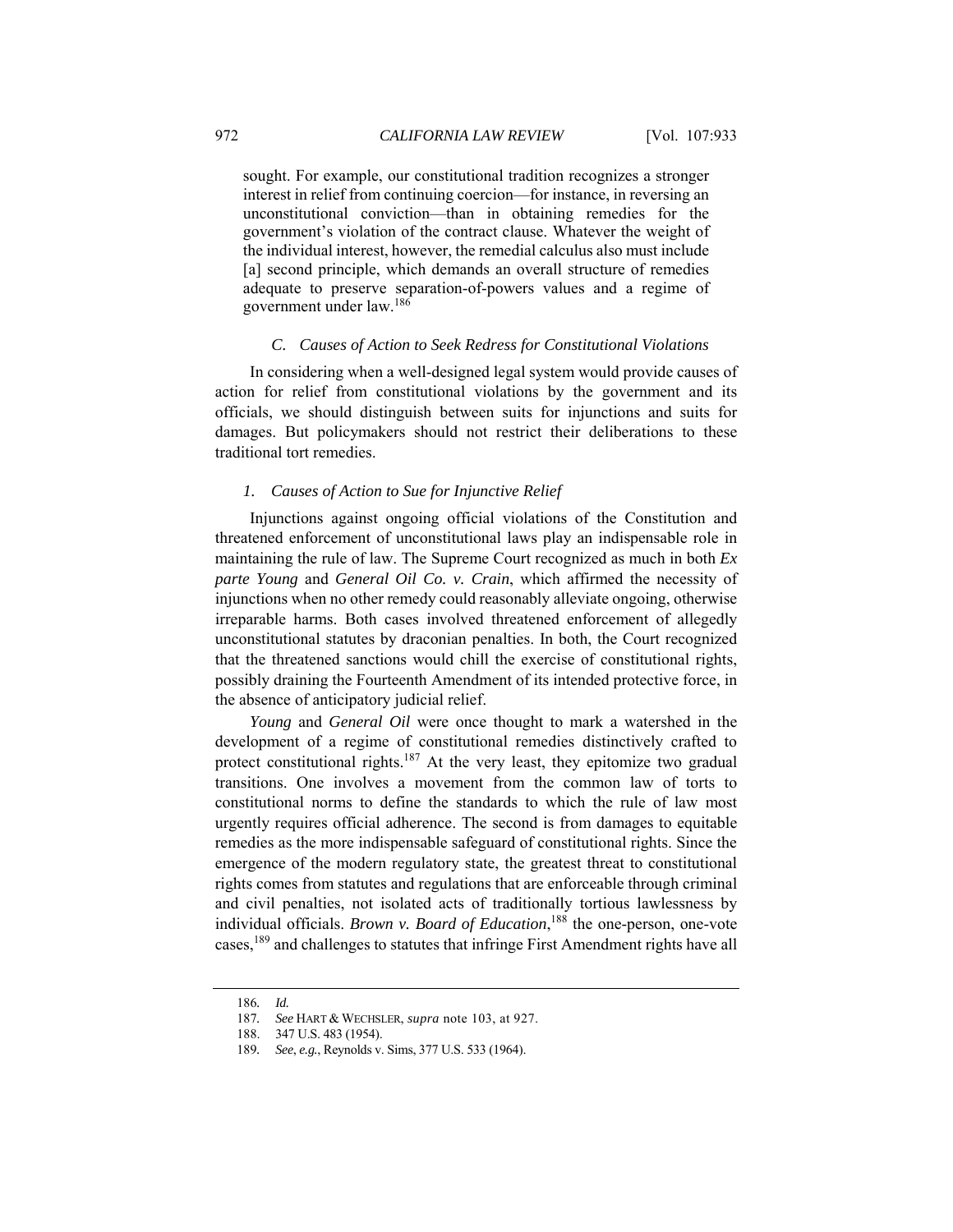depended on federal injunctions that directly enforce constitutional norms, not damages remedies or common-law measures of tortious misconduct.

Even in an ideal remedial regime, rights to injunctive relief for constitutional violations would not be absolute or untrammeled. Standing and related doctrines reasonably demand a clear framing of disputed issues, including participation by a concretely affected challenger.<sup>190</sup> In a few cases, the traditional requirement that a court of equity must balance competing public and private interests could also preclude immediate injunctive relief.191 In circumstances that involve statutory rather than constitutional challenges to regulations, whether to permit pre-enforcement suits for injunctions could depend on a complex analysis of competing interests.192 That said, Professor Hart's reminder that Congress often and perhaps typically has wide latitude to substitute one constitutional remedy for another should not blind us to rule-of-law imperatives of the present day. In paradigmatic cases of ongoing constitutional violations, including those effectuated by the threatened enforcement of unconstitutional laws, it would be intolerable under rule-of-law principles not to provide pre-enforcement judicial redress in the form of injunctions or declaratory judgments. As of now, further legislation is not necessary, but both rule-of-law and constitutional principles place limits on what Congress could do permissibly if it were otherwise motivated to reduce the availability of injunctive and declaratory relief.

# *2. Causes of Action to Sue for Damages*

Causes of action for damages based directly on violations of the Constitution should be the norm for tort-like constitutional misconduct by government officials. In offering this prescription, I use the term "tort-like constitutional misconduct" advisedly. I do not mean to re-embrace the ordinary law of torts as an apt mechanism for enforcing the Constitution. Rather, as a first approximation, I intend to signal the importance of damages remedies for constitutional wrongdoing that distinctively targets identifiable individuals and does not involve judicial or legislative action or the enforcement of generally written statutes by prosecutors.

For reasons more of policy than of principle, historical doctrines that have precluded suits for damages against legislators acting in their legislative

<sup>190</sup>*. See* HART & WECHSLER, *supra* note 103, at 75.

<sup>191</sup>*. See, e.g.*, Winter v. Nat. Res. Def. Council, Inc., 555 U.S. 7, 24 (2008) (explaining the fourpart test for a preliminary injunction and emphasizing that courts must consider the effect on each party and give "particular regard for the public consequences in employing the extraordinary remedy" (quoting Weinberger v. Romero-Barcelo, 456 U.S. 305, 312 (1982))); eBay Inc. v. MercExchange, L.L.C., 547 U.S. 388, 391 (2006) (explaining the same for permanent injunctions); Samuel L. Bray, *The Supreme Court and the New Equity*, 68 VAND. L. REV. 997, 1039–41 (2015) (arguing that discretion is a "theme in the Court's [recent] treatment of equitable principles," and noting that this view is "deeply rooted in the tradition of equity").

<sup>192</sup>*. See, e.g.*, Jerry L. Mashaw, *Improving the Environment of Agency Rulemaking: An Essay on Management, Games, and Accountability*, 57 LAW & CONTEMP. PROBS. 185, 235–36 (1994).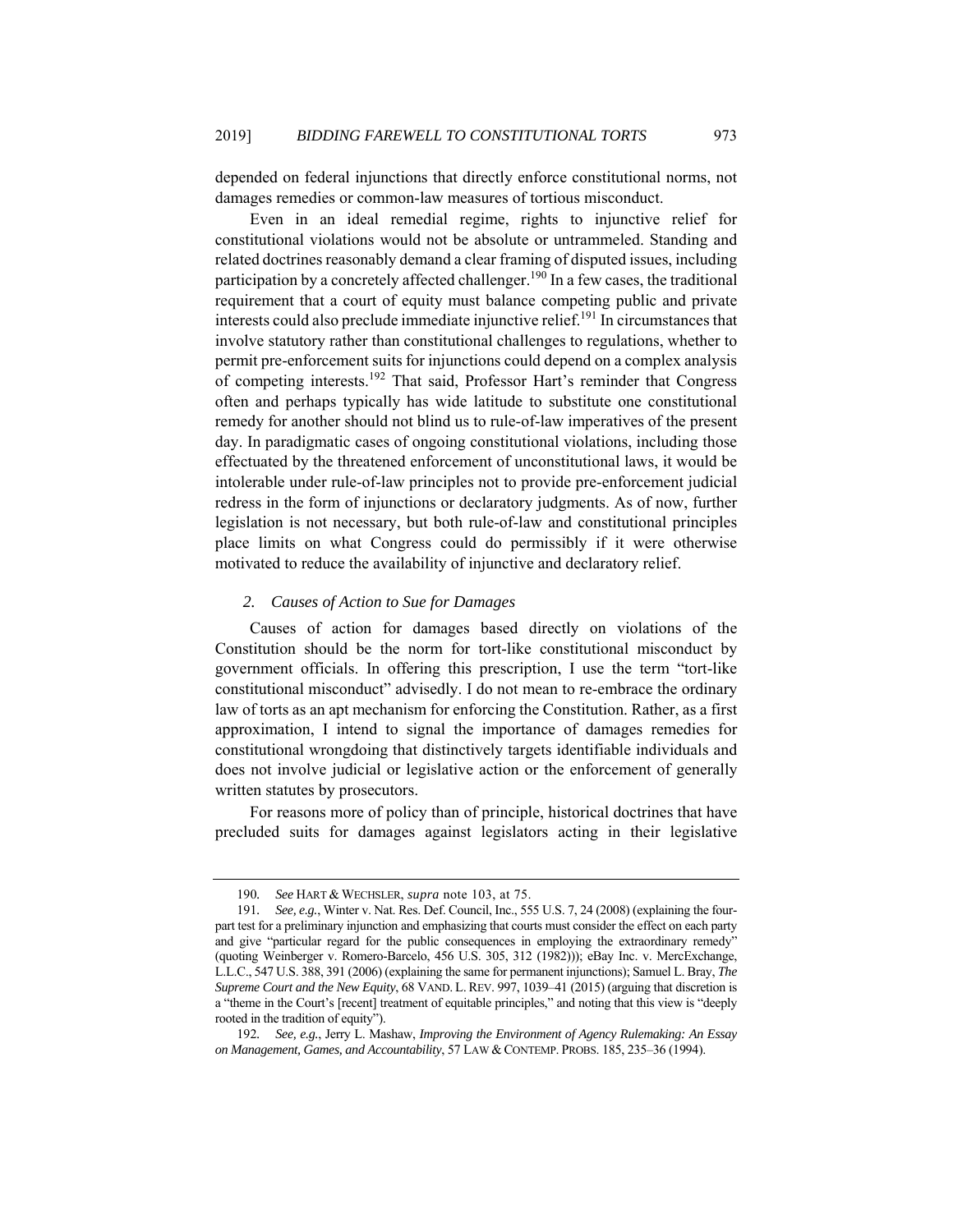capacities and judges in their judicial capacities seem to me to deserve acceptance. To begin with, remedies other than tort damages are available to those who suffer harm from the enactment of unconstitutional statutes and from erroneous judicial rulings on constitutional issues—even if they do not compensate for all of the costs that the victims of rights violations incur. These remedies include dismissals of criminal prosecutions under unconstitutional statutes, suits to enjoin such statutes' enforcement, and appeals of mistaken lower court rulings. Although these remedies fail to provide full compensation for harms incurred, they offer partial redress. In addition, governmental compensation for the costs imposed by unconstitutional statutes and judges' mistaken constitutional rulings would drain available resources for programs pursuing other worthy, possibly urgent, social goals, possibly including provision of good education to children, better health care to the poor, or improved living conditions to those in prisons and other state facilities. Indeed, if either governments or judges had to provide full compensation for every lower court ruling that appellate judges deemed to have violated someone's constitutional rights, appellate judges might grow more hesitant to reverse lower court rulings than they are now.

Accepting absolute legislative and judicial immunity, my reference to a category of "tort-like constitutional misconduct" seeks to exclude paradigmatically legislative and judicial action, even when it violates the Constitution, but it is not limited by common law tort doctrine. It would include, for example, discriminatory conduct directed at particular individuals and infringements of the free speech rights of public employees. I assume that most constitutional violations committed by executive officials not performing judicial, legislative, or prosecutorial functions would fall within my loose category of tort-like misconduct.

All of the values that have historically supported constitutional remedies point to the conclusion that causes of action for damages should normally exist within this residual category. In many (though not in all) cases, injunctive relief would not be available. Standing to sue for injunctions typically requires a significant threat of future harm to a particular plaintiff. Absent such a threat, the Supreme Court held in *Los Angeles v. Lyons*, past injury will not suffice.<sup>193</sup> In my view, *Lyons*'s standing rule reflects an equilibrating strategy: viewing injunctions that would intrude on the day-to-day operations of government agencies as potentially disruptive and excessively costly, the Court deployed standing doctrine to preclude such injunctions except in cases involving significant threats to specifically identified individuals, even when alleged governmental practices risk violating the rights of other, not-yet-identifiable

<sup>193</sup>*. See*, *e.g*., City of Los Angeles v. Lyons, 461 U.S. 95 (1983) (concluding that victim of police chokehold lacked standing to seek injunctive relief against the practice without showing that he personally was likely to be harmed again).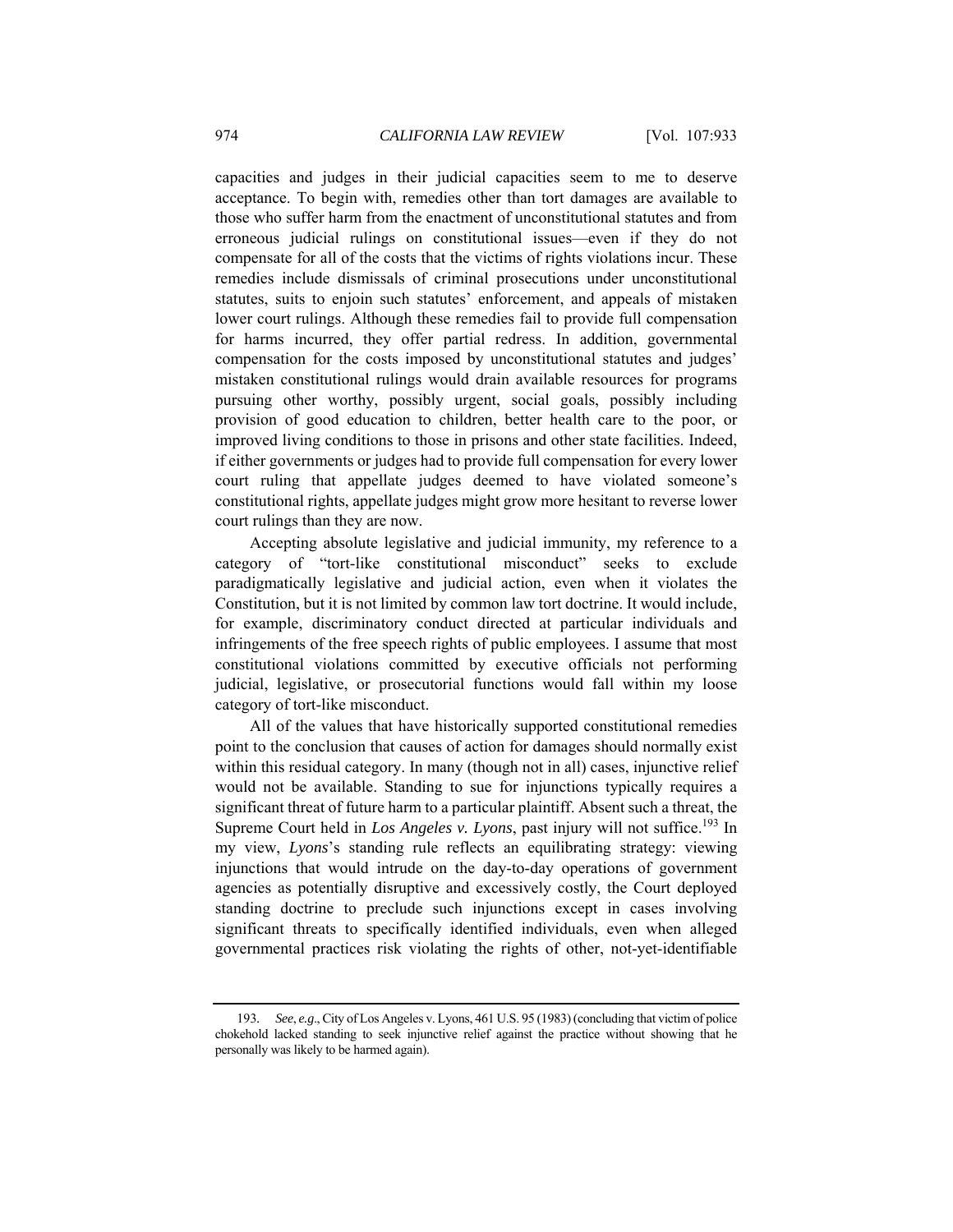people.<sup>194</sup> I have criticized *Lyons* elsewhere.<sup>195</sup> But if we accept its standing holding as a provisional fixed point, damages remedies become vitally important in cases in which *Lyons* and other, similar decisions would bar injunctive relief. In such cases, damages perform an important function not only in furnishing individual redress, but also in deterring official misconduct that otherwise might occur in the future. The threat of damages may also encourage better training and supervision of government personnel.

Obviously, however, there are competing considerations, which have driven the development of official immunity, as well as other doctrines limiting recovery for constitutional violations. First, unanticipated drains on the public fisc could upset budgetary planning and withdraw resources from other needful programs. Second, there is a worry about frivolous and distracting litigation. Third, to echo a point made earlier, we have to think about the social costs that would accrue if prospects of retrospective damages liability deterred courts from expanding the recognized scope of constitutional rights. Professor Jeffries' example of *Brown v. Board of Education* makes the point vividly.<sup>196</sup> If damages liability to all past victims of school segregation had been an entailment of a decision for the plaintiffs, the Supreme Court might well have ruled differently, possibly awaiting legislative action by Congress. One might counter that the era of revolutionary constitutional holdings such as those in *Brown* and *Miranda* has concluded. But the mid- and long-term future are unknowable. Even in the present, moreover, judges might hesitate to award injunctive relief in institutional reform suits—involving, for example, the conditions of confinement of prison inmates $197$  or detainees in facilities for those with psychological disturbances or mental retardation—if the price implicitly included damages awards to all those adversely affected.

In light of the competing concerns, the basic approach adopted in *Harlow v. Fitzgerald* strikes a judicious balance: officials (or their employers) should be required to provide full financial compensation for tort-like acts that violate clearly established constitutional rights, but not for actions that they reasonably might have thought both constitutionally permissible and appropriate to protect the public interest. Although it is intolerable for officials to flout settled constitutional norms, not every adjudicated violation is morally culpable, nor should every public-spirited testing of constitutional limits be deterred.

In imagining a better-designed remedial regime, we should also recall that the choice is not always between full compensatory damages and nothing. Interests in allowing victims to hold those who violated their rights accountable for breaches of constitutional norms frequently retain potency even if full,

<sup>194</sup>*. See* Fallon, *Linkage Between Justiciability and Remedies*, *supra* note 144, at 649–51.

<sup>195</sup>*. See id*. at 698–702; Richard H. Fallon, Jr*., Of Justiciability, Remedies, and Public Law Litigation: Notes on the Jurisprudence of* Lyons, 59 N.Y.U. L.REV. 1 (1984).

<sup>196</sup>*. See* Jeffries, *supra* note 160.

<sup>197</sup>*. See*, *e.g*., Brown v. Plata, 563 U.S. 493 (2011).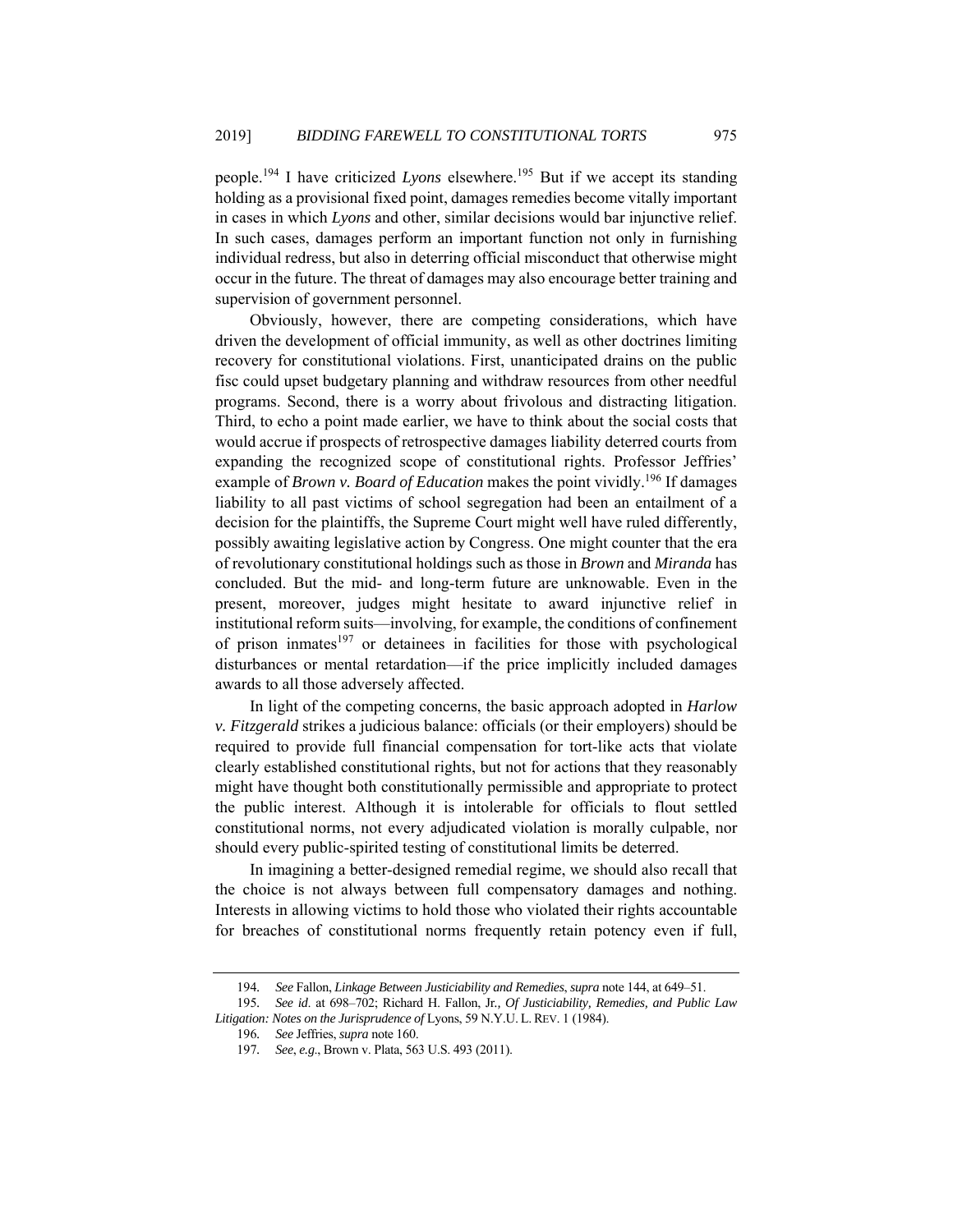compensatory liability is ruled out. Accordingly, Professors Pfander and Wells, among others, have proposed that Congress should remove the qualified immunity bar to suits seeking nominal damages for past constitutional violations.198 This approach has much to commend it. If accompanied by awards of attorneys' fees to prevailing plaintiffs, it would promote accountability and redress as well as occasion judicial rulings that would clarify the law for the future.

There is, however, a further factor to be considered. *Harlow* worried not only about the possible social costs of damages awards, but also about the costs and distractions of discovery in actions that ultimately prove unfounded.<sup>199</sup> The question of how much significance to attach to those costs has an obvious empirical dimension. According to a study by Professor Joanna Schwartz, qualified immunity defenses seldom succeed in pre-discovery motions to dismiss.200 If this finding is correct and generalizable, allowing suits for nominal damages should not bring about a significant increase in the discovery costs and intrusions on official time that insubstantial suits can impose.

As Professor Schwartz acknowledges, however, her research did not test the possibility that lawyers' screening decisions about which suits to file, often on a contingent-fee basis, might reflect *Harlow*'s limitation of recovery to violations of clearly established rights.<sup>201</sup> And whatever the current situation, screening effects will likely increase over time as experience instructs repeatplayers on the potency of the qualified immunity defense. If a significant screening effect exists, then allowing nominal damages recoveries in suits not involving clearly established rights would increase the number of *Bivens* and especially § 1983 actions, with attendant costs as well as benefits. As presently informed, I would opt for more opportunities to achieve limited redress and to clarify the law for the future—a systemic good associated with the ideal of the rule of law. But more reliable information about litigation effects could require a rethinking of this conclusion. For now, the point is that a well-designed system of constitutional remedies would include elements not found in the traditional common law of torts.

When thinking about partial remedies for victims of constitutional violations, we should also take note of the costs imposed by legislative and judicial action that violates constitutional rights. Suppose Congress or a state legislature enacts an unconstitutional statute that purports to criminalize conduct, such as free speech, that a court subsequently holds to be constitutionally

<sup>198</sup>*. See* James E. Pfander, *Resolving the Qualified Immunity Dilemma: Constitutional Tort Claims for Nominal Damages*, 111 COLUM. L. REV. 1601 (2011); Wells, *supra* note 15.

<sup>199</sup>*. See* Harlow v. Fitzgerald, 457 U.S. 800, 817–18 (1982).

<sup>200</sup>*. See* Schwartz, *How Qualified Immunity Fails*, *supra* note 117, at 9–10, 48. Among other possible causes, Professor Schwartz suggests that it may often be necessary to establish the facts before determining whether an official reasonably should have known that alleged conduct would violate clearly established rights. *See id.* at 53.

<sup>201</sup>*. See id.* at 50–51.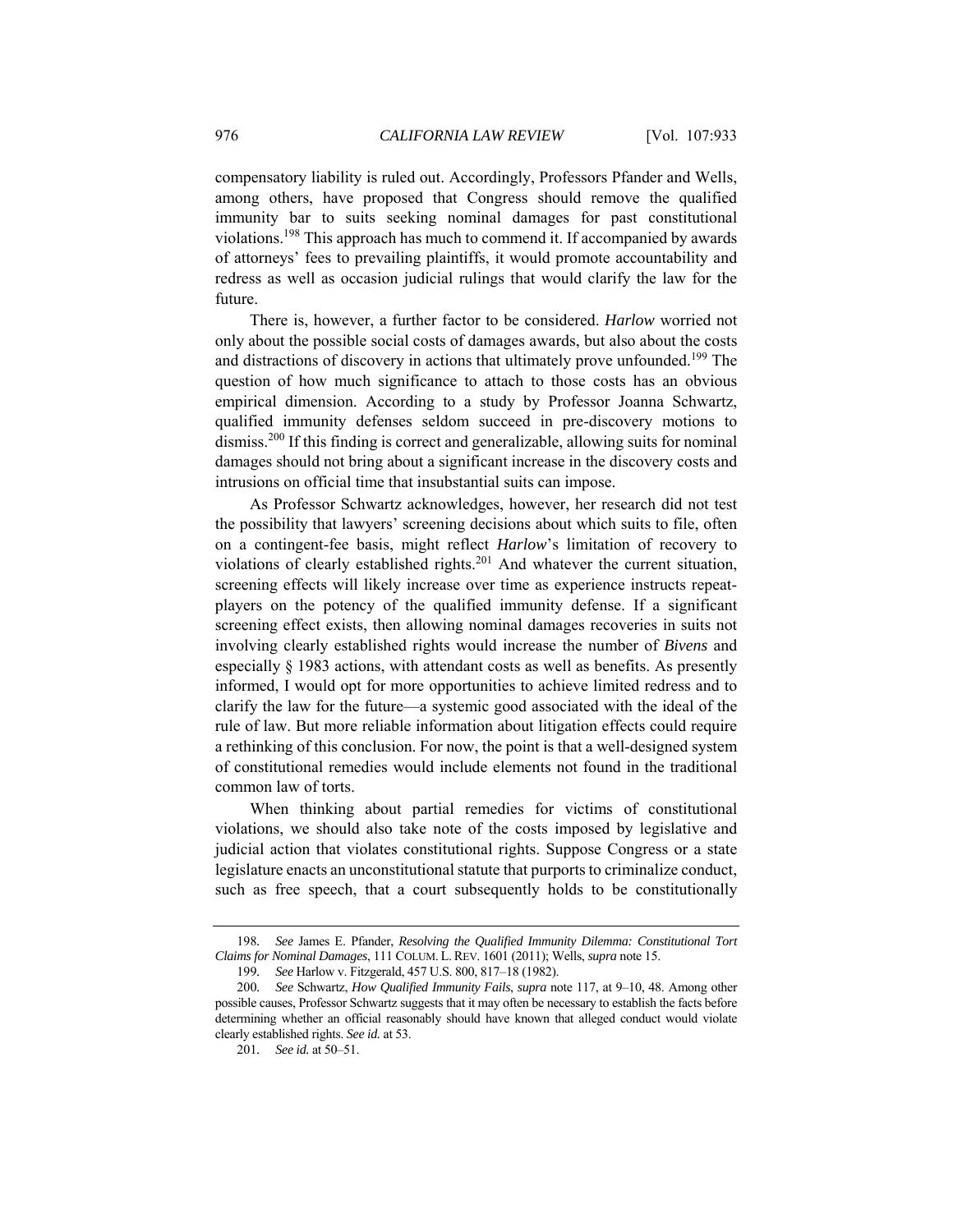protected. Even if a court ultimately rules a statute unconstitutional, the enactment may impose costs on parties who must either adjust their conduct to avoid prosecution or pay legal fees to mount a constitutional challenge. Should costs such as these require compensation? Or suppose a judge rules incorrectly on a constitutional issue at trial. The judge's error necessitates a costly appeal. Should there be a cause of action, either against the judge or the government, to recover resulting costs?

Our tradition, through its longstanding recognition of absolute legislative and judicial immunity from damages liability, and its more recent provision for prosecutorial immunity, might appear to reflect an implicit assumption that there are some costs of constitutionally forbidden action that neither the government nor its officials should have to absorb, including those that accrue from legislative enactments of invalid statutes. But there can and sometimes should be halfway measures. For example, as a matter of policy rather than constitutional mandate, Congress has authorized the payment of attorneys' fees to plaintiffs who win civil judgments that challenge unconstitutional laws.<sup>202</sup> Congress could similarly pay attorneys' fees for defendants in civil or criminal cases who prevail on constitutional grounds.

In my view, the most appropriate response to constitutional violations by legislators acting in their legislative capacities (by enacting unconstitutional statutes), judges in their judicial capacities (by ruling erroneously on constitutional issues), and prosecutors in their prosecutorial capacities (by attempting to enforce unconstitutional statutes) would be governmental reimbursement of the reasonable costs of successful litigation to vindicate constitutional rights.203 Congress should act to make reasonable reimbursement (which would not necessarily include multimillion dollar charges by law firms to large corporations) available to prevailing private parties in constitutional litigation where it is not available already. Beneficiaries should include those who succeed in constitutional defenses against the enforcement of invalid statutes and those who successfully appeal from constitutionally mistaken

 <sup>202.</sup> A number of statutory provisions authorize the award of attorneys' fees in particular kinds of actions against the United States. *See*, *e.g*., JOEL P. BENNETT, WINNING ATTORNEYS' FEES FROM THE U.S. GOVERNMENT (rev. ed. 2011; ROBERT L.ROSSI, 1 ATTORNEYS' FEES (3d ed. 2018)). In suits against state officials under § 1983, the Civil Rights Attorney's Fees Awards Act of 1976, codified at 42 U.S.C. § 1988, provides that a court "in its discretion, may allow the prevailing party, other than the United States, a reasonable attorney's fee as part of the costs."

 <sup>203.</sup> Whereas judicial and legislative immunity have attracted relatively little criticism, prosecutorial immunity is highly controversial, and the issues that it presents are admittedly troubling. *See* Margaret Z. Johns, *Reconsidering Absolute Prosecutorial Immunity*, 2005 BYU L. REV. 53 (2005) (arguing that neither history nor considerations of policy lend support to absolute prosecutorial immunity); Margaret Z. Johns, *Unsupportable and Unjustified: A Critique of Absolute Prosecutorial Immunity*, 80 FORDHAM L. REV. 509 (2011) (asserting that current law does not sufficiently deter prosecutorial misconduct); Joel B. Rudin, *The Supreme Court Assumes Errant Prosecutors will be Disciplined by Their Offices or the Bar: Three Case Studies that Prove that Assumption Wrong*, 80 FORDHAM L. REV. 537 (2011) (finding too little oversight of prosecutors).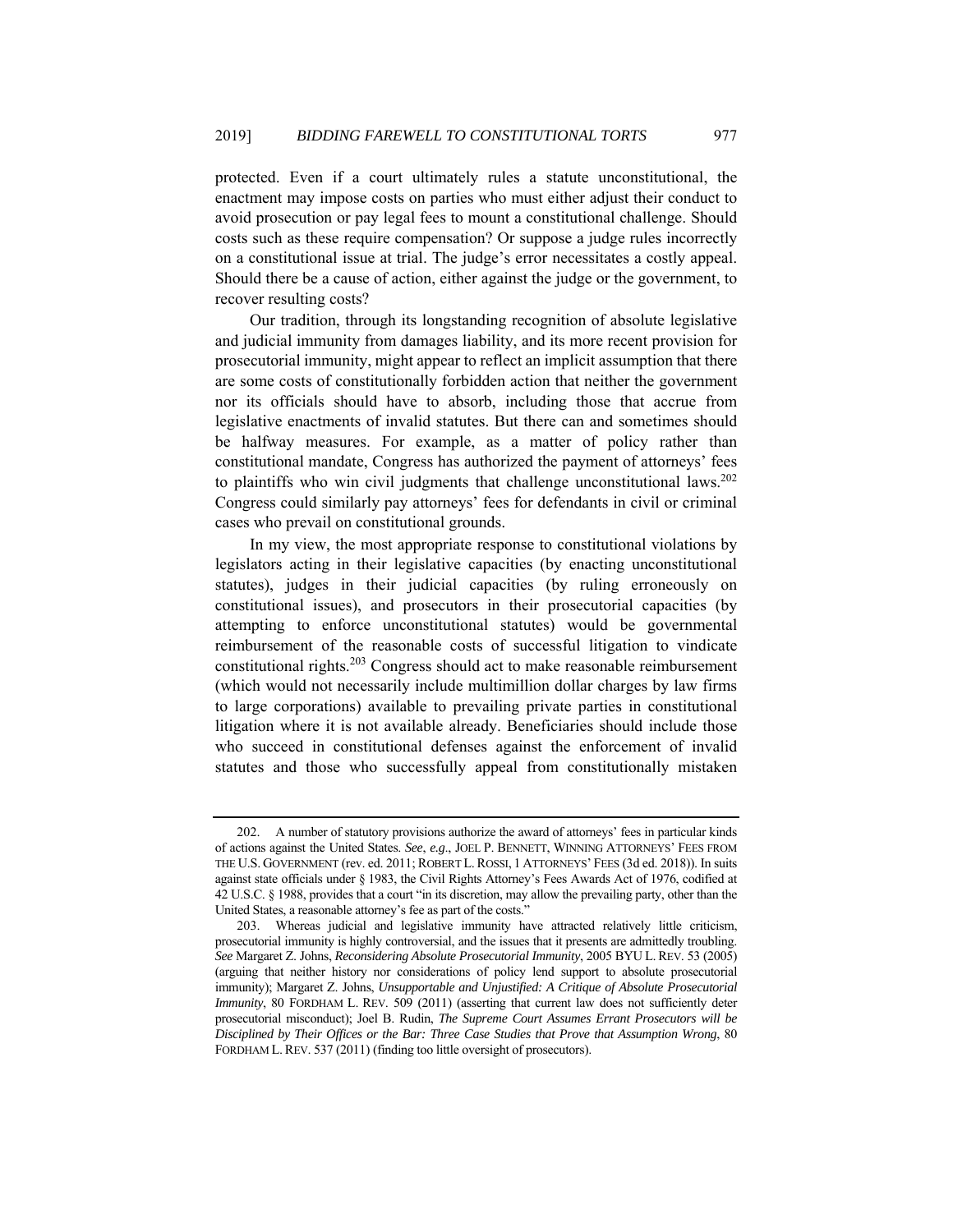judicial rulings in either criminal or civil proceedings brought by the government.204

#### *D. Sovereign Immunity and Entity Liability*

Our tradition has relied principally on suits against government officers, rather than the government itself, to remedy and deter official lawbreaking. A better-designed system would hold the government responsible for the wrongs committed by its officials while acting within the outer perimeters of their duties.205 In systems of private-law rights and remedies, we largely rely on invisible-hand principles, which assume that if people and businesses seek to advance their own welfare, the pursuit of private economic benefit will normally have socially desirable consequences.<sup>206</sup> With the government and those who act on its behalf, matters are different. We hope and expect that public officials will internalize the values that their offices exist to serve and that they will act accordingly. In cases in which rights are not clearly established, selfless action in the public interest may involve speculation and risk-taking about what a court might later decide. Absent indemnification, overdeterrence of official action to protect public interests would likely occur. Moreover, depending on the available schemes of immunity and indemnification, individual officer liability could be unfair to the officer in many instances. Of equal significance, a pattern of official violations of constitutional norms would raise worries that inadequate training or supervision was at least partly responsible. All of these considerations militate in favor of a system in which governmental entities are subject to liability (if anyone is liable in damages) for constitutional violations committed by their officials.

The qualification regarding whether anyone is liable is important. Above I defended the rough outlines of the modern law of official immunity. Immunity doctrines could easily be reframed as limitations on the causes of action available to victims of constitutional violations who wish to seek redress. For example, instead of saying that officials have qualified immunity unless they violate clearly established rights, we could say that plaintiffs have a cause of action to seek damages for violations of clearly established law, but not for violations of rights that were not clearly established at the time of a defendant's alleged conduct. By proposing entity liability, I do not mean to suggest that governmental employers should be liable for their employees' constitutional violations in all cases, but only on the same terms as the employees would

<sup>204</sup>*. But cf*. Michael Coenen, *Constitutional Privileging*, 99 VA.L.REV. 683 (2013) (arguing that constitutional violations are frequently no more harmful than, and should not get favored treatment compared with, other legal violations).

 <sup>205.</sup> This proposal largely follows that of PETER H. SCHUCK, SUING GOVERNMENT: CITIZEN REMEDIES FOR OFFICIAL WRONGS (1983).

<sup>206</sup>*. See, e.g.*, Adrian Vermeule, *The Invisible Hand in Legal and Political Theory*, 96 VA. L. REV. 1417, 1418–25 (2010) (providing an overview of the invisible-hand explanations generally proffered as justifications for various legal and political institutions).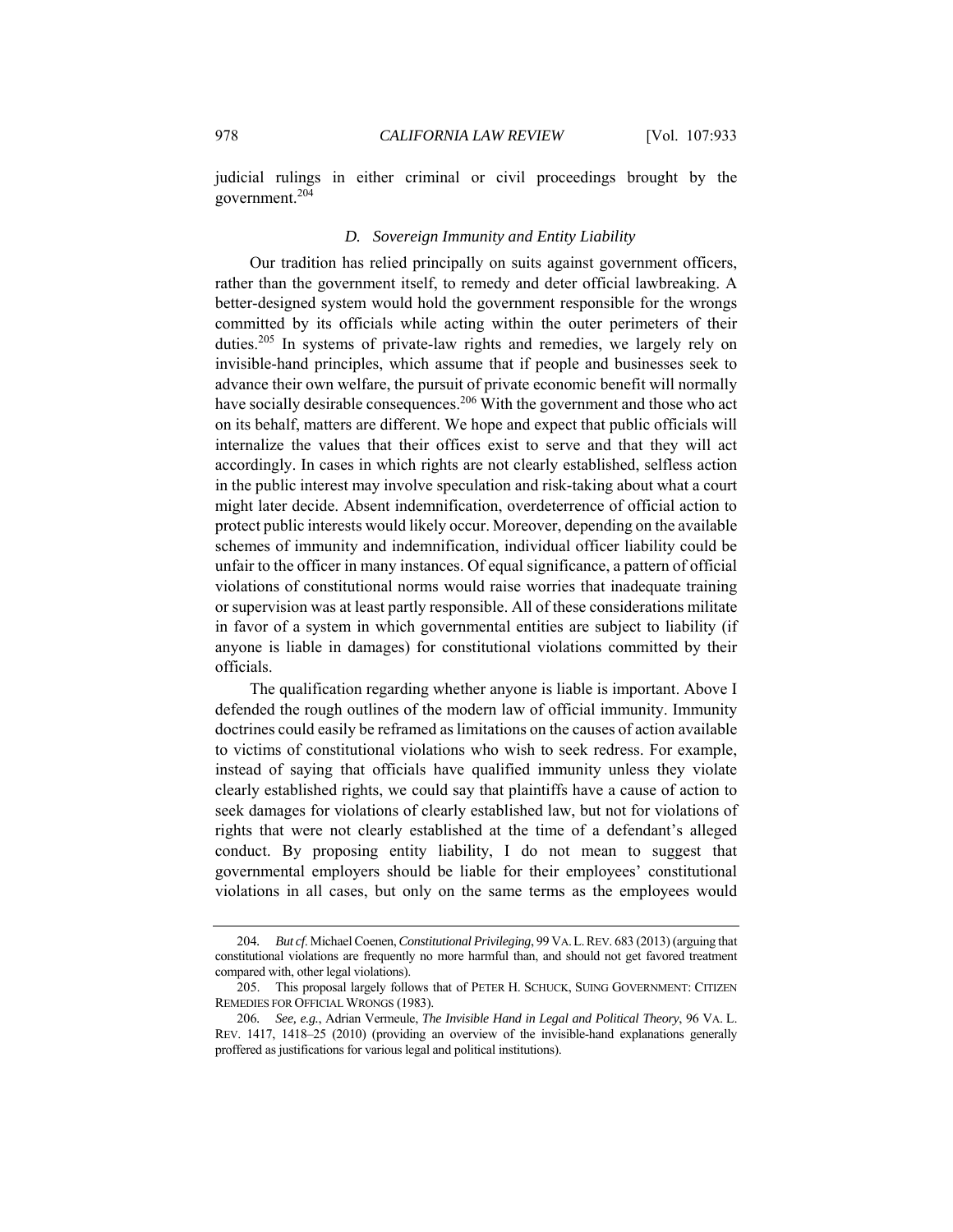themselves be liable if they were suable parties. In other words, government defendants should be able to invoke the functional equivalent of what is now denominated as official immunity. This restriction should stop my proposal from putting public treasuries recklessly at risk.

Recent empirical work, again by Professor Schwartz, indicates that even in the absence of a legal mandate, governmental entities normally, even if not always, indemnify police officers for tort judgments against them based on their official conduct.207 If that finding generalizes to other officials, then adoption of a formal system of entity liability should not have a huge impact on governmental outlays based on their officials' constitutional violations. Nevertheless, the formal change should have welcome effects. Even if most governmental bodies indemnify their officials for adverse constitutional tort judgments, not all of them do. Insofar as compensation of victims is a goal, governmental bodies are better situated than individual officers to provide it. And insofar as indemnification happens anyway, it would be better to dispel confusion about where financial responsibility lies. As matters now stand, both voters and jurors may be confused or even misled about who will bear the burden of a damages award.

Entity liability should also have desirable consequences regarding the structure of incentives that governmental bodies and their policy-making officials confront in hiring, training, and promoting employees. Increased public awareness that official misconduct costs taxpayer money should bring pressure to bear for public agencies to hire and promote carefully and to train employees more assiduously. Admittedly, arguments that governmental liability would have good incentive effects include a speculative aspect.208 Daryl Levinson has argued that public officials respond more to political than to standard economic incentives.<sup>209</sup> In addition, in an empirical examination of  $\S$  1983 actions against police and police departments in contexts in which the departments indemnify their officers, Professor Schwartz found little evidence that damages judgments significantly affected police operating budgets or otherwise altered relevant incentives.210 In a nearly contemporaneous study, however, Professor John Rappaport reached a more optimistic conclusion that insurance providers

<sup>207</sup>*. See* Joanna C. Schwartz, *Police Indemnification*, 89 N.Y.U.L.REV. 885 (2014) [hereinafter Schwartz, *Police Indemnification*].

<sup>208</sup>*. See, e.g.*, Larry Kramer & Alan O. Sykes, *Municipal Liability Under § 1983: A Legal and Economic Analysis*, 1987 SUP. CT. REV. 249 (1987); *see also* David J. Achtenberg, *Taking History Seriously: Municipal Liability Under 42 U.S.C. § 1983 and the Debate over Respondeat Superior*, 73 FORDHAM L. REV. 2183 (2005) (arguing that nineteenth-century common law principles call for respondeat superior liability in § 1983 actions against municipalities).

<sup>209</sup>*. See* Daryl J. Levinson, *Making Government Pay: Markets, Politics, and the Allocation of Constitutional Costs*, 67 U.CHI. L. REV. 345 (2000).

 <sup>210.</sup> Joanna C. Schwartz, *How Governments Pay: Lawsuits, Budgets, and Police Reform*, 63 UCLA L.REV. 1144 (2016) (reporting a survey of one hundred law enforcement agencies in which well over half felt no direct budgetary implications from judgments and settlements because the costs were absorbed by insurance or by jurisdiction-wide risk-management funds, for example).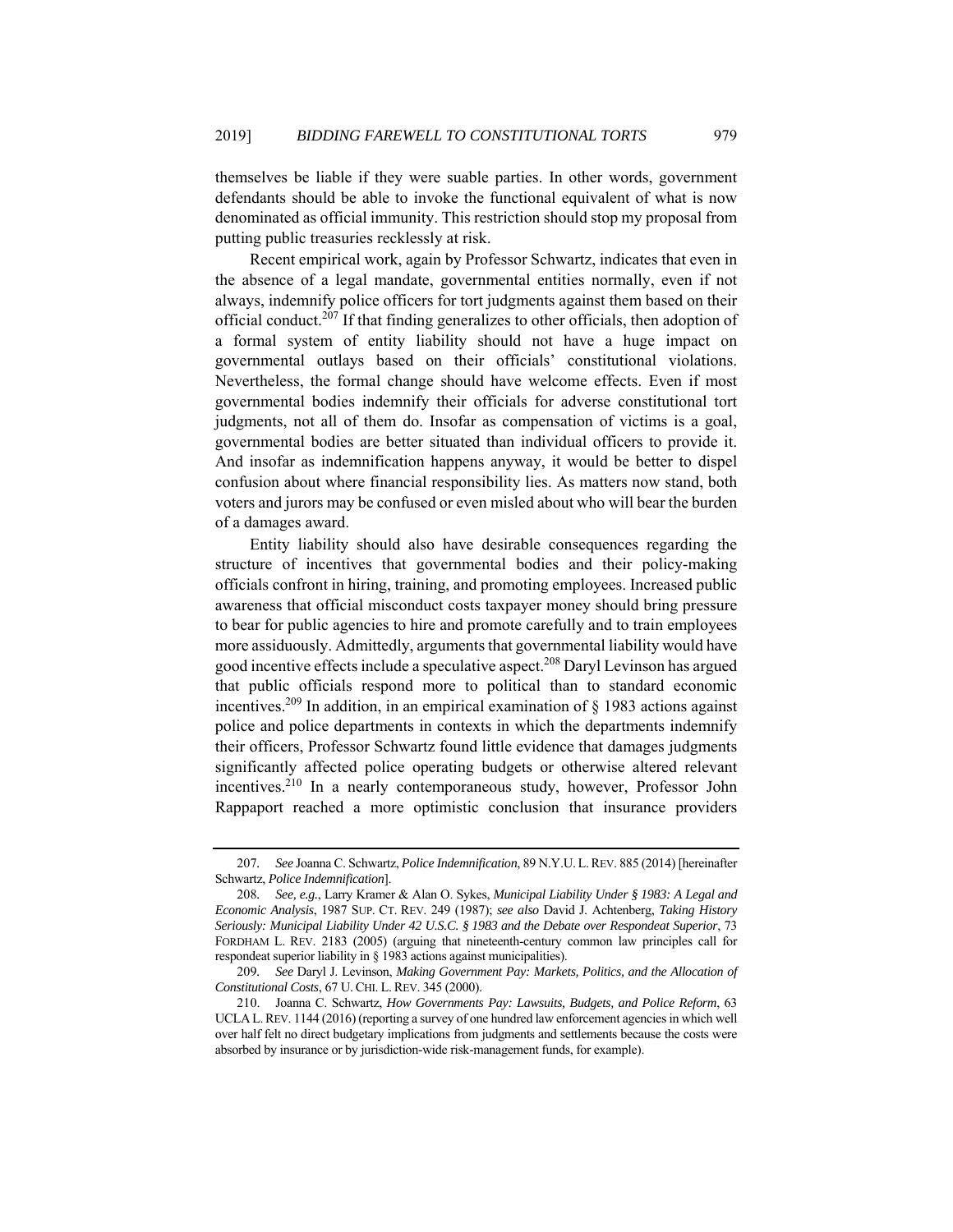frequently impose training and oversight obligations on police departments as conditions of coverage or pricing.<sup>211</sup>

Given the mixed evidence, we should perhaps not anticipate that transparent governmental liability would optimize training and supervision of government employees, but we could dare to hope for improvement. At the least, governmental liability would relieve fears that officials may be excessively chilled in the performance of their duties by threats of personal liability—a recurring theme in the Supreme Court's official immunity cases.<sup>212</sup> Nor should governmental liability create undue risks of moral hazard. Under a regime of entity liability, governments could easily establish separate penalties for misbehaving officials or subject them to personal liability for malicious misconduct.

In light of all of these considerations, Congress should enact necessary statutes to make the federal government, the states, and local and county governments liable for their officials' constitutional violations (to the extent that causes of action to remedy those violations exist and that other barriers to suit do not apply). Congress has the authority to waive the sovereign immunity of the United States and to make the government the only suable defendant in suits alleging official misconduct. Indeed, it has already done so on an impressively broad scale, including under the Federal Tort Claims  $Act^{213}$  (FTCA), initially enacted in 1946, which permits private parties to recover damages from the United States for most nonconstitutional torts committed by federal employees in the course of their official duties. As amended by the Westfall Act, $214$  the FTCA makes the government the exclusive defendant in FTCA actions and otherwise precludes actions against federal officials under state tort law.215

Congress should further amend the FTCA to authorize suits to recover for constitutional violations. In its current form, the FTCA predicates liability on

214*. See* Federal Employees Liability Reform and Tort Compensation Act of 1988, Pub. L. No. 100-694, 102 Stat. 4563 (codified as amended at 28 U.S.C. §§ 2671, 2674, 2679 (2012)).

<sup>211</sup>*. See* John Rappaport, *How Private Insurers Regulate Public Police*, 130 HARV.L.REV. 1539 (2017).

<sup>212</sup>*. See, e.g.*, Harlow v. Fitzgerald, 457 U.S. 800, 807 (1982) ("[The] qualified immunity defense . . . reflect[s] . . . 'the need to protect officials who are required to exercise their discretion and the related public interest in encouraging the vigorous exercise of official authority.'" (quoting Butz v. Economou, 438 U.S. 478, 506 (1978))).

 <sup>213. 28</sup> U.S.C. § 1346(b) (2012).

 <sup>215.</sup> The FTCA is subject to significant exceptions. Among the most important are those that apply to acts involving the performance of a "discretionary function" and to acts involving the execution of statutes or regulations, "whether or not . . . valid." 28 U.S.C. § 2680(a) (2012). Another exception applies to injuries that arise out of military service. Further, significant exceptions apply to "[a]ny claim arising out of assault, battery, false imprisonment, false arrest, malicious prosecution, abuse of process, libel, slander, misrepresentation, deceit, or interference with contract rights," to "[a]ny claim arising out of the combatant activities of the military or naval forces, or the Coast Guard, during time of war," and to "[a]ny claim arising in a foreign country." *Id*. § 2680(h), (j), (k). The effect of these exceptions is to preclude official liability under either the FTCA or—because the Westfall Act makes the FTCA an exclusive remedy—under state tort law. *See* PFANDER,CONSTITUTIONAL TORTS,*supra* note 34, at 102– 03.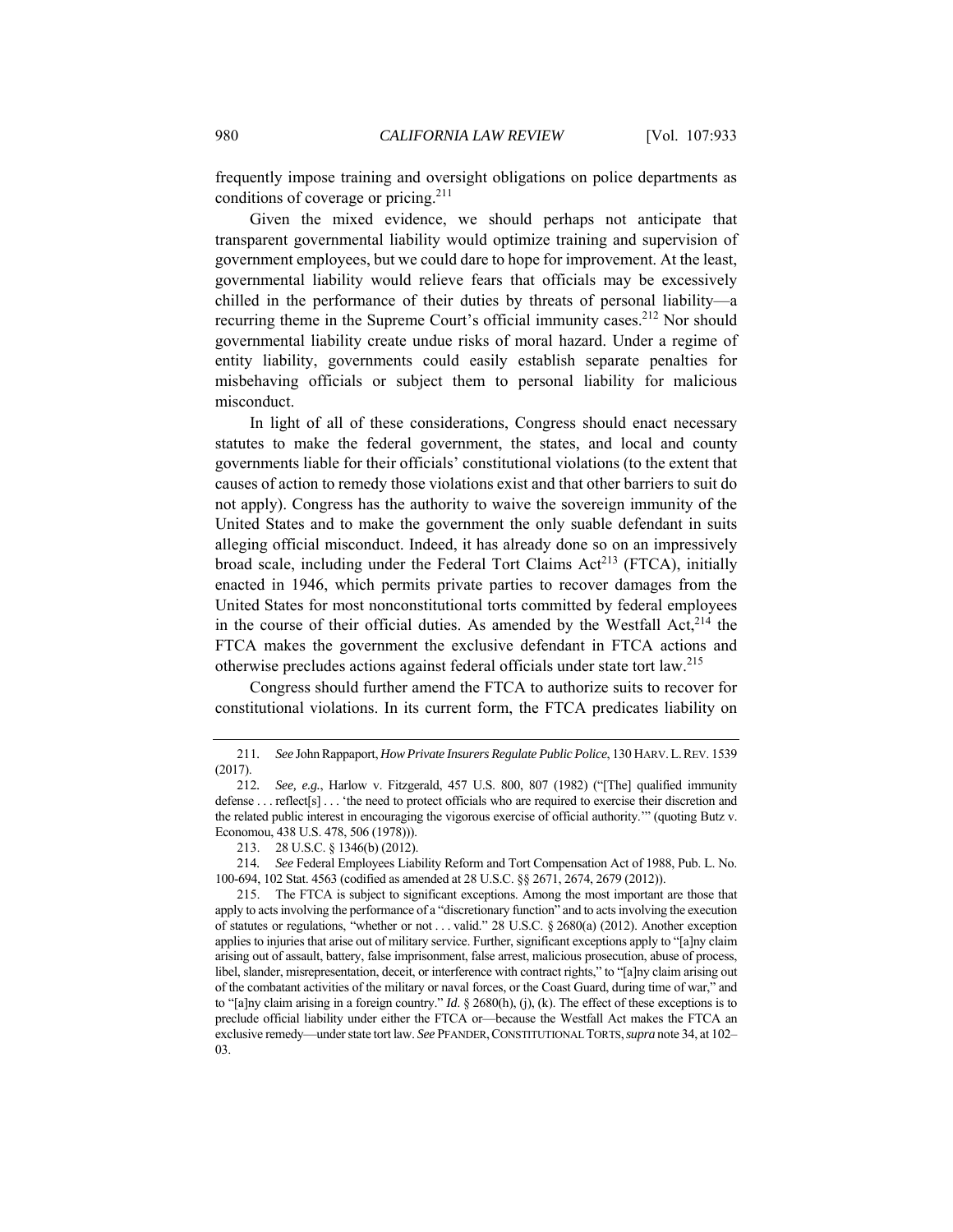"the law of the place [which is typically a state] where the act or omission occurred."216 That reliance on state law made sense at the time of the FTCA's initial enactment in 1946. The Supreme Court had decided *Erie Railroad Co. v. Tompkins*217 only eight years earlier. There was no federal common law of torts. In addition, most of the Bill of Rights had not yet been incorporated against the states. Many of the most important extensions came later, during the constitutional rights revolution that occurred under the Warren Court.<sup>218</sup> Following that burgeoning of constitutional rights jurisprudence, the FTCA's dependence on state law as a measure of federal official lawbreaking borders on the archaic. The *Bivens* approach of basing liability directly on constitutional violations, when they occur, is much preferable. It establishes specific liability for and provides redress of recognized constitutional violations. Congress could and should adopt that approach through an amendment of the FTCA.<sup>219</sup>

Apart from remedial schemes provided by state law, state officials' liability for constitutional violations depends on § 1983, under which the Supreme Court has held that states are not suable persons<sup>220</sup> and that local and county governments are not subject to liability for their officials' constitutional violations absent proof of direct causal responsibility.<sup>221</sup> Congress could, and should, reverse both of these rulings by statutory amendment. Insofar as constitutional violations are concerned, the Court held in *Fitzpatrick v. Bitzer*, 222 and substantially affirmed in *United States v. Georgia*, 223 that Congress can abrogate the states' sovereign immunity from suit if it chooses to do so. Cities and counties have no sovereign immunity to begin with.<sup>224</sup>

In its decisions involving state sovereign immunity, the Supreme Court has insisted that for states to be subjected to unconsented suits affronts their

 <sup>216. 28</sup> U.S.C. § 1346(b)(1).

 <sup>217. 304</sup> U.S. 64 (1938).

<sup>218</sup>*. See, e.g.*, Morton J. Horwitz, *The Warren Court and the Pursuit of Justice*, 50WASH.& LEE L.REV. 5, 9 (1993).

 <sup>219.</sup> According to PFANDER,CONSTITUTIONAL TORTS,*supra* note 34, at 58–59, the government already assumes liability for some *Bivens* claims by structuring settlements so that suits pressing both FTCA and *Bivens* claims are formally settled, and paid by the government out of the federal Judgment Fund, on the FTCA ground alone.

 <sup>220.</sup> Will v. Michigan Dep't of State Police, 491 U.S. 58 (1989).

 <sup>221.</sup> Monell v. Dep't of Soc. Servs., 436 U.S. 658 (1978).

<sup>222. 427</sup> U.S. 445 (1976).<br>223. 546 U.S. 151 (2006). 546 U.S. 151 (2006).

 <sup>224.</sup> Lincoln Cty. v. Luning, 133 U.S. 529 (1890); Mount Healthy City Sch. Dist. Bd. of Educ. v. Doyle, 429 U.S. 274, 280–81 (1977); N. Ins. Co. of N.Y. v. Chatham County, 547 U.S. 189 (2006).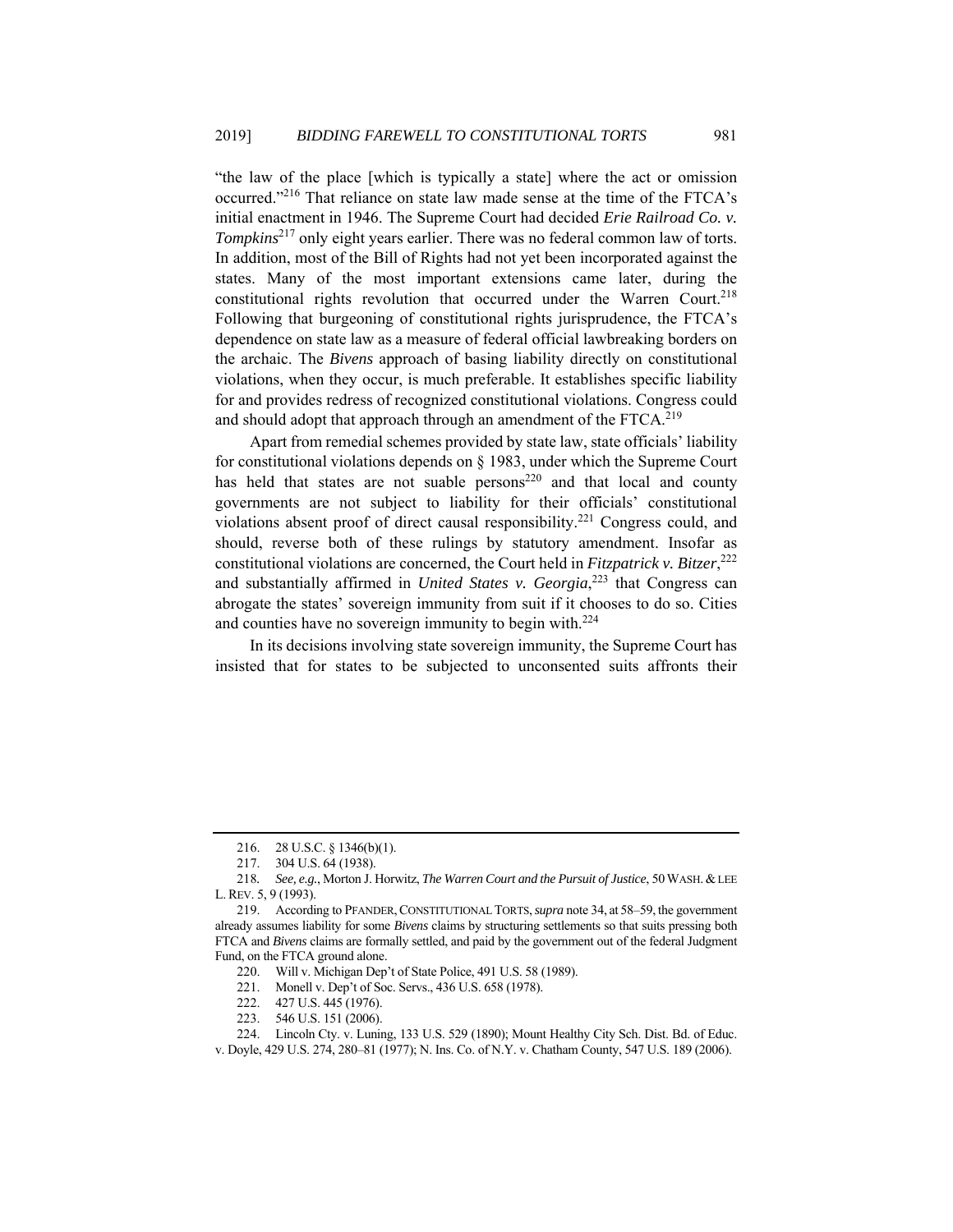dignity.<sup>225</sup> The notion of state "dignity" is not easy to parse.<sup>226</sup> States are not the kinds of entities that can suffer embarrassment in any psychologically recognizable sense. State sovereign immunity decisions have also worried about disruptions of states' finances if they were subjected to large, unforeseeable liabilities.227 It would be better to respond to that perceived problem with a more narrowly tailored solution. Consistent with arguments offered above, Congress could, and should, limit states' liability for their officials' constitutional violations to cases involving breaches of clearly established law. Either alternatively or in addition, Congress could consider liability caps.

# *E. Heightened Pleading Requirements*

Whether a well-designed legal system would adopt stiff pleading requirements as devices to screen out frivolous constitutional tort actions is a hard question. The Supreme Court believes that many frivolous actions are brought.228 The costs of legal fees and the burdens of discovery can be great. The qualified immunity rule allowing the dismissal of suits that do not plead a violation of clearly established law constitutes a partial response to these considerations. But it is only a partial response, incapable of catching many suits that involve frivolous factual allegations. Armchair analysis cannot determine how serious this problem is or how much heightened pleading requirements could alleviate it. A decision about elevating pleading requirements should depend on empirical realities, some of which may be ascertainable, and projections based on relevant facts.229 But system designers should proceed judiciously. Modern research in cognitive psychology strongly suggests that asking judges to gauge the plausibility of factual allegations based on their personal judgment and experience—as the Supreme Court did in *Iqbal*—creates

<sup>225</sup>*. See* Fed. Mar. Comm'n v. S.C. State Ports Auth., 535 U.S. 743, 760 (2002) ("The preeminent purpose of state sovereign immunity is to accord States the dignity that is consistent with their status as sovereign entities."); Alden v. Maine, 527 U.S. 706, 709 (1999) ("Immunity from suit in federal courts is not enough to preserve that dignity, for the indignity of subjecting a nonconsenting State to the coercive process of judicial tribunals at the instance of private parties exists regardless of the forum.").

 <sup>226.</sup> For critical discussion, see Daniel J. Meltzer, *State Sovereign Immunity: Five Authors in Search of a Theory*, 75 NOTRE DAME L. REV. 1011, 1038–42 (2000); Judith Resnik & Julie Chi-hye Suk, *Adding Insult to Injury: Questioning the Role of Dignity in Conceptions of Sovereignty*, 55 STAN. L. REV. 1921, 1960–62 (2003); Peter J. Smith, *States as Nations: Dignity in Cross-Doctrinal Perspective*, 89 VA. L. REV. 1, 7 (2003).

<sup>227</sup>*. See, e.g.*, Alden, 527 U.S. at 706.

<sup>228</sup>*. See, e.g.*, Harlow v. Fitzgerald, 457 U.S. 800, 808 (1982); *id.* at 827 (Burger, C.J., dissenting); Butz v. Economou, 438 U.S. 478, 508 (1978).

<sup>229</sup>*. See* Brian T. Fitzpatrick, Twombly *and* Iqbal *Reconsidered*, 87 NOTRE DAME L.REV. 1621, 1622 (2012) (defending *Iqbal* (and the prior decision in *Twombly*) as sensibly seeking "to recalibrate plaintiffs' discovery rights in light of the exponential increases in discovery costs that have developed in the years since the Federal Rules were first promulgated in 1938.").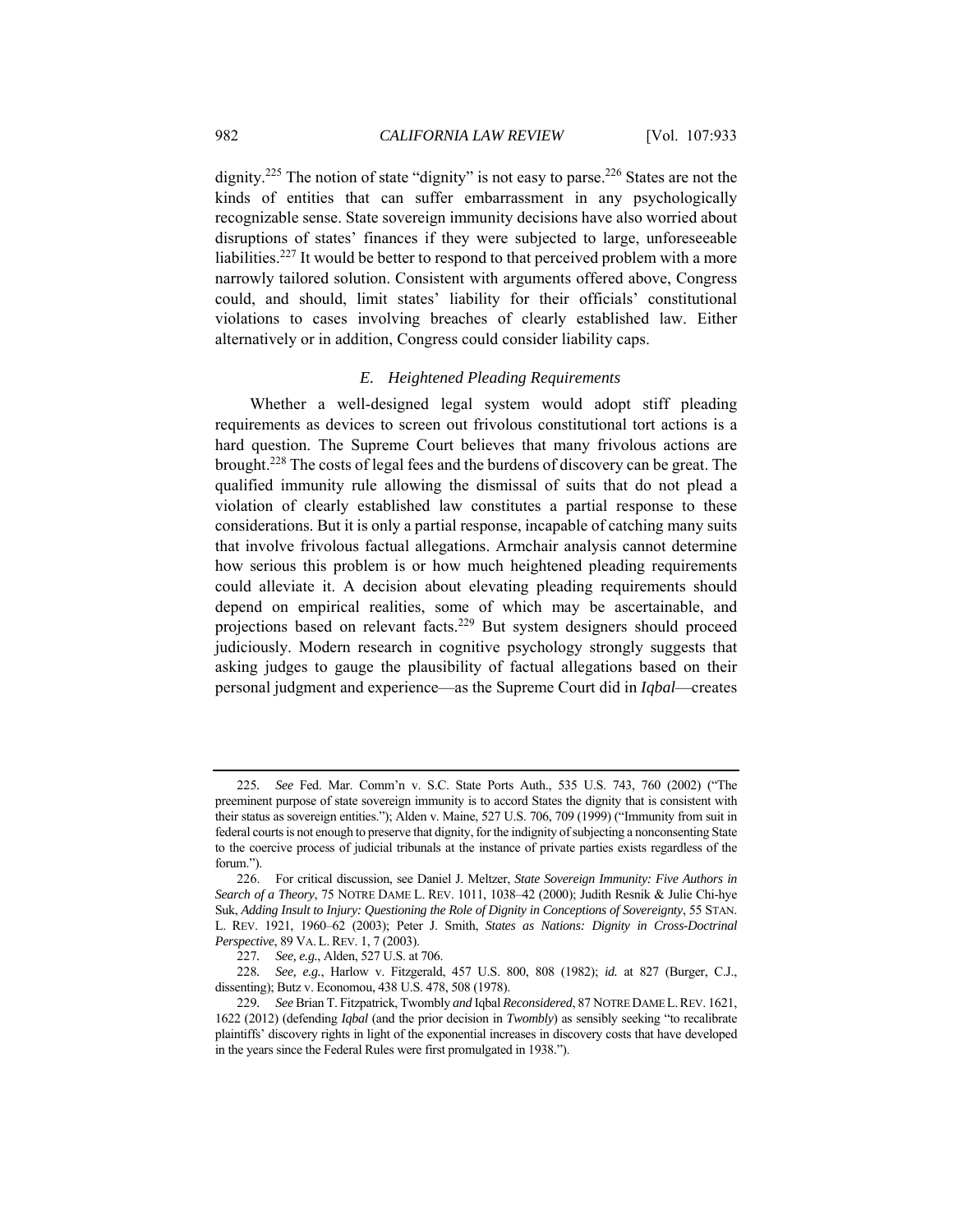too large a risk of bias.<sup>230</sup> Absent a retrenchment by the Court, Congress should overrule that aspect of the *Iqbal* decision by statute.

## IV.

# ISSUES OF INSTITUTIONAL AUTHORITY AND THE JUDICIAL ROLE

Holding in mind the normative ideals and proposals that Part III laid out, this Part proposes revisions of current doctrine that the Supreme Court ought to effectuate, even absent action by Congress. My argument unfolds in two stages. I first articulate general principles for thinking about the judicial role in crafting remedies for constitutional violations, then develop concrete suggestions for doctrinal reform.

## *A. The Judicial Role*

Although I cannot delve deeply into issues of constitutional theory and statutory interpretive methodology, I should lay bare the guiding principles on which my specific recommendations depend. It will also expedite further analysis for me preliminarily to identify and scotch four familiar fallacies about the nature of the judicial role in recognizing causes of action and fashioning remedies for constitutional violations.

# *1. Framing Assumptions and Principles.*

The Justices of the Supreme Court cannot simply rewrite the law of constitutional remedies to their own normative specifications. They must abide by applicable norms of constitutional and statutory interpretation and principles of stare decisis. But those norms—even though they mark many cases as "easy"  $ones<sup>231</sup>$ —are vague, indeterminate, or contestable in their application to some questions, characteristically including issues disputed in the Supreme Court.

My most important assumption about the nature of the judicial role—for which I have argued elsewhere<sup>232</sup>—follows from this crude division of the terrain of constitutional law between clear and more or less contestable cases. In resolving both disputed substantive questions and controverted issues about the scope of judicial power, the Supreme Court must simultaneously look backward and forward. It must look backward to determine what past legitimate authorities—including the Constitution and federal statutes—have established. The Court derives its legitimate authority from the Constitution and widespread acceptance of the Constitution as valid law. But insofar as the Constitution, relevant statutes, and standards of legal interpretation are vague or indeterminate, the Court must look forward, to ascertain which legally eligible decisions would

<sup>230</sup>*. See* Alexander A. Reinert, *The Burdens of Pleading,* 162 U. PA. L. REV. 1767, 1786–89 (2014) (criticizing "plausibility pleading" in light of psychological research on cognitive biases).

<sup>231</sup>*. See* Frederick Schauer, *Easy Cases*, 58 S.CAL. L.REV. 399, 408–09 (1985).

<sup>232</sup>*. See* RICHARD H. FALLON, JR., LAW AND LEGITIMACY IN THE SUPREME COURT 127–32 (2018).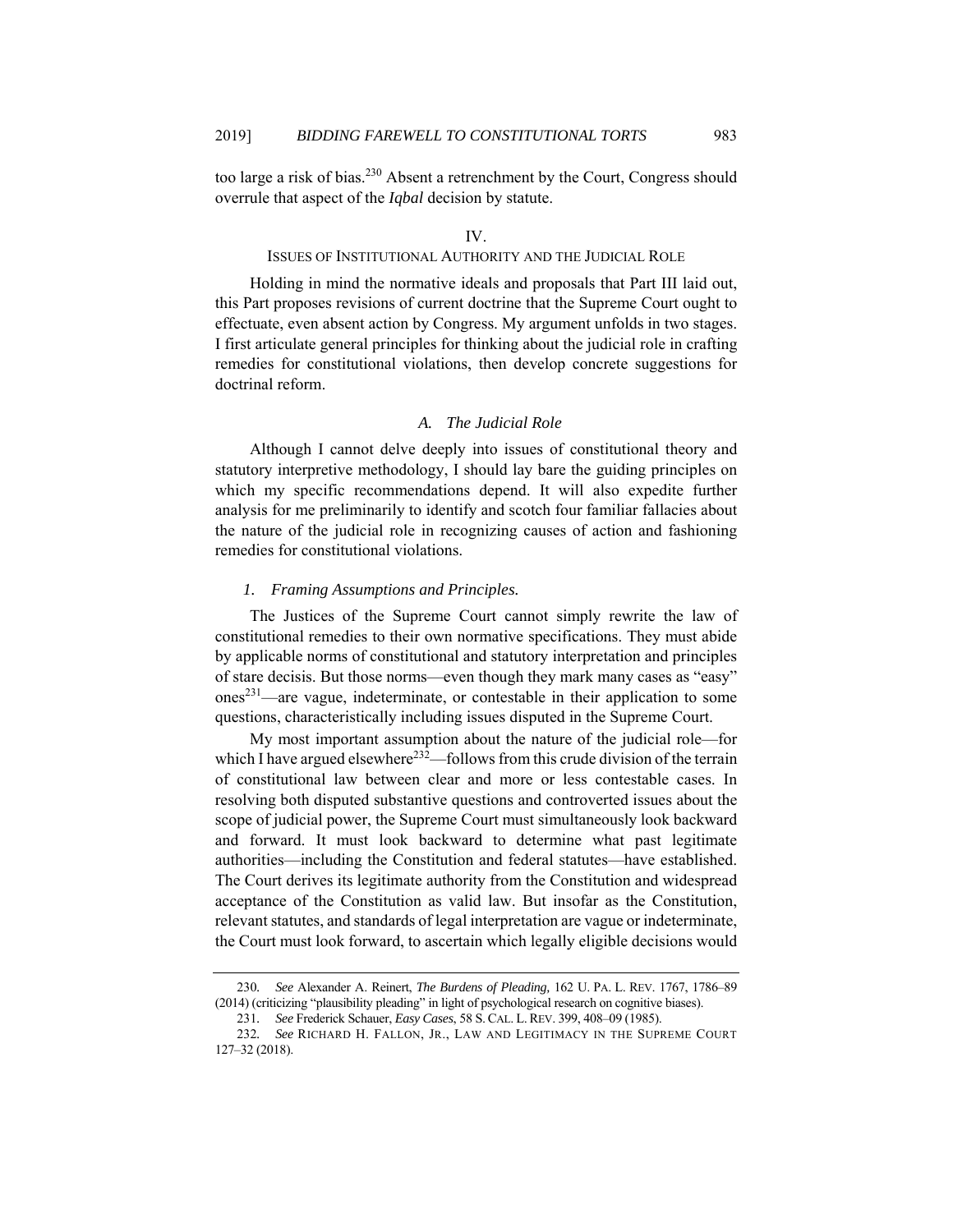establish the best law for the future.<sup>233</sup> The Court's legitimacy in the normative sense—its entitlement to respect and obedience—depends partly on its characteristically making good decisions in resolving reasonably disputed legal questions.<sup>234</sup> Sometimes conclusions about the best understanding of the judicial role will make it impossible for the Court to do what it would be best for Congress to do, as discussed in Part III. In some instances, however, it will be either necessary or appropriate for the Court to determine which outcome would be best among the array of substantive options open to it. In these cases, the normative arguments that were developed in Part III will bear on what the Court ought to do, even though other constraints apply and may sometimes control.

## *2. Four Fallacies Rejected.*

Many factors can sometimes constrain the Supreme Court from implementing the Equilibration Thesis in particular cases. These include prior case holdings, doctrinal structures, reliance interests, demands for reasoned consistency, and related considerations of judicial role. Upon analysis, however, other purported constraints prove chimerical. In particular, the Court should reject the siren call of four familiar fallacies about the judicial role in shaping remedies for constitutional rights violations.

Two of those fallacies were addressed in Part III, and I repeat their refutations here solely for emphasis. First, controlling, practice-based norms do not require courts to act on the premise that every constitutional rights violation requires an individually effective remedy, especially if the concept of an effective remedy implies full compensation for past harm suffered. Second, it is equally fallacious to think that the availability of remedies for constitutional violations, including the traditional tort remedies of damages and injunctions, is always a matter of constitutional indifference. The Constitution requires sufficient remedies to keep government officials generally within the bounds of law. Sometimes, as in *General Oil Co. v. Crain*, the requisite remedies are injunctions.<sup>235</sup> There may even be cases where the Constitution requires damages or comparable financial recompense.<sup>236</sup>

Third, beyond constitutionally mandated remedies, it is wrong to think that courts can have no policy-making role in upholding causes of action not

<sup>233</sup>*. See id.* at 129–30.

<sup>234</sup>*. Cf.* Joseph Raz, *The Problem of Authority: Revisiting the Service Conception*, 90 MINN. L. REV. 1003, 1035 (2006) ("It seems implausible to think that one can be a legitimate authority however bad one is at acting as an authority.").

<sup>235</sup>*. See supra* Part III.C.1.

<sup>236</sup>*. See, e.g*., Reich v. Collins, 513 U.S. 106 (1994) (affirming a constitutional right to a refund of unconstitutionally collected taxes); First English Evangelical Lutheran Church of Glendale v. County of Los Angeles, 482 U.S. 304 (1987) (holding that the Takings Clause mandates payment of just compensation for regulatory takings in cases not involving sovereign immunity). Caution is in order because subsequent cases have spoken more narrowly or equivocally. *See* HART & WECHSLER, *supra* note 103, at 880.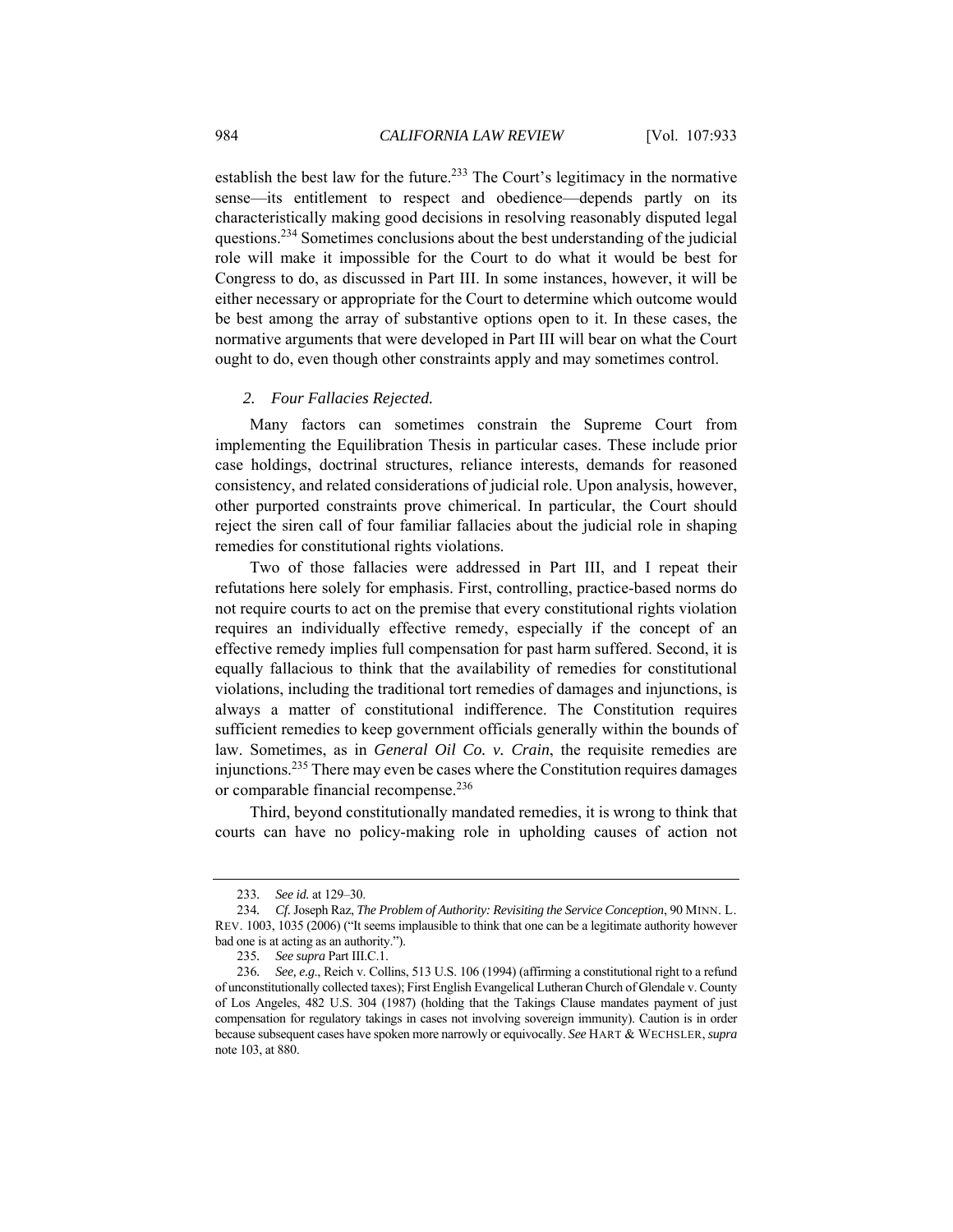authorized by Congress. Our tradition has always depended on federal judicial lawmaking and equitable discretion in recognizing rights to sue for damages and injunctive relief from constitutional violations.<sup>237</sup>

Fourth, if it is a mistake to embrace a rigid version of textualism as a general approach to statutory interpretation—as I believe to be the case<sup>238</sup> but shall not pause to argue here—it is equally mistaken to insist that courts should adhere to a narrow textualism in suits seeking redress for constitutional violations brought under § 1983. I apprehend inconsistency when Justices who lecture about separation-of-powers reasons to leave decisions about damages remedies to Congress in *Bivens* cases then expand immunity doctrines to diminish governmental and official liability (rather than leaving it to Congress to do so) in damages actions that Congress has authorized. But if the Justices err in the latter cases, it is not by failing to adhere to a sufficiently rigorous brand of textualism. Among the factors that bear consideration, principles of stare decisis pose strong challenges to textualists and non-textualists alike—a consideration that I shall specifically discuss below in connection with § 1983.

# *B. Proposed Revisions of Current Doctrine*

In considering the Supreme Court's proper role in shaping or reshaping the doctrines that Parts I and II laid out, this Section largely tracks the issues that Part III discussed in sketching normative ideals, but not always in the same order. I first review, and propose judicial adjustments of, doctrines involving the award of injunctive and damages remedies for constitutional violations, including immunity doctrines. This Section also advocates the scaling back of heightened pleading requirements in constitutional tort action.

# *1. Causes of Action to Seek Redress for Constitutional Violations*

In considering the wisdom and justifiability of the Supreme Court's practices in cutting back on suits to redress alleged constitutional violations, it is important to distinguish—but also to align next to one another—suits for injunctions and suits for damages. Recent decisions go wrong with respect to both. Reforms are therefore in order.

# *a. Injunctive Remedies: Ex parte Young* and *Armstrong*

Prior to the recent decision in *Armstrong v. Exceptional Child Care Center*, no reason would have existed for the Supreme Court to effect significant changes in current law governing the availability of injunctions against constitutional

<sup>237</sup>*. See*, *e.g*., JAFFE**,** *supra* note 4, at 336 (terming it "our common law, and in a lesser measure a corollary of our constitutions" that "an individual whose interest is acutely and immediately affected by an administrative action presumptively has a right to secure at some point a judicial determination of its validity"); Woolhandler, *The Common Law Origins*, *supra* note 38, at 82.

<sup>238</sup>*. See* Richard H. Fallon, Jr., *The Meaning of Legal "Meaning" and Its Implications for Theories of Legal Interpretation*, 82 U.CHI. L. REV. 1235 (2015).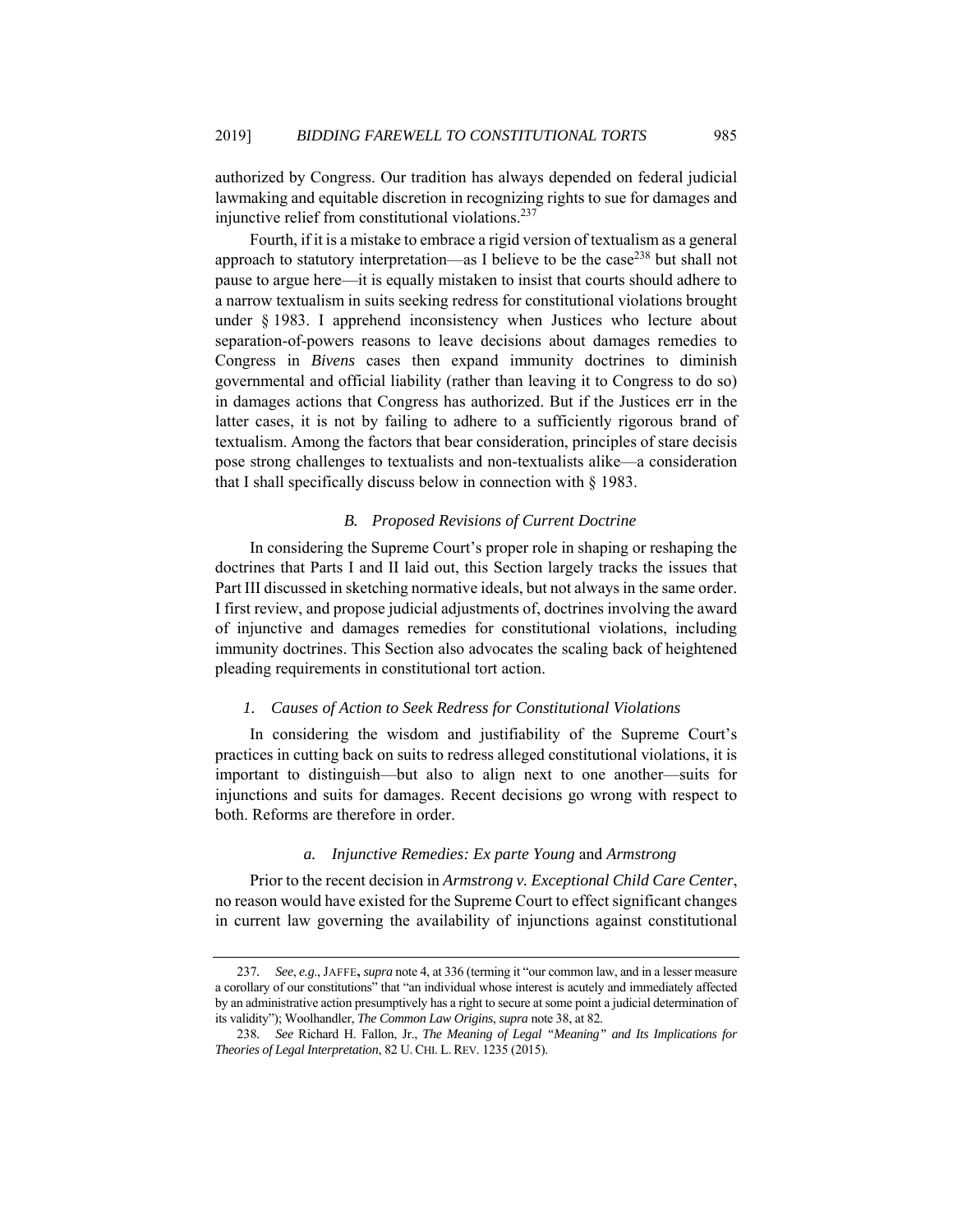violations. Under *Ex parte Young*, courts routinely grant injunctive relief to plaintiffs who satisfy traditional requirements for the exercise of equity jurisdiction, including either ongoing irreparable injury or imminent threat of future injury. In suits against state officials, § 1983 provides statutory authorization for injunctions against constitutional misconduct. <sup>239</sup> *Young* establishes that sovereign immunity almost never bars actions seeking prospective relief. Congress has waived sovereign immunity in federal court suits against the United States seeking relief other than money damages.<sup>240</sup> In addition, the Supreme Court has recognized that the Constitution sometimes requires injunctive relief in the absence of other effective remedies.

In the view of some, *Armstrong* partially unsettled the prior, longstanding doctrinal equilibrium.<sup>241</sup> That view depends on the premise that the Constitution mandates the traditional *Ex parte Young* cause of action. *Armstrong* held to the contrary.<sup>242</sup>

*Armstrong*'s account of the origins of the *Ex parte Young* cause of action in traditions of equity may be literally accurate, but it is also potentially misleading, due to the Constitution's demand for adequate remedies to keep the government within the bounds of law. There are some cases, *Young* among them, in which injunctions respond to a constitutional imperative. In an appropriate case, the Supreme Court should clarify the constitutional principles that provide *Ex parte Young*, like *General Oil Co. v. Crain*, with deeper, more robust foundations than equitable traditions that either Congress or the federal judiciary could reject. In particular, the Court should affirm that the Constitution mandates an adequately effective scheme of remedies to stop constitutional rights from being demoted to precatory status. The Court should also recognize explicitly that the Constitution presupposes the existence of—rather than relying exclusively on Congress to provide—enforcement mechanisms, which have always included judge-crafted remedies for constitutional violations.243

Despite *Ex parte Young*'s quasi-constitutional status, *Armstrong* was at least defensible, and I believe rightly decided, on its facts. As Justice Scalia emphasized in his opinion for the Court, the Necessary and Proper Clause confers significant congressional discretion in determining how to enforce

 <sup>239. 42</sup> U.S.C. § 1983 (2012) (providing only limited exceptions to the availability of injunctive relief).

 <sup>240. 5</sup> U.S.C. § 702, as amended by 90 Stat. 2721 (1976) ("An action in a court of the United States seeking relief other than money damages and stating a claim that an agency or an officer or employee thereof acted or failed to act in an official capacity or under color of legal authority shall not be dismissed nor relief therein be denied on the ground that it is against the United States or that the United States is an indispensable party.").

<sup>241</sup>*. See supra* notes 136–138 and accompanying text.

<sup>242</sup>*. Armstrong v. Exceptional Child Ctr.*, 135 S. Ct. 1378, 1384 (2015) ("The ability to sue to enjoin unconstitutional actions . . . is the creation of courts of equity . . . . It is a judge-made remedy, and we have never held or even suggested that, in its application to state officers, it rests upon an implied right of action contained in the Supremacy Clause.").

<sup>243</sup>*. See* Fallon & Meltzer, *supra* note 5, at 1786–91.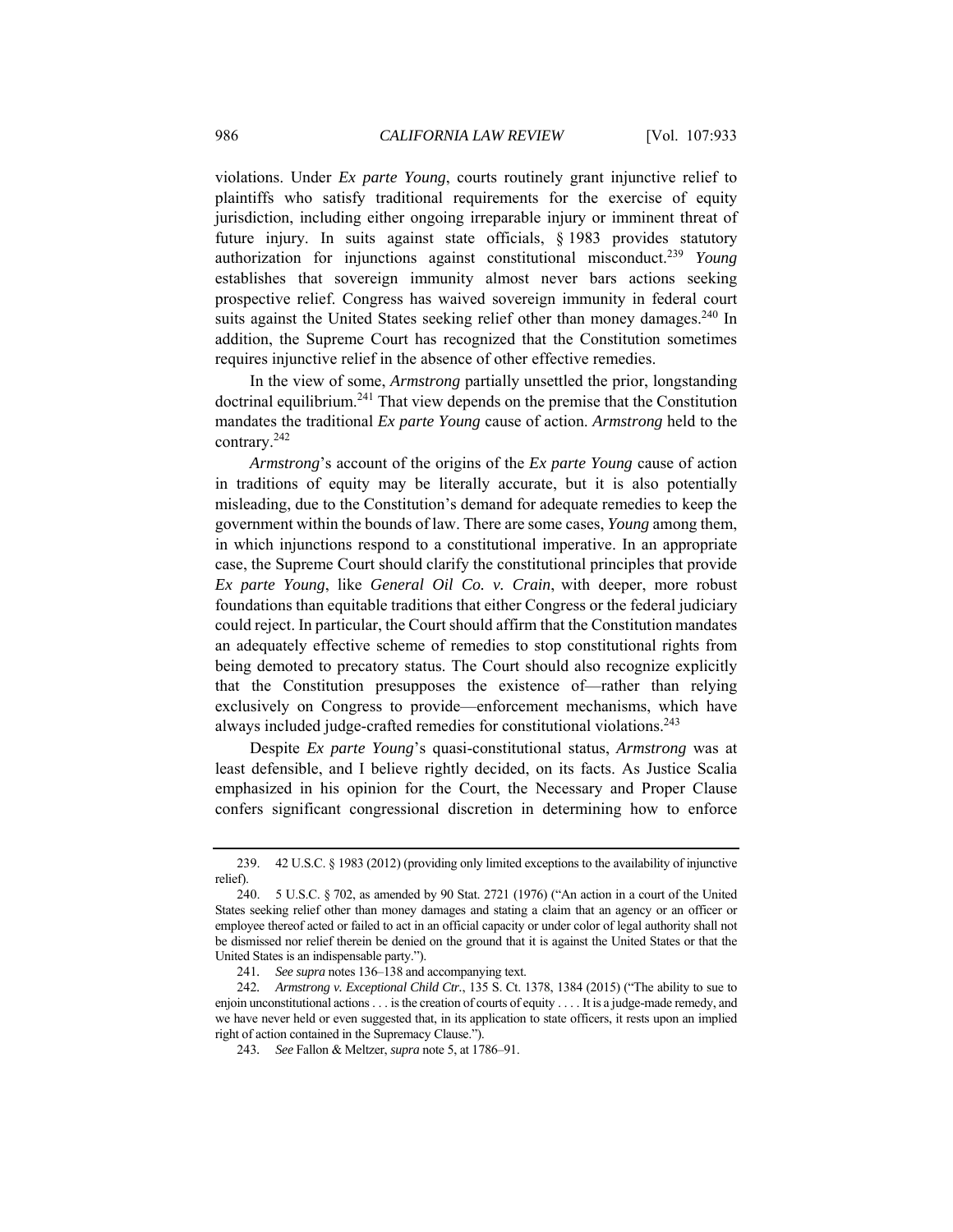federal statutes.244 In light of that discretion, the Court should not read the Supremacy Clause as generating a cause of action to enforce all federal spending-related mandates to state officials, regardless of Congress's preference concerning private suits for injunctions. The choice about whether and when to authorize private suits to enforce spending directives should reside with Congress.245

# *b. Damages Remedies*.

Under current doctrine, the Supreme Court approaches questions about the availability of damages remedies for constitutional violations in two stages. It first inquires whether the plaintiff has a judicially cognizable cause of action. If so, the Court asks next whether official immunity doctrine furnishes a valid defense. The Court should correct recent mistakes at both stages.

# *i. Bivens* and Related Questions

The Supreme Court should partially reverse its sharp retreat from the *Bivens* doctrine, as epitomized in *Ziglar v. Abbasi*. The Court's intimations to the contrary notwithstanding, *Bivens* lay well within the federal judiciary's traditional, common lawmaking power. The analogy to *Ex parte Young* is strong, as are analogies to the exclusionary rule and other judge-made remedies for constitutional violations, including mandates to state courts to entertain damages

<sup>244</sup>*. Armstrong*, 135 S. Ct. at 1383–84.

 <sup>245.</sup> I agree with Henry Monaghan that it is mysterious why plaintiffs should have causes of action in cases such as *Shaw v. Delta Airlines* if not in cases such as *Armstrong*. *See* Henry Paul Monaghan, *A Cause of Action, Anyone?: Federal Equity and the Preemption of State Law*, 91 NOTRE DAME L. REV. 1807, 1828–29 (2016). Normally, a cause of action exists to protect a substantive right or entitlement. Accordingly, before turning to the question whether a plaintiff has a cause of action, a court must determine what right the plaintiff seeks to enforce. In *Armstrong*, it is tempting to say that because the Medicaid Act created no right in the plaintiffs, they had no substantive right for the Supremacy Clause to protect and therefore no right (or cause of action) to sue. But in *Shaw*, too, it is hard to find a statutory foundation for the substantive right that the Supreme Court upheld the plaintiffs' cause of action to assert. It is hard to read a federal regulatory statute as creating a right in regulated parties not to be further regulated by state law. If the Court is prepared to read regulatory statutes that preempt state law as creating "rights" against the enforcement of state law, the Court's practice would exemplify what I referred to above as "a conservative antiregulatory and anti-liability preference." *See supra* note 142 and accompanying text. *See also* Monaghan, *supra*, at 1829 ("Why such a rigid bias in favor of regulated entities over regulatory beneficiaries insofar as equitable relief is concerned?"). The mystery, in my view, arises from another consideration. If the plaintiffs in *Shaw* had been defendants in an action to enforce the state statute, they could undoubtedly have relied on the federal regulatory statute's preemptive effect to provide them with a constitutionally valid defense under the Supremacy Clause. The case would then come squarely within the principle of *Marbury v. Madison* that a constitutionally invalid law is no law at all. 5 U.S. (1 Cranch) 137 (1803). When a party would have a constitutionally valid defense in an enforcement action, powerful considerations of policy and fairness support allowing that party to assert that defense preemptively, in a suit for an injunction. If so, upholding the plaintiff's cause of action in *Shaw* makes policy sense, even in the absence of a statutory right. Perhaps one could say that a substantive right exists for the *Shaw* cause of action to protect because the plaintiffs would have had a right not to have the state regulatory statute enforced against them in a coercive proceeding.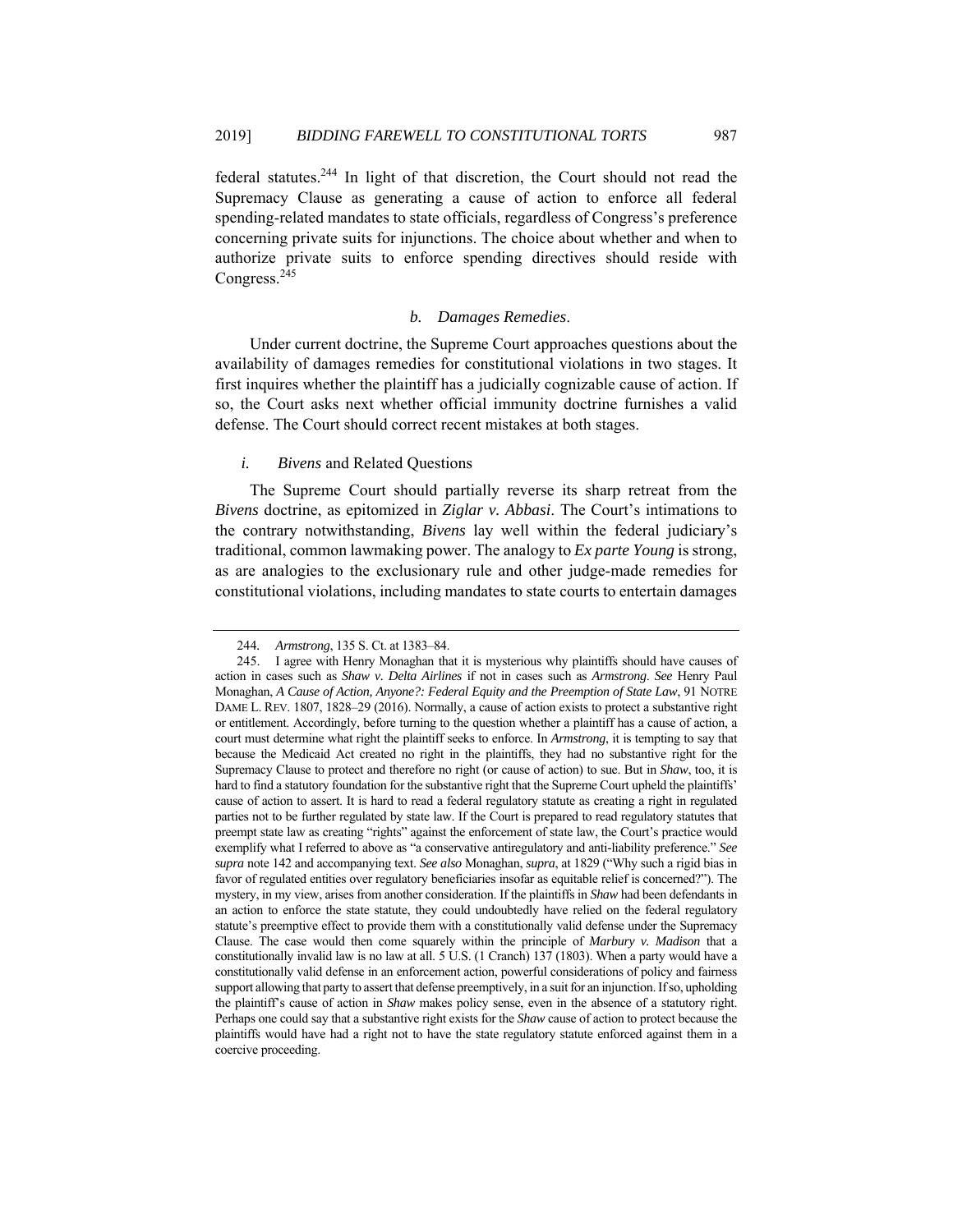actions against state officials.246 Insistence that separation-of-powers concerns preclude federal judicial lawmaking also ignores, and would leave unjustified, the role the Court has assumed in shaping official immunity law.

To get the doctrine back on a better path, the Supreme Court should begin by acknowledging the fundamental correctness of the *Bivens* approach, despite admitted grounds for possible disagreement concerning its proper application: judge-crafted remedies for constitutional violations are not only historically pedigreed, but sometimes constitutionally necessary to promote rule-of-law values. Having clarified this point, the Court should reaffirm that there may sometimes be good reason for courts to stay their hands.

Consistent with these premises, early post-*Bivens* cases framed the right question by asking whether schemes of statutory remedies constituted "special factors counseling [judicial] hesitation" in authorizing suits for damages to remedy constitutional violations.247 Under that standard, *Carlson v. Green*, in which the Court upheld a *Bivens* remedy despite the availability of redress under the FTCA, would have struck me as a difficult case but for the legislative history surrounding the statutory amendment that made the intentional tort involved in *Carlson* actionable under the FTCA for the first time. A Senate Report said expressly that "after the date of enactment of this measure, innocent individuals who are subjected to raids [such as that in *Bivens*] will have a cause of action against the individual Federal agents *and* the Federal Government."248 Absent that legislative history, it would have been plausible to interpret Congress's decision to provide a remedy other than a direct suit to enforce the Constitution as a deliberate, constitutionally permissible choice that should cause judicial hesitation.

But *Carlson* lies in the past. The more pressing current question involves the significance of the FTCA for future *Bivens* cases. With respect to that question, congressional action since *Carlson* signals acceptance of *Bivens* actions and, accordingly, counsels no special judicial hesitation in upholding them. In 1988, Congress amended the FTCA by passing the Westfall Act, which substitutes the government as a defendant in all state law tort actions against federal officials for conduct within the scope of their employment.<sup>249</sup> By its express terms, the Westfall Act "does not extend" to civil actions against government officials "brought for a violation of the Constitution of the United States."<sup>250</sup> As read in the context of its enactment, the Westfall Act should preclude any inference that the FTCA, which was initially enacted decades before the advent of *Bivens* actions, reflects a considered congressional

<sup>246</sup>*. See*, *e.g*., Woolhandler, *The Common Law Origins*, *supra* note 38, at 120–48.

 <sup>247.</sup> Carlson v. Green, 446 U.S. 14, 33 (1980).

 <sup>248.</sup> S. REP. NO. 93–588, at 3 (1973), *as reprinted in* 1974 U.S.C.C.A.N. 2789, 2791 (emphasis added) (quoting *Carlson*, 446 U.S. at 20).

<sup>249</sup>*. See* 28 U.S.C. § 2679(b)(1) (2012).

<sup>250</sup>*. Id.* (b)(2)(A) (2012).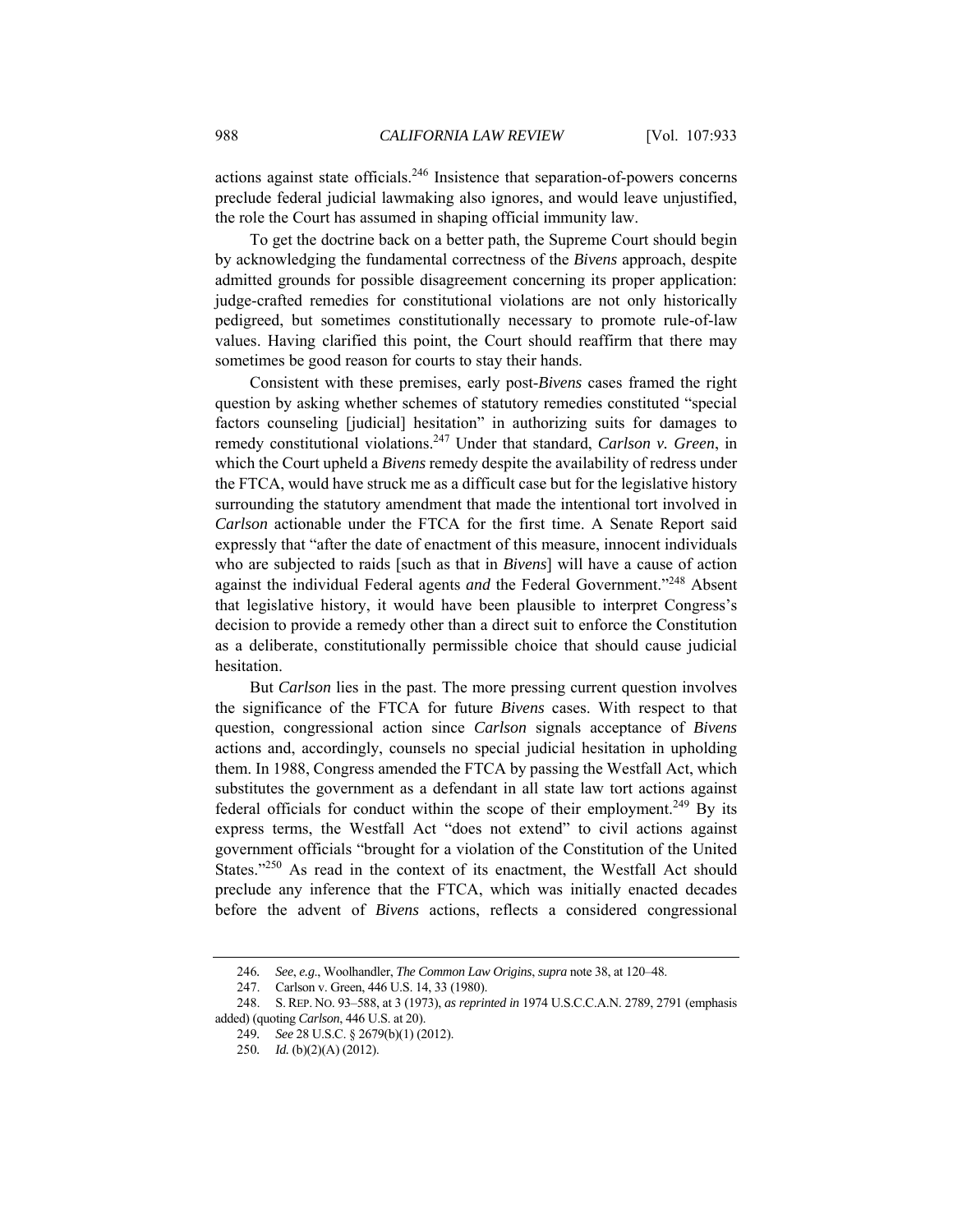preference for an exclusive statutory alternative. To the contrary, on a better reading, the Westfall Act contemplates the continued availability of *Bivens* suits absent "special factors counseling hesitation" that do not include the mere existence of the FTCA.251

Among the considerations supporting this conclusion is that the Westfall Act raises the stakes, including the constitutional stakes, of denying *Bivens* remedies. It does so by expressly immunizing federal officials from state law tort actions against them arising from their official conduct, even when an FTCA exception—such as the one involving suits "brought for a violation of the Constitution"—applies and there could, accordingly, be no remedy against the government.252 With the Westfall Act creating a substantially broadened category of victims of constitutional lawbreaking for whom it is *Bivens* actions or nothing, $^{253}$  the historically well-grounded principle that damages remedies should normally be available to victims of constitutional misconduct ought to control.254

# *ii.* Official Immunity

Although the Supreme Court should adjust its qualified immunity doctrine, it should make less drastic changes than its sharpest critics have demanded. As Part III argued, the *Harlow* formula—under which immunity attaches unless officials violated clearly established law—is basically sound. In defending the *Harlow* framework, however, the Court need not and should not cling to *Harlow*'s reasoning. In *Harlow* and ever since, the Court's shaping of immunity standards has relied on the assumption that fear of personal liability would have undesirable chilling effects on officials threatened with suit.<sup>255</sup> Recent empirical

<sup>251</sup>*. See* James E. Pfander & David Baltmanis, *Rethinking* Bivens*: Legitimacy and Constitutional Adjudication,* 98 GEO. L.J. 117, 132–38 (2009); Carlos M. Vazquez & Stephen I. Vladeck, *State Law, the Westfall Act, and the Nature of the* Bivens *Question*, 161 U. PA. L. REV. 509, 570–82 (2013). I take no stand here on other considerations that might rise to the level of "special factors counseling hesitation."

<sup>252</sup>*. See* 28 U.S.C. § 2679(b)(1); Gutierrez de Martinez v. Lamagno, 515 U.S. 417 (1995).

 <sup>253.</sup> There is no consensus in the literature about the efficacy of *Bivens* actions in furnishing individual redress, especially in light of immunity doctrines. *Compare* Perry M. Rosen, *The* Bivens *Constitutional Tort: An Unfulfilled Promise*, 67 N.C. L. REV. 337, 343–44 (1989) (finding virtually no judgments for plaintiffs and very few settlements in a sample of more than 12,000 cases filed 1971– 1989), *with* Alexander A. Reinert, *Measuring the Success of* Bivens *Litigation and its Consequences for the Individual Liability Model*, 62 STAN. L. REV**.** 809, 813 (2010) (concluding based on data from five judicial districts that "success rates for Bivens cases range from 16% to more than 40%"). For a brief survey of relevant legislation, see HART & WECHSLER, *supra* note 103, at 896–904.

<sup>254</sup>*. See* Fallon & Meltzer, *supra* note 5, at 1789 ("Within a historically defensible yet normatively appealing account of our constitutional tradition, the aspiration to effective individual remediation for every constitutional violation represents an important remedial principle . . . ." (citation omitted)).

<sup>255</sup>*. See, e.g.*, Harlow v. Fitzgerald, 457 U.S. 800, 807 (1982) ("[The] qualified immunity defense . . . reflect<sup>[s]</sup> . . . 'the need to protect officials who are required to exercise their discretion and the related public interest in encouraging the vigorous exercise of official authority.'" (quoting Butz v.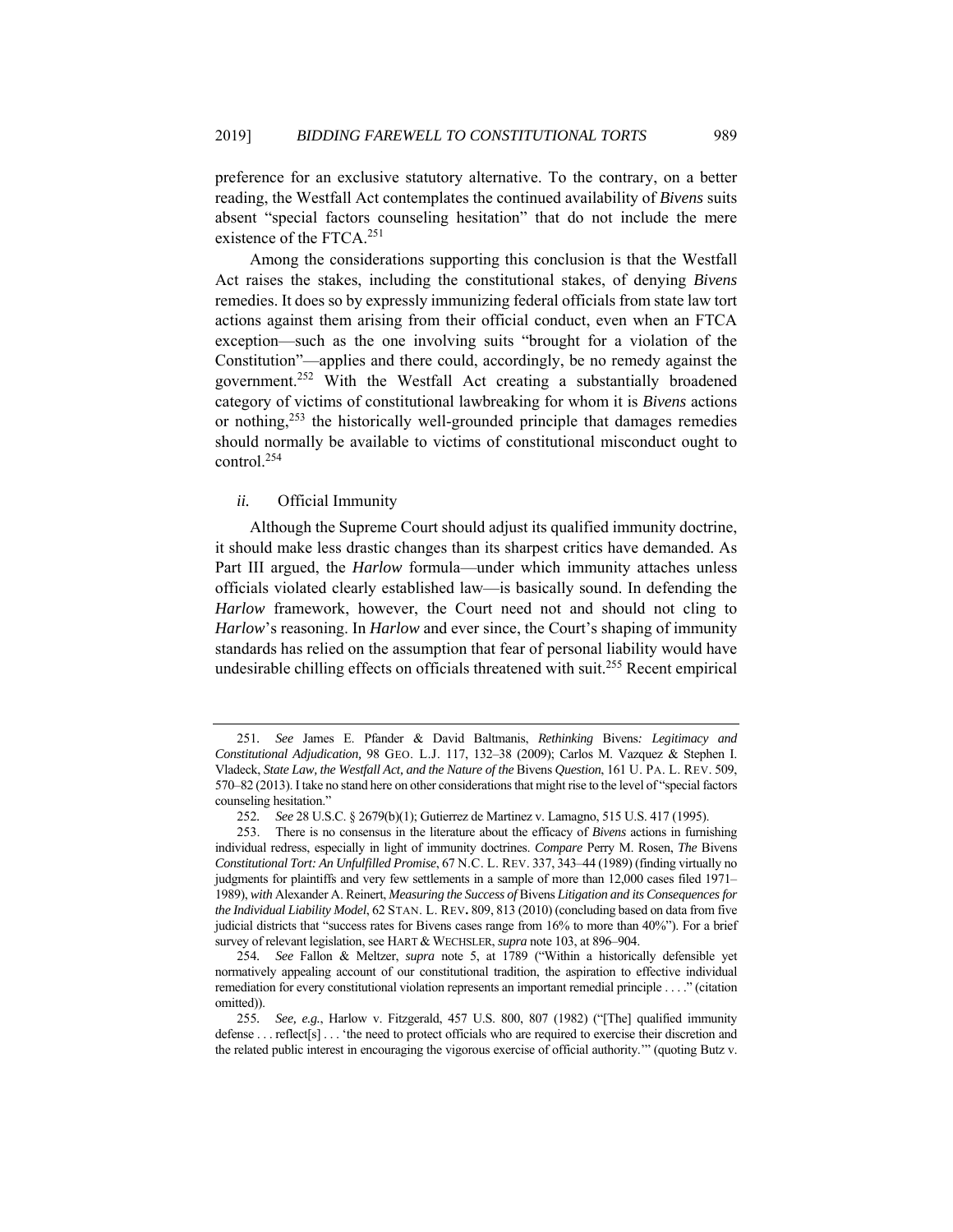work significantly undercuts that premise. In the leading study to date, Professor Schwartz found that local governments almost always pay judgments against law enforcement officials for action within the outer bounds of their duties.256 That finding resonates with common sense: few people with good judgment would accept government employment without guarantees against personal liability for good faith errors.

Although Schwartz's work might call for a reframing of qualified immunity doctrine if that doctrine had to rely entirely on the argument based on chilling effects on official initiative, *Harlow* remains supportable on other grounds. As Part III argued, imposing damages liability for violations of every newly recognized right could easily deter courts from recognizing new rights or even applying longstanding ones in new circumstances. In addition, some officials cannot count on indemnification. Based on these considerations, the Court should continue to apply the qualified immunity standard as formulated in *Harlow v. Fitzgerald*. But it should disavow subsequent expansions under which law cannot count as "clearly established" if *any* reasonable official could disagree. That draconian formulation—which the Court has never sought to explain—undervalues the compensatory, deterrence, and redress functions that damages remedies perform.

There is a worry, of course, that the *Harlow* immunity standard, which calls for the dismissal of cases not involving violations of clearly established rights, may itself impede the recognition of new rights. If a case is easily resolvable on the ground that a defendant did not violate a "clearly established" right, courts may feel little incentive to address the often-harder question of whether the defendant's alleged conduct violated the Constitution at all. As the Equilibration Thesis highlights, however, the Supreme Court has other tools with which to respond to that concern, even if not to eliminate it entirely.

The Court's recent efforts to do so begin with its 2001 decision in *Saucier v. Katz*. <sup>257</sup> *Saucier* held that lower courts, when encountering qualified immunity defenses, should rule first on whether a defendant's alleged conducted violated the Constitution before going on, if necessary, to decide whether qualified immunity applies.258 Eight years later, the Court backed off. Overruling *Saucier*,

Economou, 438 U.S. 478, 506 (1978))); Schwartz, *How Qualified Immunity Fails*, *supra* note 117, at 13–15.

<sup>256</sup>*. See* Schwartz, *Police Indemnification*, *supra* note 207, at 912–17. John Jeffries' informal surveys led him to a similar conclusion about predominant indemnification practices. *See* John C. Jeffries, Jr., *In Praise of the Eleventh Amendment and Section 1983*, 84 VA. L. REV. 47, 50 & n.16 (1998) (reporting on the basis of "personal experience" and anecdotal evidence that "[t]he state or local government officer who is acting within the scope of his or her employment in something other than extreme bad faith can count on governmental defense and indemnification"); Meltzer, *supra* note 226, at 1019 (reporting that indemnification is "generally thought to be widespread"). *But cf.* SCHUCK,*supra* note 205, at 85 (describing indemnification as "neither certain nor universal").

 <sup>257. 533</sup> U.S. 194 (2001).

<sup>258</sup>*. Id.* at 201.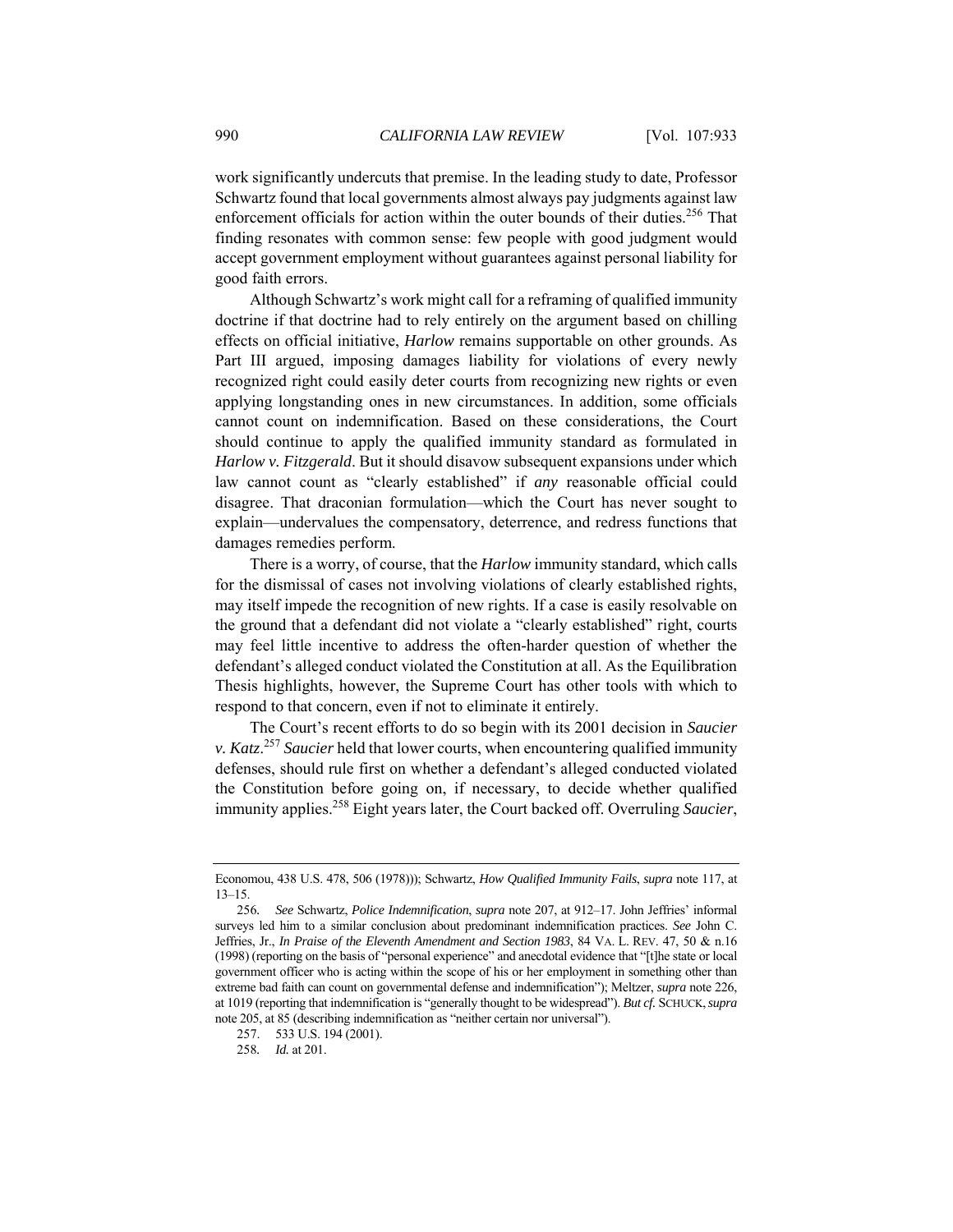*Pearson v. Callahan*<sup>259</sup> held that lower court judges "should be permitted to exercise their sound discretion" in determining whether to rule first on whether a defendant's conduct violated any constitutional right at all or whether an asserted right was "clearly established" at the time of an alleged violation.<sup>260</sup> More recently, *Camreta v. Greene*<sup>261</sup> admonished that "[i]n general, courts should think hard, and then think hard again, before turning small cases into large ones" by ruling on the merits when a case could be easily dismissed on qualified immunity grounds.<sup>262</sup>

If *Saucier* made excessive demands on overworked lower courts to decide hard constitutional issues when they could easily resolve cases by finding that the defendants had not violated "clearly established" rights, *Camreta* tips too far the other way. Lower courts should be encouraged to decide merits issues first and thereby help to establish constitutional rights clearly for the future.<sup>263</sup> Although the Supreme Court has not put it this way, *Pearson*, as subsequently glossed by *Camreta,* rightly requires lower courts to balance competing private and public interests, which include judicial economy, in deciding whether to rule first on merits or qualified immunity issues.

Another prominent criticism of the Supreme Court's qualified immunity doctrine applies primarily to § 1983 actions. Although a well-designed system of remedies for constitutional violations would limit damages relief to cases involving breaches of clearly established law, the application of official immunity in suits under § 1983 poses statutory interpretation issues not present in *Bivens* actions. The Court blundered in *Harlow* when it ignored those issues and assumed without explanation that it could reshape official immunity law as an exercise in federal common lawmaking. Once again, however, the practically important question today is not whether *Harlow* was properly and adequately justified by Justice Powell's Court opinion in 1982, but whether its result ought to stand.

In a recent article, Professor William Baude has argued that the Supreme Court's development of qualified immunity doctrine for § 1983 cases is

 <sup>259. 555</sup> U.S. 223 (2009).

<sup>260</sup>*. Id.* at 236. Empirical studies have reached radically different conclusions about *Pearson*'s effects, if any, in encouraging lower courts to rule on merits claims, and thus potentially to recognize new constitutional rights, before turning to immunity questions. *See* HART & WECHSLER, *supra* note 103, at 1052–53, 1052 n.16.

 <sup>261. 563</sup> U.S. 692 (2011).

<sup>262</sup>*. Id.* at 707.

 <sup>263.</sup> A further complicating factor involves whether lower courts are capable of "clearly establishing" the law at all. In *Camreta*, the Court determined that a circuit ruling that a defendant had violated a constitutional right would not be "mere dictum" in subsequent cases within the circuit, *id.* at 704 (quoting Bunting v. Mellen, 541 U.S. 1019, 1023 (Scalia, J., dissenting from denial of certiorari)), but also asserted that "district court decisions—unlike those from the courts of appeals—do not necessarily settle constitutional standards or prevent repeated claims of qualified immunity," *id.* at 709 n.7.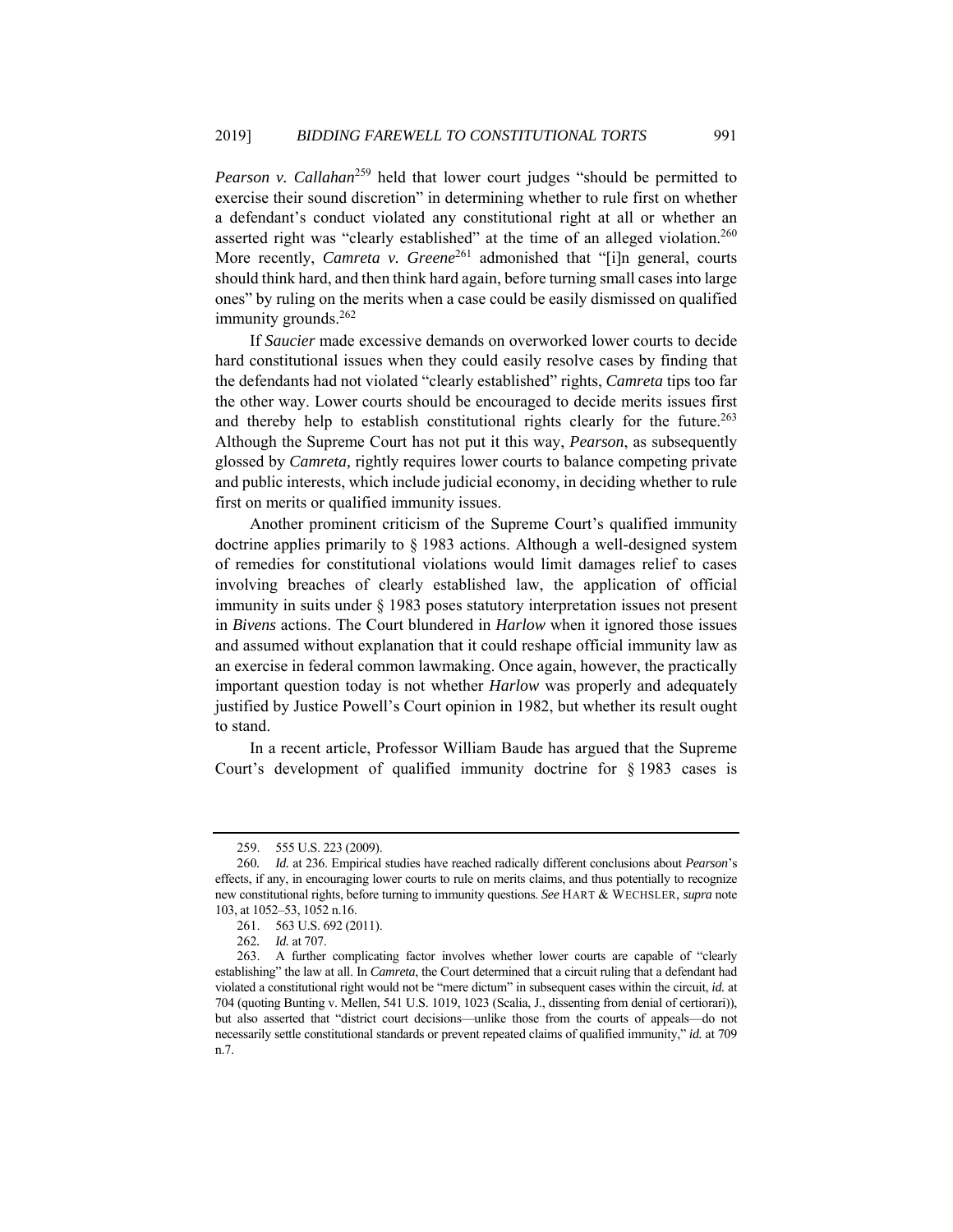indefensible under any plausible theory of statutory interpretation.264 If that criticism is valid, it applies equally to a number of other doctrines that have developed under § 1983. Read literally, § 1983 creates a categorical right to both injunctive and damages relief against state officials who violate the Constitution, but the Supreme Court has long read the statute as either encompassing or authorizing the judicial development of a myriad of exceptions, including these:

- The Court held in *Preiser v. Rodriguez*<sup>265</sup> that a state prisoner cannot use § 1983 as a vehicle through which to seek release from incarceration but must rely instead on the habeas corpus statutes.
- Although § 1983 constitutes an exception to the Anti-Injunction Act's prohibition against federal injunctions of state court proceedings,<sup>266</sup> the Court has insisted, under the doctrine associated with *Younger v. Harris*, 267 that federal courts should "abstain" from ruling on § 1983 suits to enjoin pending state criminal proceedings.
- Post-*Younger* cases have expanded the abstention mandate in § 1983 cases to encompass some state civil and administrative proceedings brought by state officials to enforce state law.<sup>268</sup>
- The *Pullman* abstention doctrine dictates that federal courts should abstain from resolving sensitive constitutional issues in suits for injunctions against state and local officials until the plaintiffs have sought state court rulings on difficult state law issues that might moot or alter federal constitutional claims.<sup>269</sup>
- Although the Supreme Court has mostly justified its abstention doctrines by invoking principles of equity, the Court has determined that federal courts can "stay" damages actions, apparently including suits under § 1983, when abstention policies would otherwise apply.270
- The Supreme Court has held that § 1983 includes an implied exception for suits to enjoin state tax collection.<sup>271</sup>
- A series of cases has ruled that doctrines of claim and issue preclusion bar the bringing of § 1983 actions in cases to which they apply, including damages actions, even when the modern

<sup>264</sup>*. See generally* Baude, *supra* note 12.

 <sup>265. 411</sup> U.S. 475 (1973).

<sup>266</sup>*. See* Mitchum v. Foster, 407 U.S. 225 (1972).

 <sup>267. 401</sup> U.S. 37, 54 (1971).

<sup>268</sup>*. See* Middlesex Cty. Ethics Comm. v. Garden State Bar Ass'n, 457 U.S. 423 (1982); Huffman v. Pursue, Ltd., 420 U.S. 592 (1975).

<sup>269</sup>*. See* R.R. Comm'n v. Pullman Co., 312 U.S. 496, 498 (1941) ("The complaint of the Pullman porters . . . touches a sensitive area of social policy upon which the federal courts ought not to enter unless no alternative to its adjudication is open.").

<sup>270</sup>*. See* Quackenbush v. Allstate Ins. Co., 517 U.S. 706, 721 (1996).

<sup>271</sup>*. See* Nat'l Private Truck Council, Inc. v. Okla. Tax Comm'n, 515 U.S. 582, 589 (1995).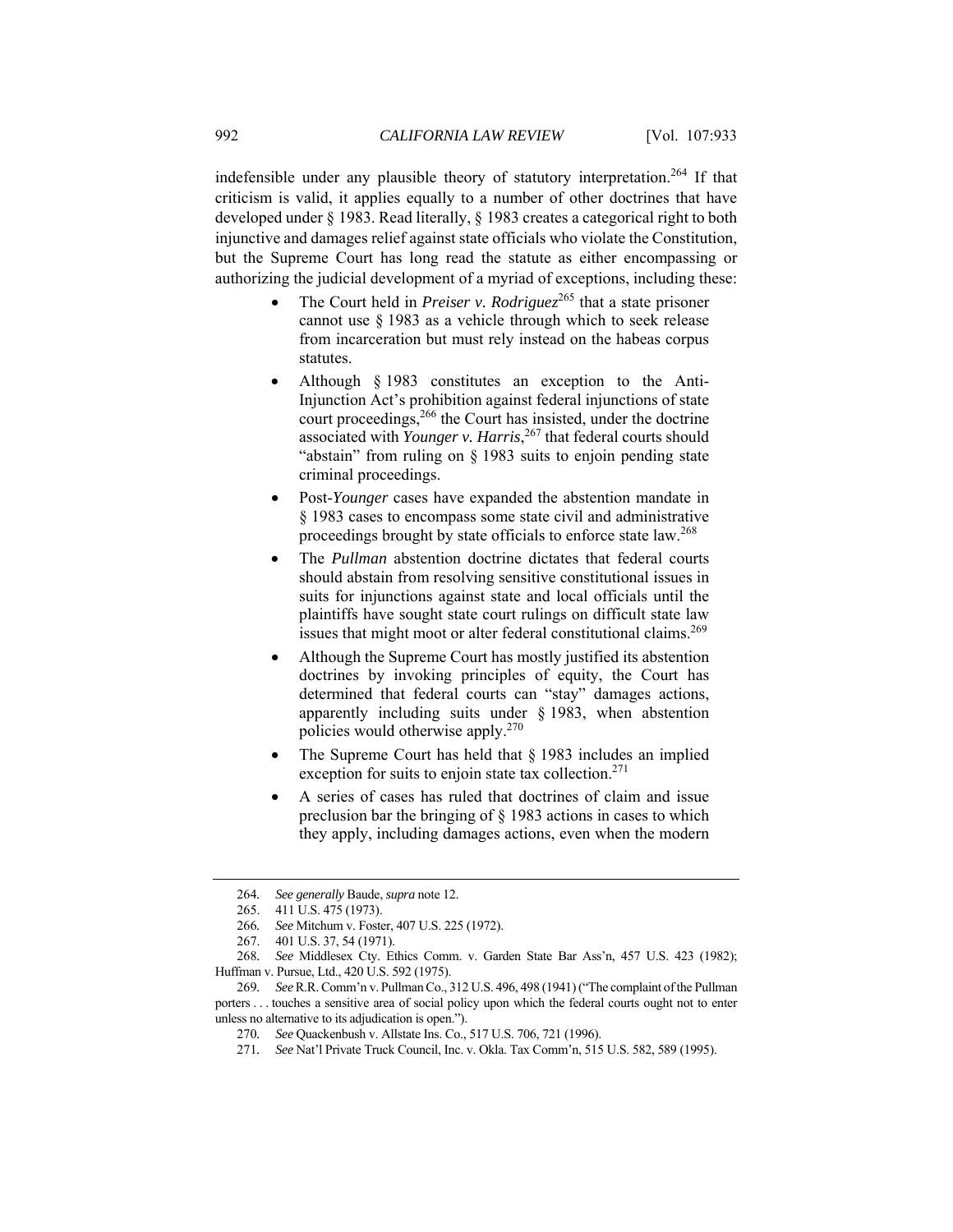barriers have developed subsequent to the enactment of § 1983.272

 The Court has held that some officials sued in § 1983 actions have absolute, rather than qualified, immunity, even though § 1983 makes no more reference to absolute than to qualified immunity.<sup>273</sup>

I cannot sensibly pause here to probe which of these doctrines might and might not be justifiable under "ordinary" principles of statutory interpretation. Suffice it to say that the Supreme Court, in a diverse swath of § 1983 cases, has assumed an entitlement to take substantial interpretive liberties.<sup>274</sup>

What now ought to be done? Professor Baude concludes that the Court should acknowledge that ordinary interpretive principles govern, confess past errors, and either correct those errors or pronounce that although it will not overrule erroneous precedents, neither will it extend them.275 In my view, by contrast, the interpretive context of the Court's immunity decisions under § 1983—which includes not only the history surrounding the statute's enactment in 1871, but also the capacious approach to statutory "interpretation" that the Court has employed in developing a multitude of doctrines—requires a recognition that § 1983 does not pose "ordinary" questions of statutory interpretation today, even if it once did.

At this point in § 1983's interpretive history, I believe the Supreme Court should recognize that it is for all practical purposes a "common law statute," which authorizes the courts to develop doctrine on a common law-like basis.<sup>276</sup> A precedent comes from the Sherman Antitrust Act, which the Court has explicitly placed in the "common law statute" category.<sup>277</sup> The Court has not

<sup>272</sup>*. See* Allen v. McCurry, 449 U.S. 90, 97–98 (1980); Univ. of Tenn. v. Elliott, 478 U.S. 788, 796–97 (1986).

<sup>273</sup>*. See* Pierson v. Ray, 386 U.S. 547, 553–54 (1967) (finding no congressional intent to abolish judicial immunity); Tenney v. Brandhove, 341 U.S. 367, 372–73 (1951) (legislative immunity relying on "presuppositions" to support an immunity for which the statute does not expressly provide).

<sup>274</sup>*. See* Richard H. Fallon, Jr., *Why Abstention is Not Illegitimate: An Essay on the Distinction Between "Legitimate" and "Illegitimate" Statutory Interpretation and Judicial Lawmaking*, 107 NW. U. L.REV. 847 (2013).

<sup>275</sup>*. See* Baude, *supra* note 12, at 80–82.

<sup>276</sup>*. See* Jack M. Beermann, *A Critical Approach to Section 1983 with Special Attention to Sources of Law*, 42 STAN. L. REV. 51 (1989); Hillel Y. Levin & Michael L. Wells, *Qualified Immunity and Statutory Interpretation: A Response to William Baude*, CALIF. L. REV. ONLINE (Nov. 2018), http://www.californialawreview.org/qualified-immunity-and-statutory-interpretation-a-response-towilliam-baude [https://perma.cc/62WN-E6MA]; Cass R. Sunstein, *Interpreting Statutes in the Regulatory State*, 103 HARV.L.REV. 405, 421–22 (1989) (characterizing § 1983 as "delegat[ing] power to make common law").

<sup>277</sup>*. See, e.g.*, Leegin Creative Leather Prods., Inc. v. PSKS, Inc., 551 U.S. 877, 899 (2007) ("From the beginning the Court has treated the Sherman Act as a common-law statute."). The analogy is not perfect. Among other things, the Sherman Act brought existing state common law causes of action within the ambit of federal law. *See* Associated Gen. Contractors v. Cal. State Council of Carpenters, 459 U.S. 519, 531 (1983). But the analogy should not need to be precise in view of the length and diversity of the Court's pattern of developing nontextual exceptions to § 1983.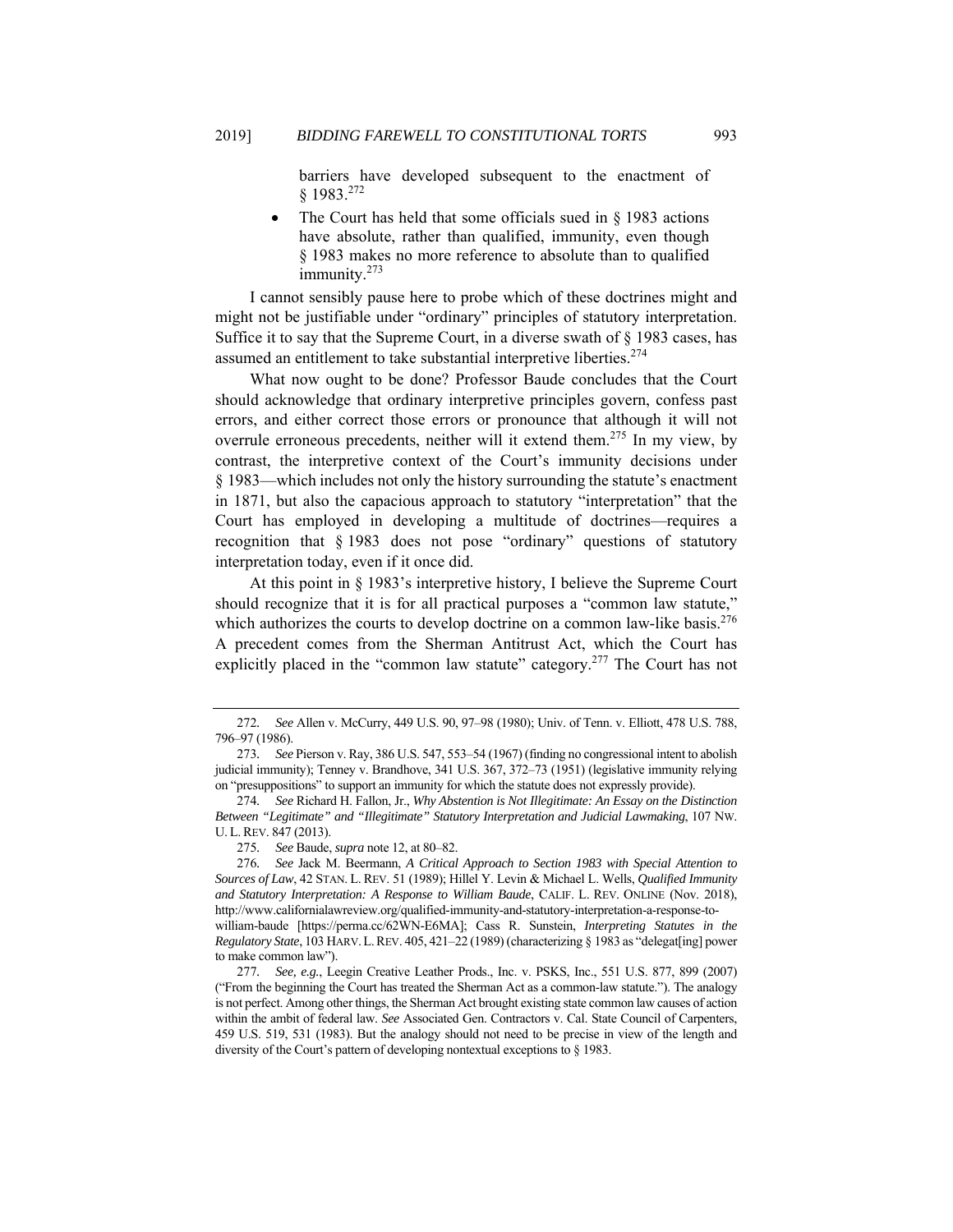spoken so candidly regarding § 1983. Sometimes it pretends to be bound by relatively specific congressional intent concerning the reach of official immunity.278 But the pretenses are unconvincing. They invite attributions of hypocrisy and deceit. Unless the Court is prepared to reject a relatively broad swathe of doctrines, it should take the rationalizing step of affirming that  $\S$  1983, when read against the backdrop of history, endows the judicial branch with common law-like powers to develop and adjust official immunity doctrines.

Even if hesitant to take that step, the Court, with policy considerations in mind, should follow the same approach to official immunity in  $\S$  1983 actions that it has applied in cases presenting issues of claim and issue preclusion. In both *Allen v. McCurry*279 and *University of Tennessee v. Elliott*, 280 the Court held that suits under § 1983 were foreclosed under preclusion principles that had not yet emerged at the time of  $\S$  1983's enactment.<sup>281</sup> In the latter case it reasoned, not implausibly, that "[w]e . . . see no reason to suppose that Congress, in enacting the Reconstruction civil rights statutes, wished to foreclose the adaption of traditional principles of preclusion" over the course of subsequent legal history.<sup>282</sup> The same rationale would apply with equal force in a challenge to the Court's application of modern qualified immunity standards in § 1983 cases.

# *2. Entity Liability.*

Despite the strong policy arguments supporting governmental liability for officials' torts that Part III marshalled, the Supreme Court rightly accepts the sovereign immunity of the United States as a fixed point in its analysis of constitutional tort cases.283 Federal sovereign immunity has existed from the beginning of U.S. history. The Supreme Court has affirmed it on multiple occasions.284

As a matter of first impression, arguments that the Constitution protects state sovereign immunity in suits asserting violations of the Constitution and laws of the United States are much weaker. The Constitution not only presupposes, but affirmatively asserts, the supremacy of federal law.285 The Eleventh Amendment, which was enacted to overrule a Supreme Court decision that characterized Article III as having divested the states of sovereign immunity in diversity cases,  $286$  makes no reference to immunity in suits to enforce the

<sup>278</sup>*. See, e.g.*, Tower v. Glover, 467 U.S. 914, 920 (1984) (holding that, while "[o]n its face § 1983 admits no immunities," the Court must look to what immunities were available to officials at the time the statute was passed in 1871 to determine if an official is immune).

 <sup>279. 449</sup> U.S. 90 (1980).

 <sup>280. 478</sup> U.S. 788 (1986).

<sup>281</sup>*. See Elliott*, 478 U.S. at 797; *Allen*, 449 U.S. at 113 (Blackmun, J., dissenting).

<sup>282</sup>*. Elliott*, 478 U.S. at 797.

 <sup>283.</sup> The acceptance traces to early cases. *See*, *e.g.*, Cohens v. Virginia, 19 U.S. (6 Wheat.) 264, 383, 392, 411–12 (1821); Chisholm v. Georgia, 2 U.S. (2 Dall.) 419, 478 (1793).

<sup>284</sup>*. See* HART & WECHSLER, *supra* note 103, at 877–80.

<sup>285</sup>*. See* U.S. CONST. art. VI.

<sup>286</sup>*. Chisholm*, 2 U.S. (2 Dall.) at 419.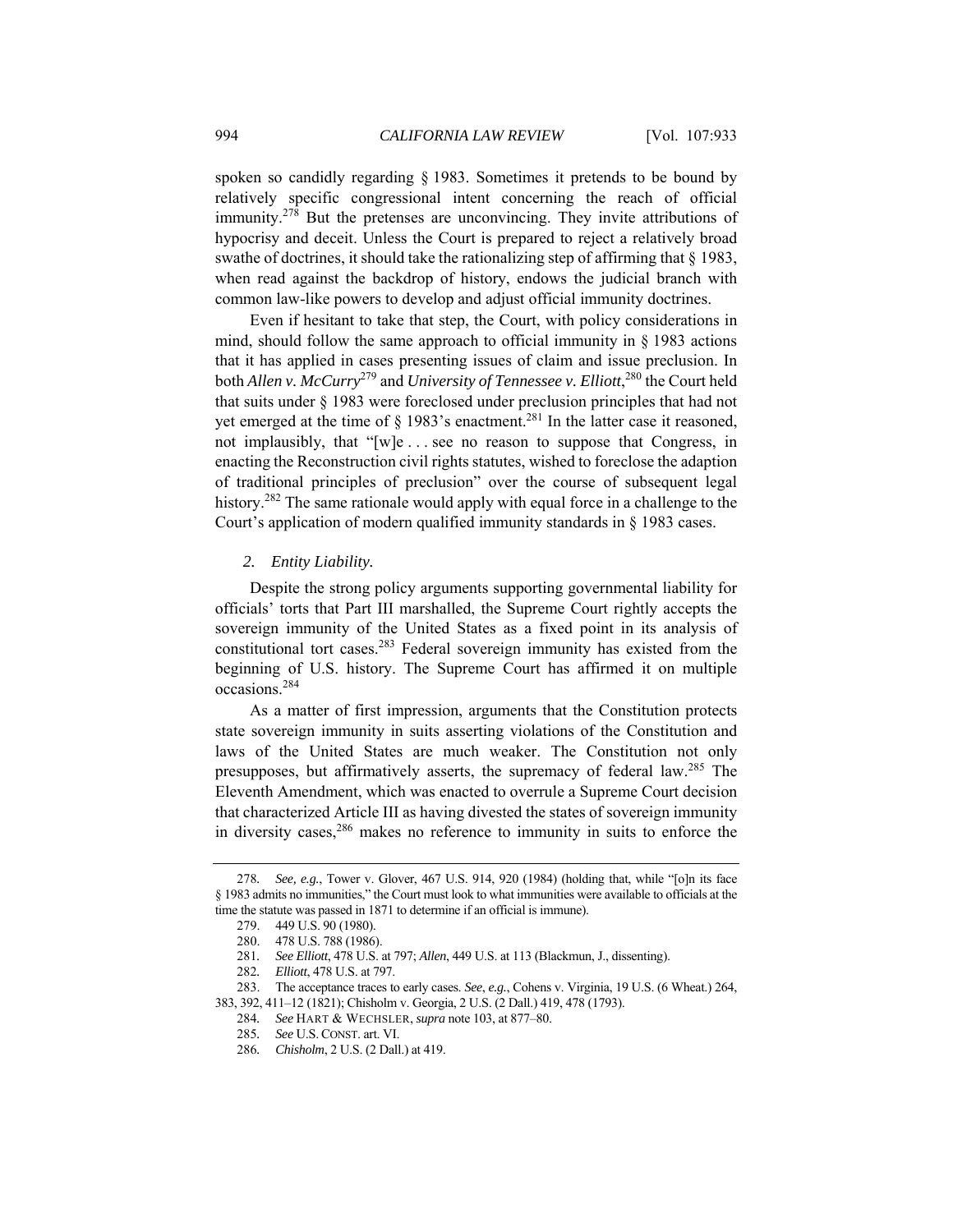Constitution and laws of the United States. Nonetheless, to the question whether the Constitution either creates or mandates causes of action against the states when they violate the Constitution, *Hans v. Louisiana*287 answered in the negative. On this point, *Hans* has stood substantially unchallenged for well over one hundred years, with even the dissenting Justices in the pivotal 1996 case of *Seminole Tribe of Florida v. Florida*288 accepting *Hans* as authoritative on this issue.289

Assessment of the Supreme Court's sovereign immunity decisions in light of principles bearing on the necessary availability of constitutional remedies largely ratifies this judgment. By naming a state official rather than the state itself as the defendant, plaintiffs can typically secure injunctive relief against ongoing constitutional violations.290 And even if the Constitution sometimes requires damages remedies for constitutional violations, relief against the government officials who personally violate the Constitution, rather than the government employer, should normally suffice today, as it has throughout American history. A few cases in which the Court has held that the states must provide financial recompense for constitutional violations can continue to constitute a narrow, exceptional category.<sup>291</sup> Beyond stare decisis, pragmatic support for the conclusion that officer liability is constitutionality adequate derives from the widespread practice of government bodies, driven by pragmatic necessity, of indemnifying their employees for tort judgments based on the employees' official conduct.

Cities and counties do not enjoy sovereign immunity.292 In *Monell v. Department of Social Services*, 293 the Supreme Court held that cities and counties are suable "persons" under § 1983 but that they are not liable for their employees' torts on a respondeat superior basis. Subsequent decisions have articulated exceedingly stringent standards for establishing municipalities' causal responsibility for their employees' constitutional violations.294 As Justice Breyer wrote in a dissenting opinion in *Board of County Commissioners v. Brown*, <sup>295</sup> *Monell*'s rejection of respondeat superior liability put the Court on a path requiring "ever finer distinctions" that almost always preclude ultimate

 <sup>287. 134</sup> U.S. 1 (1890).

 <sup>288. 517</sup> U.S. 44 (1996).

<sup>289</sup>*. See id.* at 78 (Stevens, J., dissenting); *id.* at 100 (Souter, J., dissenting).

 <sup>290.</sup> The leading case is *Ex parte Young*, 209 U.S. 123 (1908). On the relatively stable juxtaposition of *Ex parte Young* with *Hans v. Louisiana*, see Henry Paul Monaghan, *The Sovereign Immunity "Exception,"* 110 HARV. L. REV**.** 102 (1996).

<sup>291</sup>*. See supra* note 236 and accompanying text.

 <sup>292.</sup> N. Ins. Co. of N.Y. v. Chatham Cty., 547 U.S. 189, 194–95 (2006); Mount Healthy City Sch. Dist. Bd. of Educ. v. Doyle, 429 U.S. 274, 280–81 (1977); Lincoln Cty. v. Luning, 133 U.S. 529, 530–31 (1890).

 <sup>293. 436</sup> U.S. 658 (1978).

<sup>294</sup>*. See* HART &WECHSLER, *supra* note 103, at 999–1003 (summarizing relevant decisions).

 <sup>295. 520</sup> U.S. 397 (1997).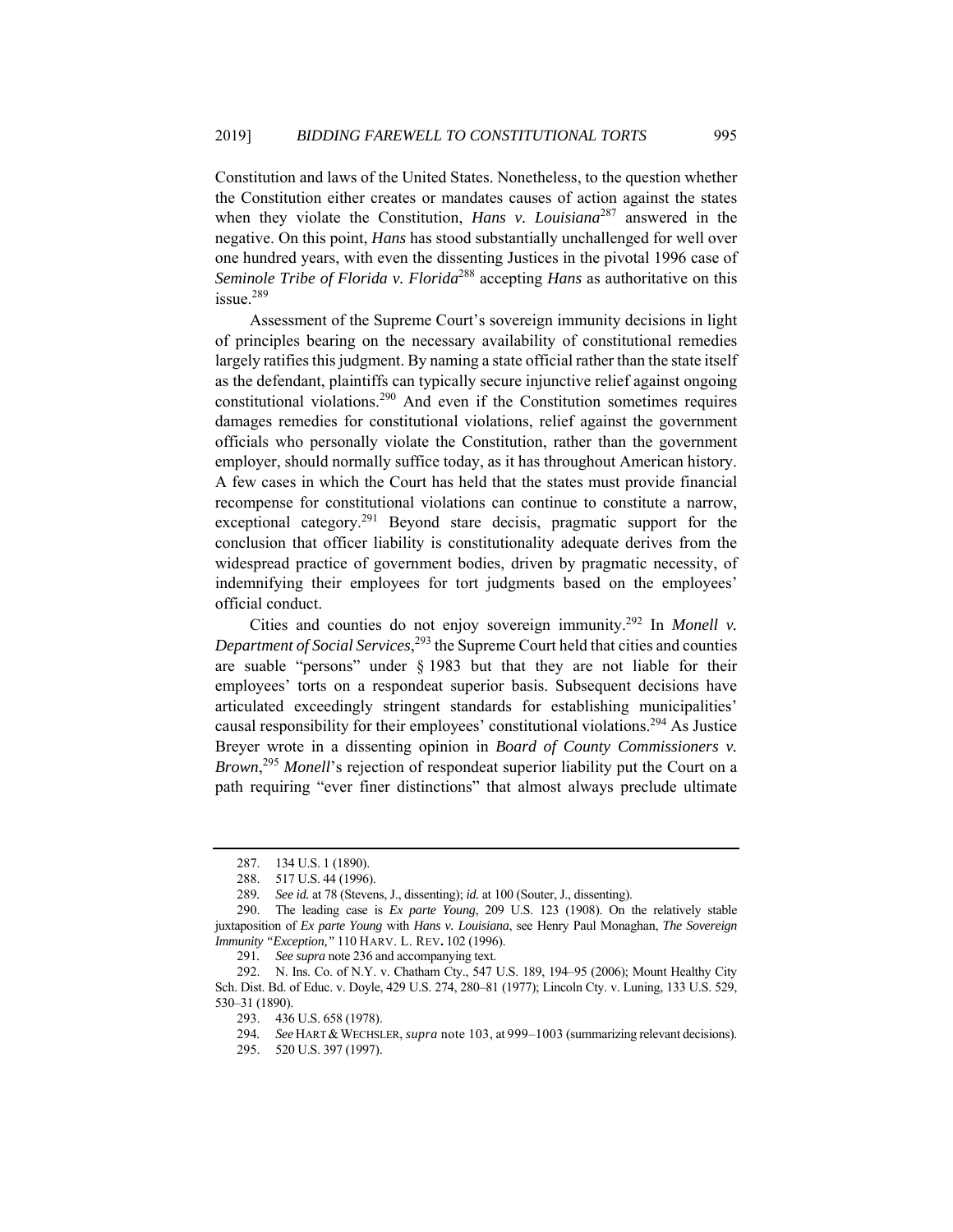recoveries of damages.296 In addition, subsequent research by scholars has cast doubt on the soundness of *Monell*'s initial, history-based ruling.<sup>297</sup> Finally, as Part III shows, strong arguments of fairness and policy support establishment of a regime in which cities and counties assume responsibility for their officials' constitutional violations. Given this conjunction of factors, the Court should reconsider *Monell*. In lieu of traditional respondeat superior liability, and consistent with the idea that § 1983 is a common law statute, the Court should hold that municipalities are suable for their officials' constitutional violations on the same terms as the officials themselves would be.

# *3. Heightened Pleading Requirements under the Federal Rules of Civil Procedure.*

The Supreme Court has no license to craft special pleading rules for suits seeking damages remedies for constitutional violations by government officials.298 It must abide by applicable statutes and the Federal Rules of Civil Procedure. In *Ashcroft v. Iqbal*, the Court sought to effect an end-run around this stricture by interpreting Rule 8 as imposing demands that no defensible norms of statutory interpretation could justify. But one need not rely on narrowly textualist premises to conclude that *Iqbal* overreached. Among relevant indicators of *Iqbal*'s break from the liberal pleading philosophy of the Federal Rules of Civil Procedure was Form 11, which was attached to the Rules at that time. Entitled a "Complaint for Negligence," Form 11 stated simply, "On date at place, the defendant negligently drove a motor vehicle against the plaintiff."<sup>299</sup> According to Rule 84 as it then read, pleading on the model of Form 11 was sufficient.300 Even if the Supreme Court does not overrule *Iqbal*, it should limit the case's holdings as narrowly as possible.

#### **CONCLUSION**

Constitutional tort law subsists in turbulence and partial disequilibrium. The Supreme Court has recently exhibited hostility to suits seeking redress from state and federal officials for alleged constitutional violations. But the Court has

<sup>296.</sup> See id. at 430 (Breyer, J., dissenting); see also HART & WECHSLER, *supra* note 103, at 1001– 03.

<sup>297</sup>*. See, e.g.*, Susan Bandes, *Introduction: The Emperor's New Clothes: Section 1983 Municipal Liability in Civil Rights Litigation–Eighth Annual DePaul Law Review Symposium*, 48 DEPAUL L.REV. 619 (1999). For example, Jack M. Beerman, *Municipal Responsibility for Constitutional Torts*, 48 DEPAUL L. REV. 627, 647–51 (1999), criticizes the *Monell* Court's interpretation of the legislative history of § 1983 and the common law of vicarious liability in 1871. That debate seems mostly to have been about liability for private wrongdoing, not wrongdoing by municipal officials. *See also* Susan Bandes, *Not Enough Blame to Go Around: Reflections on Requiring Purposeful Government Conduct*, 68 BROOK. L.REV. 1195, 1201–03 (2003).

<sup>298</sup>*. See* Leatherman v. Tarrant Cty. Narcotics Intelligence & Coordination Unit, 507 U.S. 163 (1993).

 <sup>299.</sup> FED.R. CIV. P. app. Form 11 (repealed 2015).

 <sup>300.</sup> FED.R. CIV. P. 84 (repealed 2015).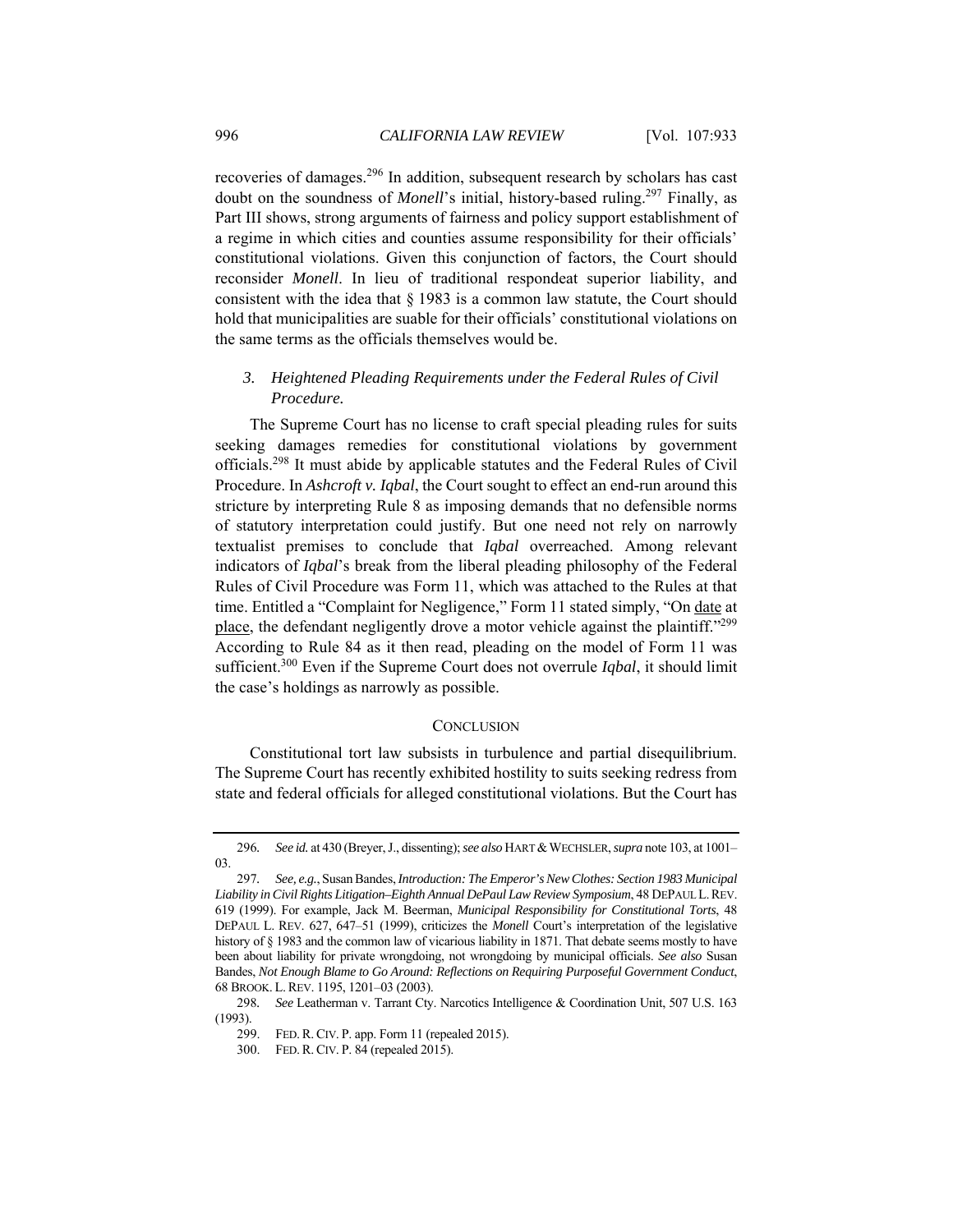not developed an affirmative vision of what a well-designed scheme of constitutional remedies would look like. Most of the Court's critics have not done much better. A traditional model of official accountability—rooted in a private tort-law vision, under which government officials should be subject to the same legal norms as everyone else—has continued to exert an outsized influence on efforts to imagine the contours of a better remedial regime than the Court has developed. But that model is ill-fitted to the distinctive issues that surround the exercise of public power in the modern day.

In this Article, I have sought to open vistas for better, more imaginative thinking by rejecting the common law of tort as a paradigm of official accountability and liability for constitutional violations. In its place, I have advanced a broadly framed perspective on current practice, on constitutional history, on relevant normative principles, and on issues of judicial role. Constitutional remedies serve multiple purposes. Some remedies are constitutionally necessary, others not. Courts have an irreducible role to play, but so does Congress.

Congress, I have argued, could, and should, implement major reforms. These include expansions of entity liability, authorization of more suits for nominal damages, and more extensive reimbursement of attorneys' fees accompanied by continuing preclusions of some kinds of suits alleging constitutional violations and possibly by liability caps. In contrast with Congress, the Supreme Court is restricted in some respects by limitations on the judicial role. But the Court also has obligations and prerogatives that recent Justices have misunderstood. Our tradition requires courts to play an active part in crafting remedies that implement the Constitution on terms that reflect its rule-of-law ideals. In recognition of that role, I have recommended a series of specific doctrinal revisions that the Court ought to make.

The design of a scheme of constitutional remedies necessarily involves trade-offs and accommodations along multiple dimensions. But curbing suits for damages against the government and its officials is not by itself a worthy aim. With an enhanced understanding of the historical and normative landscape, and of the choices available within it, both Congress and the Court ought to do better.